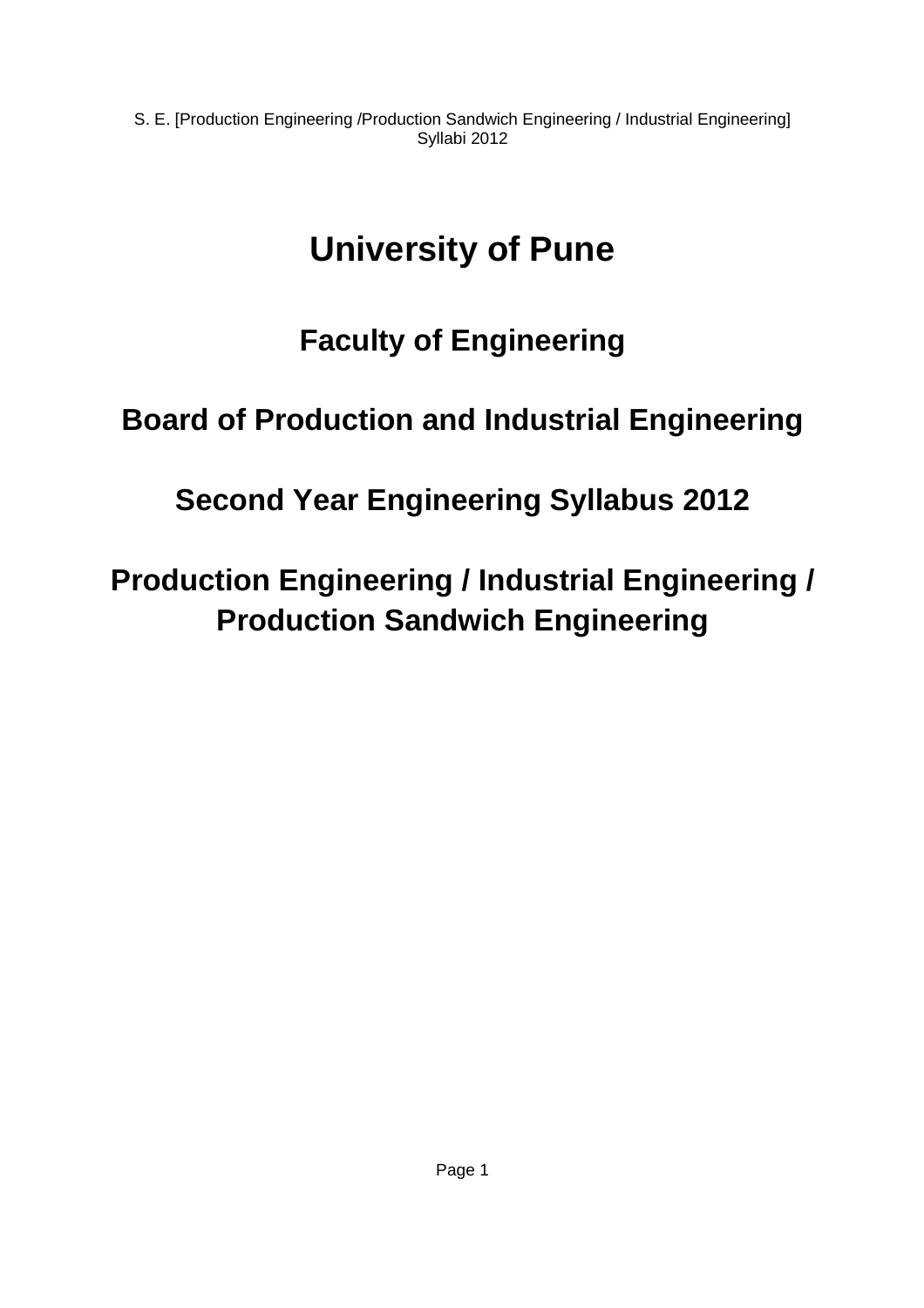## **SE (Production/Industrial Engineering) (2012 Course) Structure**

|                 |                          |                        |                | ו - וטטטוויט   |                           |        |           |                          |           |       |  |  |
|-----------------|--------------------------|------------------------|----------------|----------------|---------------------------|--------|-----------|--------------------------|-----------|-------|--|--|
| Subject<br>Code | Subject                  | <b>Teaching Scheme</b> |                |                | <b>Examination Scheme</b> |        |           |                          |           |       |  |  |
|                 |                          |                        |                |                |                           |        |           |                          |           |       |  |  |
|                 |                          | Lecture                | Practical      | Tutorial       | Paper                     |        | <b>TW</b> | Oral                     | Practical | Total |  |  |
|                 |                          |                        |                |                | Written                   | Online |           |                          |           |       |  |  |
| 207002          | Engineering              | 4                      |                |                | 50                        | 50     | 25        |                          | -         | 125   |  |  |
|                 | Mathematics III          |                        |                |                |                           |        |           |                          |           |       |  |  |
| 211101          | Heat and Fluid           | 4                      | $\overline{2}$ | $\blacksquare$ | 50                        | 50     | 25        |                          | -         | 125   |  |  |
|                 | Engineering              |                        |                |                |                           |        |           |                          |           |       |  |  |
| 211102          | <b>Strength Analysis</b> | 4                      |                | ۰              | 50                        | 50     |           |                          | Ξ.        | 100   |  |  |
|                 | of Materials             |                        |                |                |                           |        |           |                          |           |       |  |  |
| 211103          | Welding and              | 3                      | $\overline{2}$ | ۰              | 50                        | 50     |           | 50                       |           | 150   |  |  |
|                 | Foundry                  |                        |                |                |                           |        |           |                          |           |       |  |  |
| 211104          | <b>Material Science</b>  | 3                      | $\overline{2}$ | -              | 50                        | 50     | 50        | $\overline{\phantom{0}}$ |           | 150   |  |  |
| 211105          | Machine Drawing &        | $\blacksquare$         | 4              | -              |                           | -      | 50        | 50                       |           | 100   |  |  |
|                 | <b>Computer Graphics</b> |                        |                |                |                           |        |           |                          |           |       |  |  |
|                 | Total                    | 18                     | 10             |                | 250                       | 250    | 150       | 100                      |           | 750   |  |  |

### **Semester- I**

### **Semester- II**

| Subject | Subject                       | Teaching Scheme |           | <b>Examination Scheme</b> |        |                          |      |           |       |  |  |
|---------|-------------------------------|-----------------|-----------|---------------------------|--------|--------------------------|------|-----------|-------|--|--|
| Code    |                               |                 |           |                           |        |                          |      |           |       |  |  |
|         |                               | Lecture         | Practical |                           | Paper  |                          | Oral | Practical | Total |  |  |
|         |                               |                 |           | Written                   | Online |                          |      |           |       |  |  |
| 203050  | <b>Electrical Technology</b>  | 4               | 2         | 50                        | 50     | 50                       | -    | -         | 150   |  |  |
| 211107  | Theory of Machines            | 4               | 2         | 50                        | 50     | 25                       | 50   |           | 175   |  |  |
| 211108  | Machine Tool Operations       | 4               |           | 50                        | 50     |                          | -    |           | 100   |  |  |
| 211109  | Design of Machine Elements    | 4               |           | 50                        | 50     | $\overline{\phantom{0}}$ | -    |           | 100   |  |  |
| 211110  | <b>Engineering Metallurgy</b> | 4               | 2         | 50                        | 50     | $\overline{\phantom{0}}$ | 50   |           | 150   |  |  |
| 211111  | <b>Production Practice I</b>  | -               | 2         |                           |        | $\overline{\phantom{0}}$ | 50   |           | 50    |  |  |
| 211112  | Soft Skills                   |                 | 2         |                           |        | 25                       |      |           | 25    |  |  |
|         | Total                         | 20              | 10        | 250                       | 250    | 100                      | 150  |           | 750   |  |  |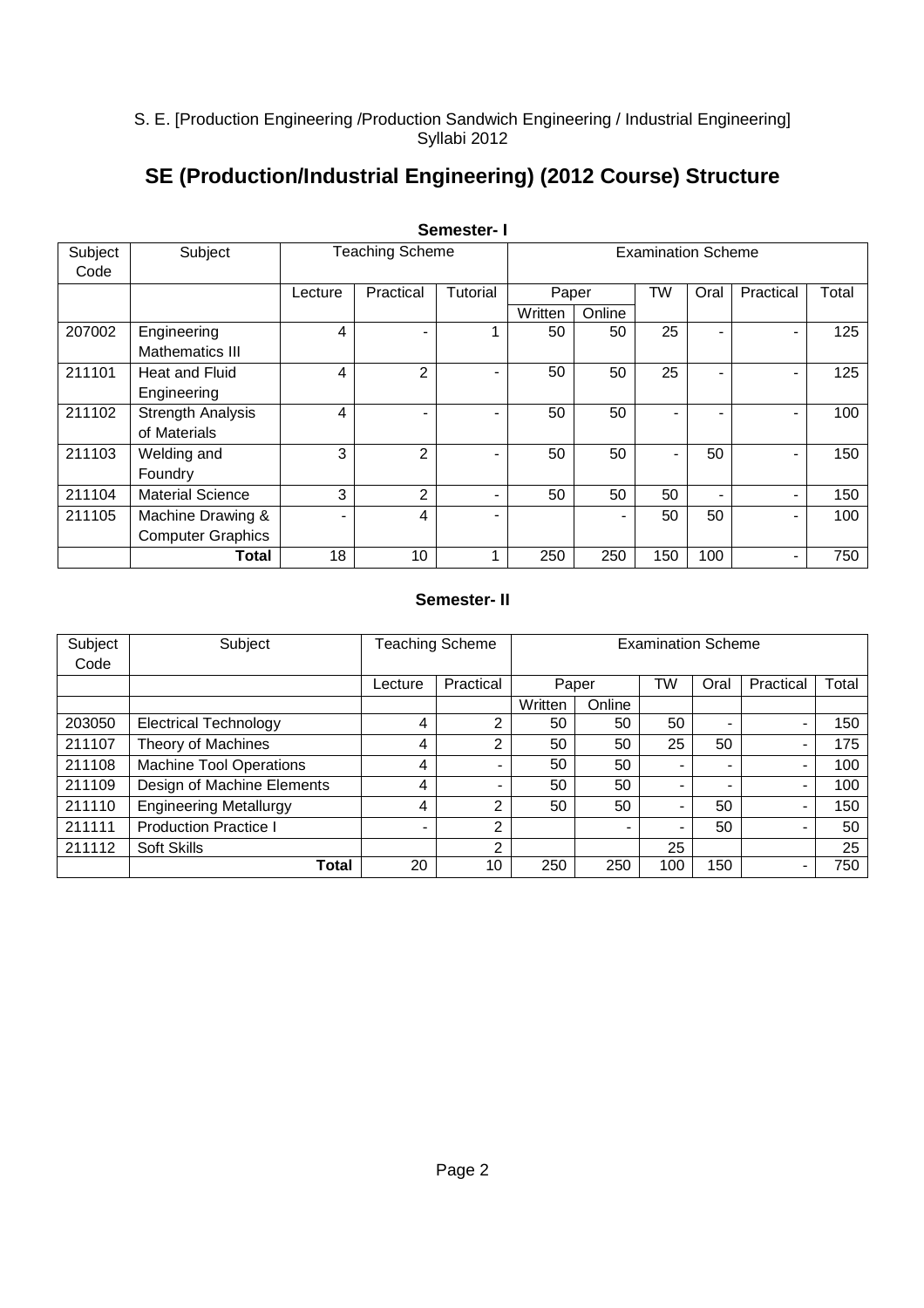### **UNIVERSITY OF PUNE**

For Mechanical + SW / Production + SW / Industrial / Automobile Engineering (Sem I) 207002 ENGINEERING MATHEMATICS - III (2012 Course)

**Teaching Scheme:** Lectures - 4 Hrs./Week Tutorials - 1 Hr./Week

**Examination Scheme:** Paper - 50 Marks (2 Hrs.) Online - 50 Marks Term work: 25 Marks

### **Section I**

Unit I: Linear Differential Equations (LDE) and Applications (09 Hours) LDE of n<sup>th</sup> order with constant coefficients, Method of variation of parameters, Cauchy's & Legendre's DE, Simultaneous & Symmetric simultaneous DE. Modeling of mass-spring systems, free and forced damped and undamped systems.

### Unit II: Transforms

Laplace Transform (LT): LT of standard functions, properties and theorems, Inverse LT, Application of LT to solve LDE.

Fourier Transform (FT): Fourier integral theorem, Fourier transform, Fourier Sine & Cosine transform, Inverse Fourier Transforms.

### Unit III: Statistics and Probability

Measure of central tendency, Standard deviation, Coefficient of variation, Moments, Skewness and Kurtosis, Correlation and Regression, Probability, Probability distributions: Binomial, Poisson and Normal distributions, Population and sample, Sampling distributions, t-distribution, Chi-square distribution.

### **Section II**

Unit IV: Vector Differential Calculus

(09 Hours) Physical interpretation of Vector differentiation, Vector differential operator, Gradient, Divergence and Curl, Directional derivative, Solenoidal, Irrotational and Conservative fields, Scalar potential, Vector identities.

### Unit V: Vector Integral Calculus and Applications

Line, Surface and Volume integrals, Work-done, Green's Lemma, Gauss's Divergence theorem, Stoke's theorem. Applications to problems in Fluid Mechanics, Continuity equations, Stream lines, Equations of motion, Bernoulli's cquations.

### Unit VI: Applications of Partial Differential Equations (PDE)

Basic concepts, modeling of Vibrating String, Wave equation, one and two dimensional Heat flow equations, method of separation of variables, use of Fourier series. Solution of Heat equation by Fourier Transforms, Twodimensional wave equation.

### **Text Books:**

- 1. Advanced Engineering Mathematics, 9e, by Erwin Kreyszig (Wiley India).
- 2. Advanced Engineering Mathematics, 7e, by Peter V. O'Neil (Cengage Learning).

### **Reference Books:**

- Advanced Engineering Mathematics, 2e, by M. D. Greenberg (Pearson Education).
- $\mathcal{D}$ Advanced Engineering Mathematics, Wylie C.R. & Barrett L.C. (McGraw-Hill, Inc.)
- Higher Engineering Mathematics by B. S. Grewal (Khanna Publication, Delhi).  $\mathcal{L}$
- Applied Mathematics (Volumes I and II) by P. N. Wartikar & J. N. Wartikar (Pune Vidyarthi Griha Prakashan, 4. Pune).
- 5. Higher Engineering Mathematics by B.V. Ramana (Tata McGraw-Hill).
- Advanced Engineering Mathematics with MATLAB, 2e, by Thomas L. Harman, James Dabney and Norman 6. Richert (Brooks/Cole, Thomson Learning)

### Tutorial and Term Work:

- Tutorial for the subject shall be engaged in minimum of four batches (batch size of 20 students maximum) per  $i)$ division
- ii) Term work shall consist of six assignments (one per each unit) based on performance and continuous internal assessment.

(09 Hours)

(09 Hours)

(09 Hours)

 $(09$  Hours)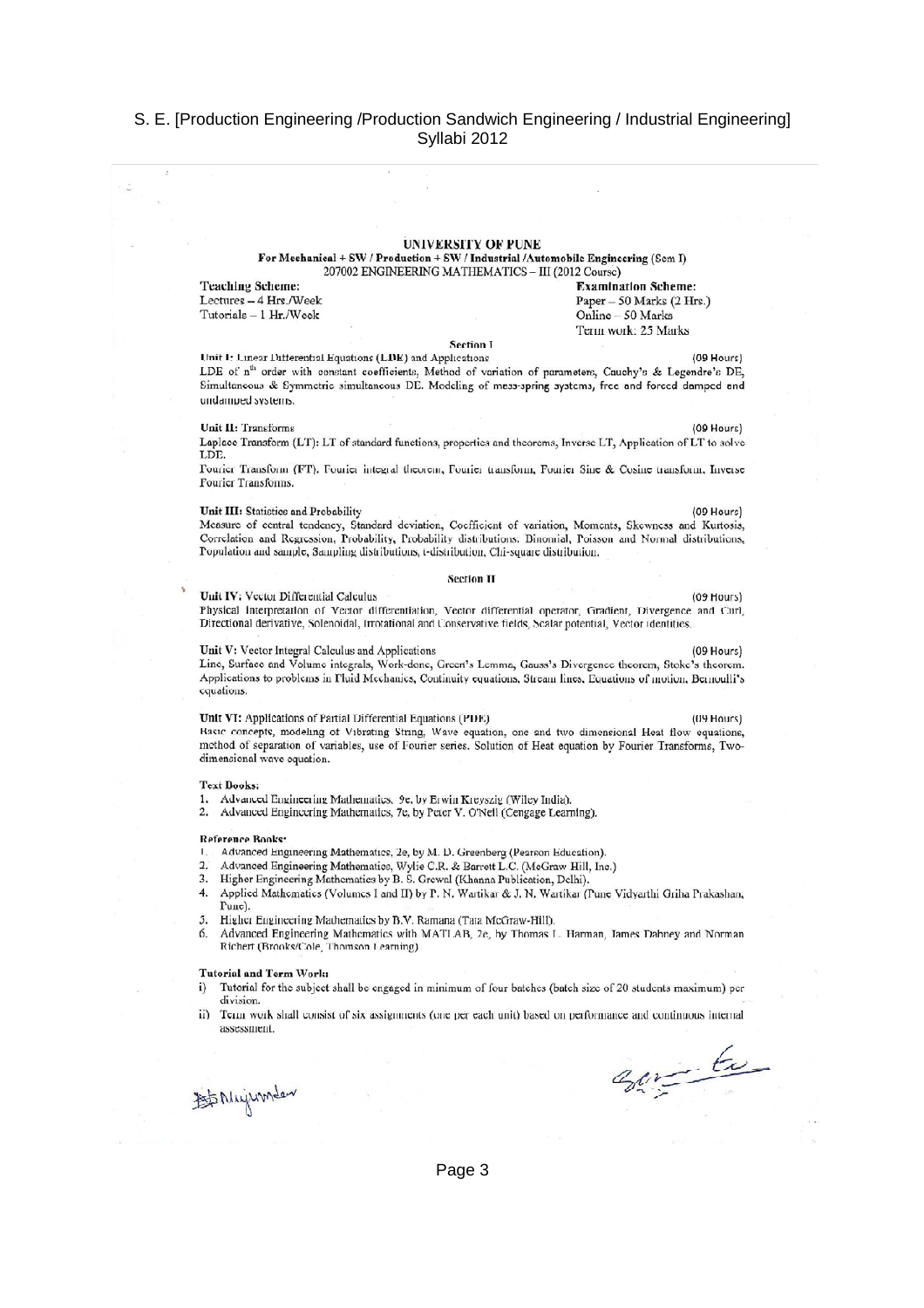### **Heat and Fluid Engineering**

### **211101**

### **Teaching Scheme Examination Scheme**

Lectures: 4 hours / week **Definition** Con-line: 50 marks Practical: 2 hours / week Paper: 50 marks

Term Work: 25 marks

### **Unit I**

### **Introduction & Fluid properties** (8)

Definition of fluid, Newton's law of Viscosity, classification of fluid: Newtonian & Non -Newtonian fluids, Ideal & Real fluids, Fluid properties: viscosity, compressibility, cohesion, adhesion, surface tension, capillarity, vapour pressure, cavitations. (Numerical)

\_\_\_\_\_\_\_\_\_\_\_\_\_\_\_\_\_\_\_\_\_\_\_\_\_\_\_\_\_\_\_\_\_\_\_\_\_\_\_\_\_\_\_\_\_\_\_\_\_\_\_\_\_\_\_\_\_\_\_\_\_\_\_\_\_\_\_\_\_\_\_\_\_\_\_\_

Static's of Fluid, Pascal's law, Pressure on plane/curved surface, pressure measurements, Manometers, centre of pressure, metacentric height.

### **Unit II**

**Fluid Flow** (8) Types of flow, examples, forces acting on fluid flow, Stream lines, Path lines, Streak lines. Velocity potential, Euler's equation of motion along a stream line, Bernoulli's equation, applications of Bernoulli's equation, orifice meter, venturimeter, Pitot tube (Numerical)

### **Unit III**

### **Losses through pipes** (8)

Flow through pipes ,Laminar and turbulent flow through circular pipes, major loss-Darcy-Weisbach equation, minor losses, , water hammer, Buckingham's pie theorem, dimensionless numbers Fluid Machinery, Construction, working and applications of hydraulic turbines, centrifugal pumps and reciprocating pumps.

### **Unit IV**

### **Fuels and lubricants** (8)

Mass function, combustion equation, proximate and ultimate analysis of fuel, stoichiometric analysis of combustion products, volumetric and gravimetric analysis, types & properties of lubricants, flash point, fire point, viscosity, Vapour pressure

**Steam generators:** Steam generation, steam properties, Babcock and Wilcox boiler, Cochran boilers(construction and working),boiler accessories, boiler performance, boiler efficiency, equivalent of evaporation and energy balance.(Numerical)

### **Unit V** (8)

### **Refrigeration**

Air refrigeration, vapour compression refrigeration system, , various refrigerants used in refrigeration systems, their effect on environment

### **Air conditioning**

Psychometry, properties of air, types of air conditioning, central, unit and industrial air conditioning, introduction to HVSC.

Heat transfer- Applications of conduction, convection and radiation in manufacturing.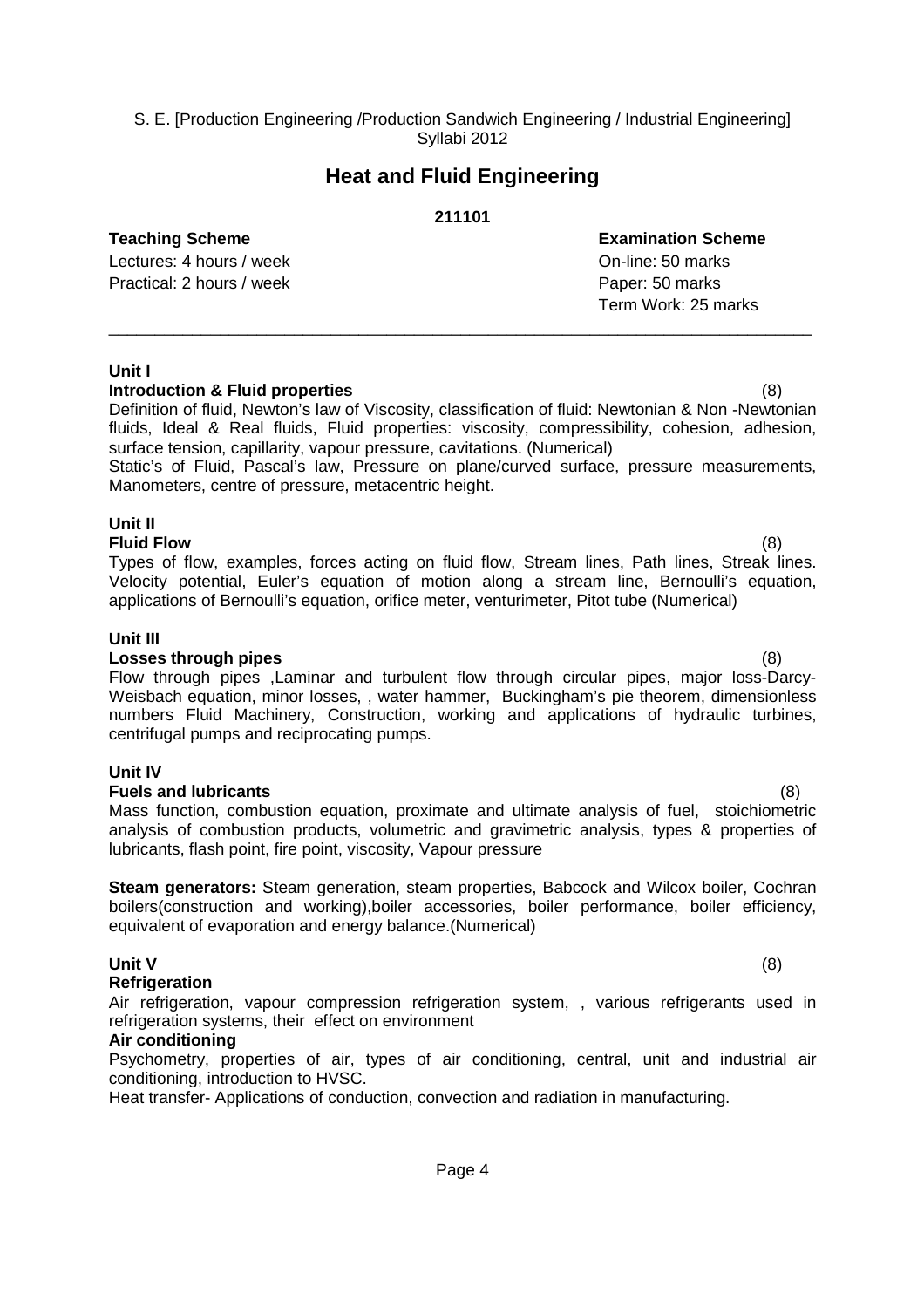### **Unit VI**

### **Reciprocating compressor** (8)

FAD, work done, efficiency-volumetric (with clearance volume), isothermal, multistage compression (Numerical)

IC engines, Cycle diagram, diesel and otto cycle (no numerical) IC engine systems --starting, ignition, cooling and lubrication systems, testing and performance of IC engine (Numerical)

Practical and Term Work

Any eight, (Any one trail should be computer interfaced)

1. Verification of Bernoulli's equation

- 2. Determination of friction factor for laminar and turbulent flow through pipes
- 3. Determination of losses in various pipe fitting /Assignment on major and minor looes
- 4. Calibration of venture meter/orifice meter
- 5. Trial/Assignment on boilers.
- 6. Trial on vapour compression refrigeration system
- 7. Trial/Assignment on petrol engine
- 8. Trial on diesel engine
- 9. Trial on air compressor.
- 10. Trail / Assignment on Air conditioning system

### **Text Books**

1. Bansal R.K., "Fluid Mechanics and Hydraulic Machines", 9th Edition, Laxmi Publication, 1990, ISBN 81-7008-311-7.

2. Jain A.K., "Fluid Mechanics including Hydraulic Machines", Khanna Publishers, 1990, ISBN 81-7409-194-7.

3. Munson, Young, Okiishi and Huebsch, "Fundamentals of Fluid Mechanics, Sixth Edition, Wiley – India Edition, 2010.

4. Kumar A., "Thermal Engineering", Narosa Publishing House, ISBN 97-88-1731-95281

### **Reference Books**

1. Kothanaraman C. P., Khajuria P. P., Arora S. and Domkundawars, "A course in Thermodynamics and heat engines Thermal engineering with solar energy", 3ed.,Dhanpat rai & sons, 1989.

2. Modi P. N. and Seth S. M, "Hydraulics and Fluid Mechanics", Standard Book House, New Delhi, 1987.

3. Deshpande V. M., "Hydraulics Machinery Textbook of Fluid Machinery", Everest Publication, 1998.

4. Khurmi R. S. and Gupta J. K., "Textbook of Refrigeration and Air Conditioning", S. Chand and Co.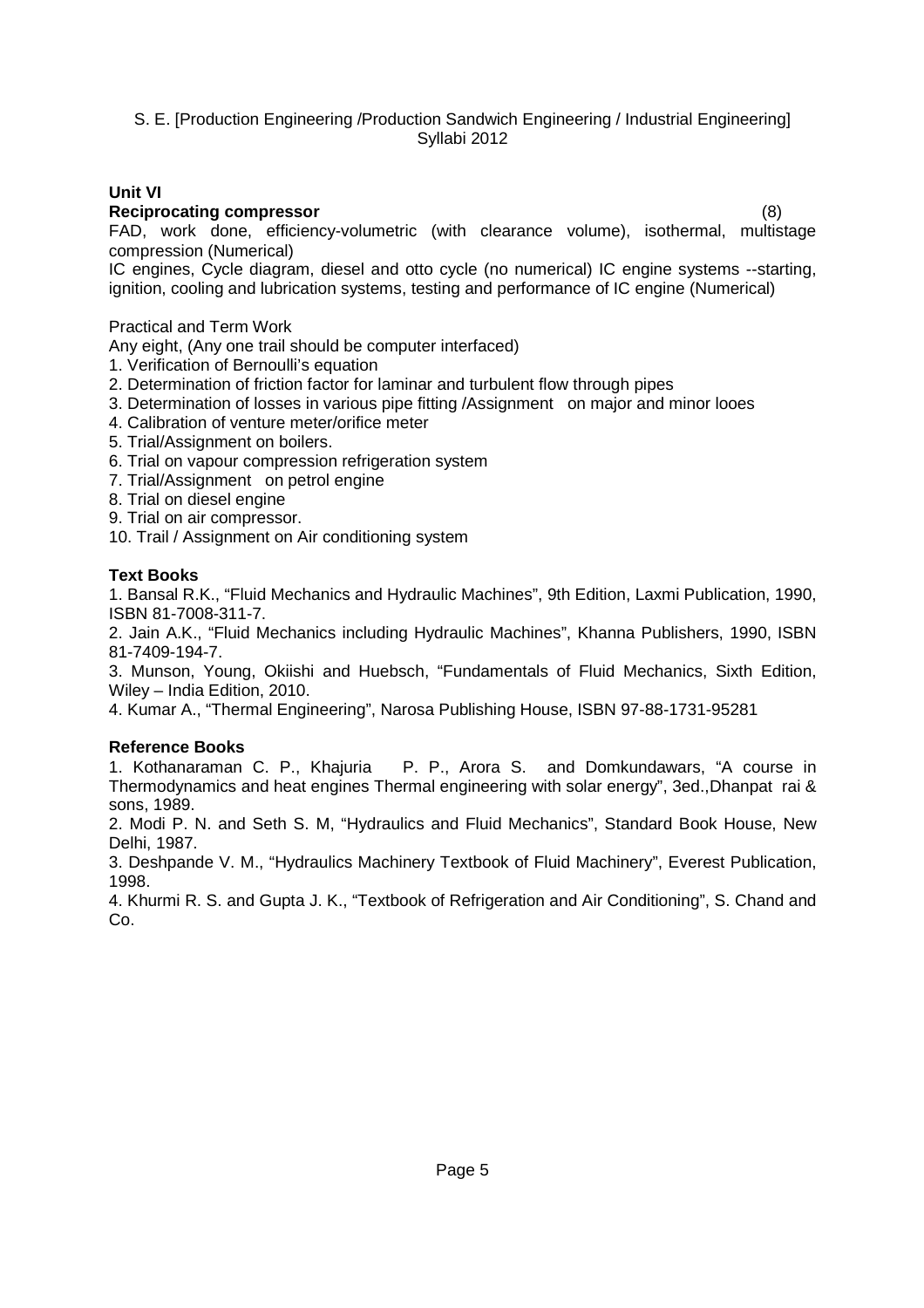## **Strength Analysis of Materials 211102**

\_\_\_\_\_\_\_\_\_\_\_\_\_\_\_\_\_\_\_\_\_\_\_\_\_\_\_\_\_\_\_\_\_\_\_\_\_\_\_\_\_\_\_\_\_\_\_\_\_\_\_\_\_\_\_\_\_\_\_\_\_\_\_\_\_\_\_\_\_\_\_\_\_\_\_\_

Lectures: 4 hours / week **Definition** Containers: 4 hours / week **On-line: 50 marks** 

**Teaching Scheme Examination Scheme** Paper: 50 marks

### **Unit I**

### **Simple stresses and strains**: Basic Concept

Concept of stress and strain (linear, lateral. shear and volumetric), Hooke's law, Poisson's ratio, modulus of elasticity, modulus of rigidity, stress strain diagrams for ductile and brittle materials, factor; of safety, working stress, generalized Hooke's law, concept of 3-D stress state, bulk modulus, interrelation between elastic constants**.** 

### **Unit II**

### **Axially Loaded Components**

Axial force diagram, stresses, strains, strains & deformations in determinate and indeterminate, homogenous and composite bars under concentrated loads, self-weight and temperature changes.

### **Transversely Loaded Components**

Shear Force and Bending Moment in Determinate Beams due to Concentrated Loads, Uniformly Distributed Loads. Relation between SF and BM Diagrams for Cantilevers, Simple and Compound Beams, Bends Defining Critical and Maximum Values and Positions of Points of Contra Flexure- Construction of Loading Diagram and BMD from SFD and Construction of Loading Diagram and SFD from BMD.

### **Unit III**

### **Bending stresses**

Theory of simple bending, assumptions, derivation of flexure formula, second moment of area of common cross sections with respect to centroidal and parallel axes. bending stress

### **Shear stresses:**

Concept, derivation of shear stress distribution formula, shear stress distribution diagram for common symmetrical sections, maximum and average shear stress, shear connection between flange and web.

### **Unit IV**

### **Transformation of Stresses and Strains**

Normal and shear stresses on any oblique plane. Concept of principal planes. Derivation of expressions for principal stresses and maximum shear stress, position of principal planes and planes of maximum shear, graphical solution using Mohr's circle of stresses.

### **Strain energy and impact**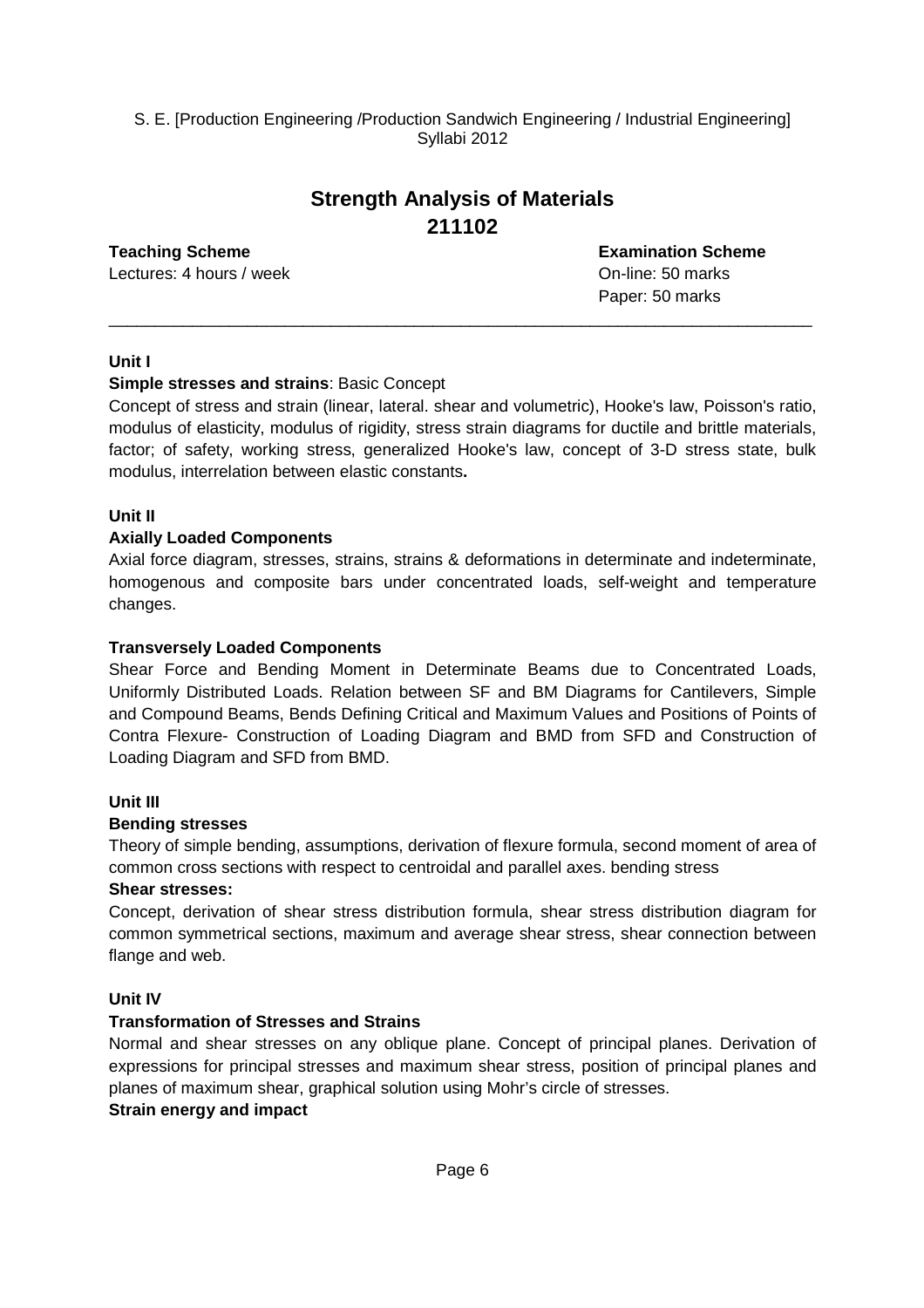Concept of strain energy, derivation and use of expressions for deformations of axially loaded members under gradual impact loads. Strain energy due to self-weight.

### **Unit V**

### **Torsion of circular shafts**:

Stresses, strains and deformations in determinate and indeterminate shafts of solid and hollow homogeneous and composite circular cross section subjected to twisting moment. Derivation of torsion equation. Stresses due to combined torsion, bending and axial force on shafts.

### **Cylinders and spherical shells**

Thin and thick cylinders, thin spheres, volumetric strains, pre-stress in cylinders, cylinders under combined loading, compound cylinders analysis, spherical shells analysis.

### **Unit VI**

### **Slope and deflection of Beams:**

Relation between BM and slope, slope and deflection of determinate beams, Double Integration Method (Macaulay's Method).Derivation of Formulae for Slope and Deflection for Standard Cases.

### **Buckling**

Concept of buckling of columns. Derivation of Euler's formula for buckling load for column with hinged ends. Concept of equivalent length for various end conditions. Limitations of Euler's formula. Rankin's formula. Johnson's formula, safe load on columns.

### **References**

- 1. Ramamrutham S. and Narayanan R., "Strength of Materials", Dhanapat Rai and sons,1992, ISBN: 818743354X
- 2. Rao Prakash "Strength Of Materials- A Practical Approach", Vol I, Universities Press India Limited, ISBN: 8173711259
- 3. Rattan S. S., "Strength of Materials", Tata McGraw-Hill Education,2011, ISBN: 007107256X
- 4. Junnarkar and Shah H J., "Mechanics of Structures", Charotar Press, 2002, ISBN: 81- 85594-06-6.
- 5. Rajput R. K., "Strength of Materials", S. Chand Publication. ISBN-10 : 8188458104
- 6. Khurmi R. S., "Strength of Materials", S. Chand Publication., ISBN:8121928222
- 7. Beer F. P., Johnston E. R and Dewolf J. T., "Mechanics of Materials", McGraw Hill Higher Education, 5th edition, 2004, ISBN: 978-007 3529 387.
- 8. Gere J. M. and Timoshenko S. P., "Mechanics of Materials", 4th Edition, PWS Pub. Co, 2001, ISBN 978-0534934293.
- 9. Popov E. P., "Engineering Mechanics of Solids", Prentice Hall of India LTD, New Delhi, 2008.ISBN-10 :0137261594
- 10. Singer and Pytel, "Strength of Materials", Addison Wesley Publishing Corporation, 1999, ISBN 0 321 04541 6.
- 11. Timoshenko S P. and Young D. N., "Strength of Materials", Affiliated East-West Press PVT. LTD. New Delhi, 2006, ISBN : 8176710199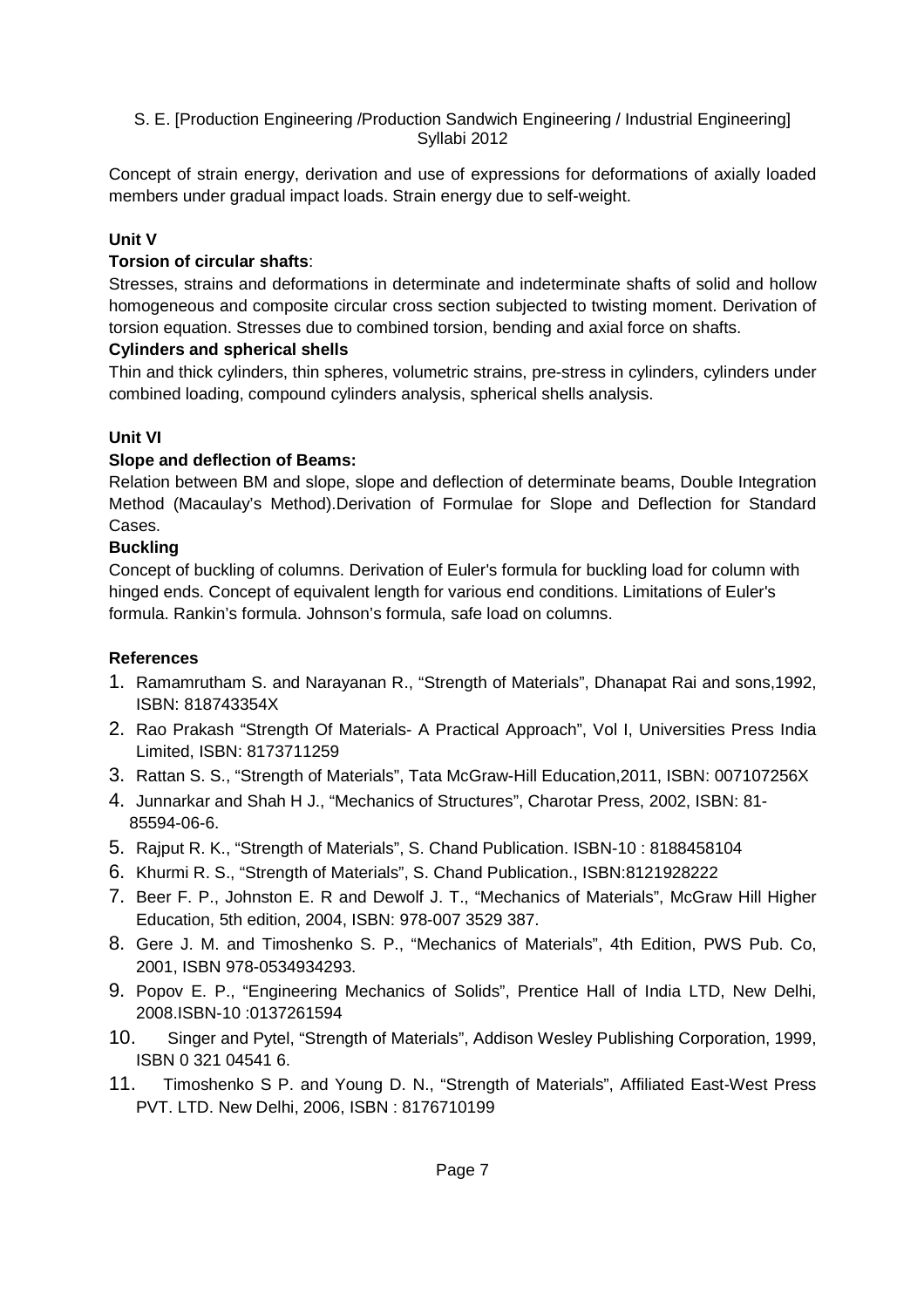### **Welding and Foundry 211103**

Lectures: 3 hours / week **Definition** Con-line: 50 marks Practical: 2 hours / week Paper: 50 marks

**Teaching Scheme Examination Scheme** Oral: 50 marks

### **Unit I**

Introduction & classification of welding processes, Basic electrical – Electrodes – coding of electrodes – Electrode efficiency, Welding symbol. Physics of welding – arc structure, characteristics and power – chemical heat source- contact resistance heat source- heat flow characteristics- cooling of weld.

\_\_\_\_\_\_\_\_\_\_\_\_\_\_\_\_\_\_\_\_\_\_\_\_\_\_\_\_\_\_\_\_\_\_\_\_\_\_\_\_\_\_\_\_\_\_\_\_\_\_\_\_\_\_\_\_\_\_\_\_\_\_\_\_\_\_\_\_\_\_\_\_\_\_\_\_

Arc welding processes- carbon arc, submerged arc, Tungsten inert gas (TIG), Metal Inert gas (MIG), Plasma arc, stud welding- Theory, comparison on merits, limitations and applications. Fluxes used in arc welding.

### **Unit II**

GAS welding: - processes and equipment used, type of flames, adjustment of flames, oxyacetylene welding, gas cutting –merits, limitations and applications.

Electric resistance welding- processes and equipment used, spot, seam, projection, butt, percussion welding, resistance tube welding, - merits, limitations and applications.

### **Unit III**

Pressure welding, diffusion welding, ultrasonic, friction, explosive, forge, thermit welding, laser, electron beam welding- equipment used- merits, limitations and applications of above processes.

Brazing, braze welding and soldering processes.

Inspection and testing of welding:- visual inspection, destructive & non-destructive testing. Estimation of welding cost. Protection and safety in welding.

### **Unit IV**

Sand casting processes , Principles of casting, steps involved in casting, Introduction of sand casting. Patterns, Pattern materials, pattern allowances and design. Core prints and core seats. Mould strength, Ingredients of moulding materials and their effect on mould strengthtesting of mould strength, testing of moulding sand.

Melting and pouring of metals:- melting furnace- types, Cupola, electric arc furnace, Induction furnace- Construction, operations and zones, cleaning, finishing of casting.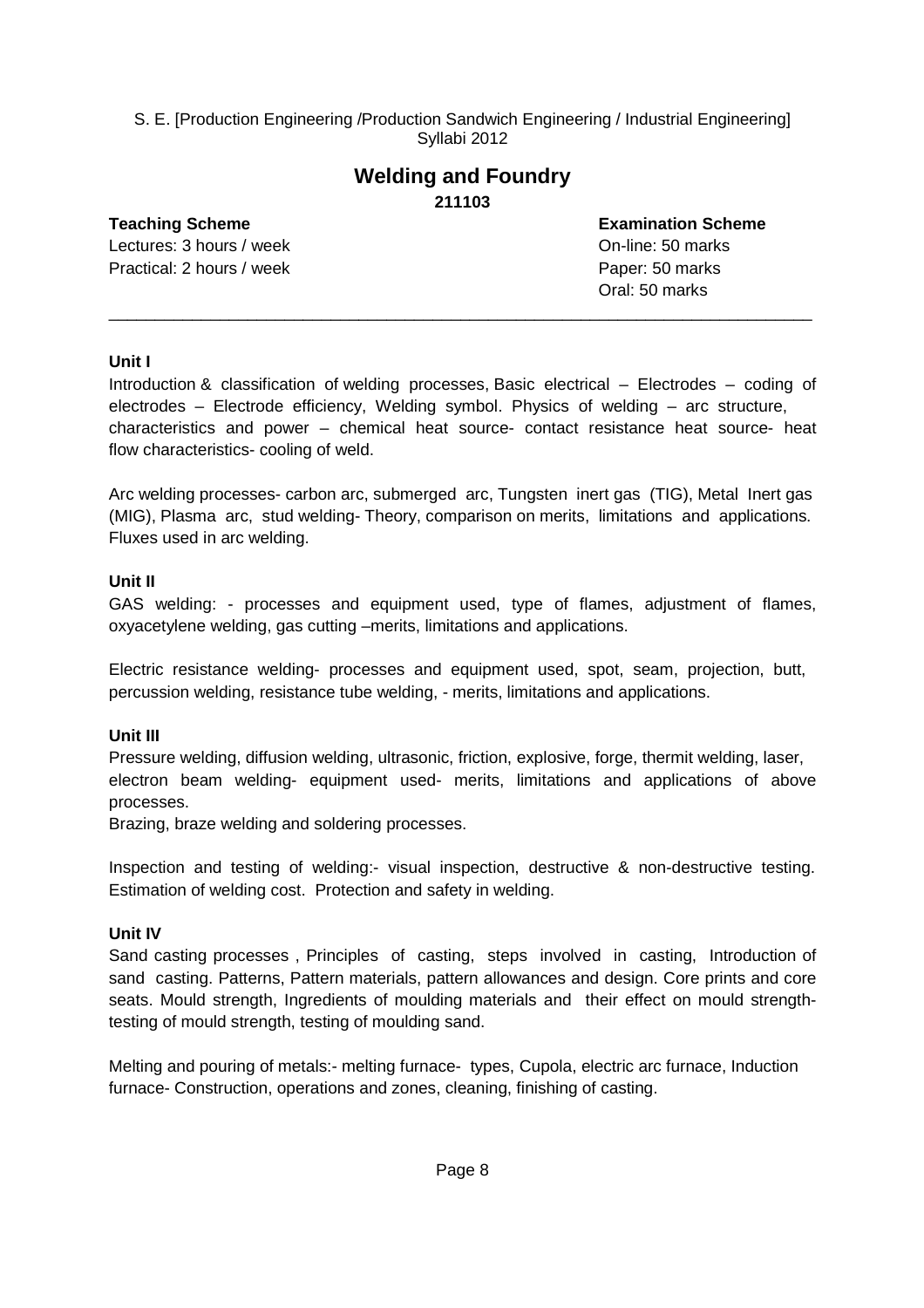### **Unit V**

Special casting processes Pressure and gravity die casting (hot and cold chamber), shell moulding, centrifugal casting, continuous casting, investment casting, - their typical applications, merits and limitations.

Casting defects- defects, Inspection- analysis of casting defects- Quality control. Foundry mechanization and automation.

### **Unit VI**

Casting Design, Metal pouring, Gating system- design of gating system, solidification time, riser design, Principles of gating, risering and their design methods. Progressive and directional solidification, casting design consideration, Chvornov's rule, numerical on casting, defects in casting. Fluidity- method of measuring fluidity of metal by spiral technique.

Computer applications in casting design and software.

### **Term work shall consist of at least eight assignments on the topics mentioned below and workshop jobs:**

- 1. To find out grain fineness number by using sand sieve shaker test.
- 2. Permeability testing of green sand.
- 3. Green compression test for molding sand.
- 4. Fluidity testing of any metal using fluidity spiral.
- 5. Study of TIG/MIG welding process parameters for ferrous and nonferrous metals.
- 6. Tensile test on a welded specimen.
- 7. Impact test on a welded specimen.
- 8. Non-destructive test on a weldment- dye penetrant test.
- 9. Non-destructive test on a weldment- magnaflux test.
- 10. Industrial visit to any foundry.

### **Workshop Jobs**

- 1. Making simple solid pattern involving wood turning operation and preparing mould and aluminium casting.(one job)
- 2. Gas welding / Arc welding (one job)

**Note:**Oral examination will be based on above term work.

### **Text Books**

- 1. Rao P.N., "Manufacturing Technology, Foundry, Forming and welding", 2ed., Tata McGraw-hill publishing, 2006, ISBN 0-07-463180-2.
- 2. Khanna O.P., "Welding Technology", Dhanpat Rai& sons, 1996.
- 3. Khanna O.P., "Foundry Technology", Dhanpat Rai& sons, 1999.
- 4. Parmar R.S., "Welding Process and Technology", 2ed.,Khanna Publishers, 1997.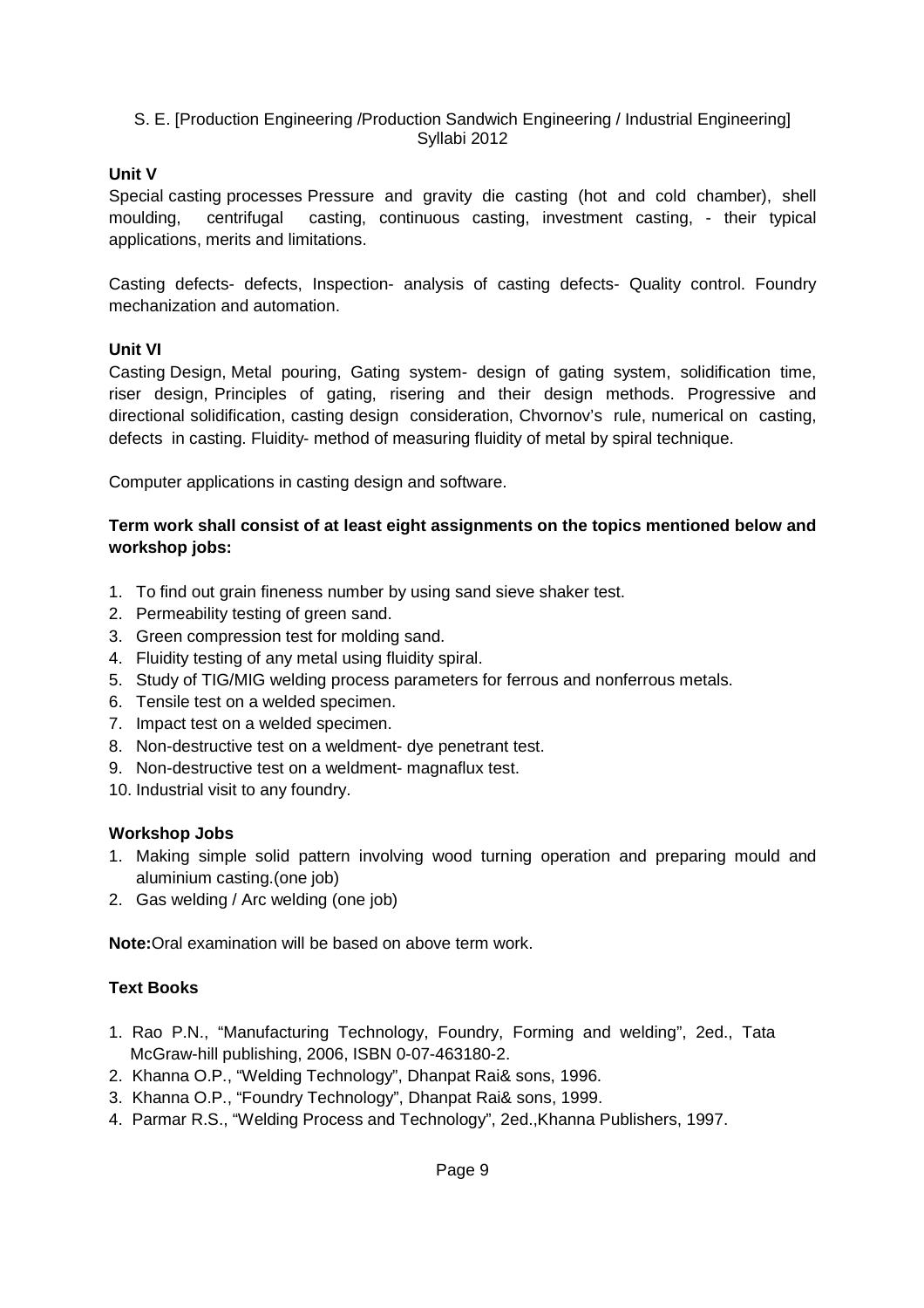### **Reference Books**

- 1. Kalpakjian Serope and Schmid Steven, "Manufacturing Engineering & Technology", 2004.
- 2. Degarmo E.P. and Black J.T., "Materials &Processes in Manufacturing", 9ed., Prentice hall of India Pvt.Ltd., 2002.
- 3. Little Richard., "Welding & Welding Technology",Tata Mc-graw hill Publishing, 1992, ISBN 0-07-099409-9.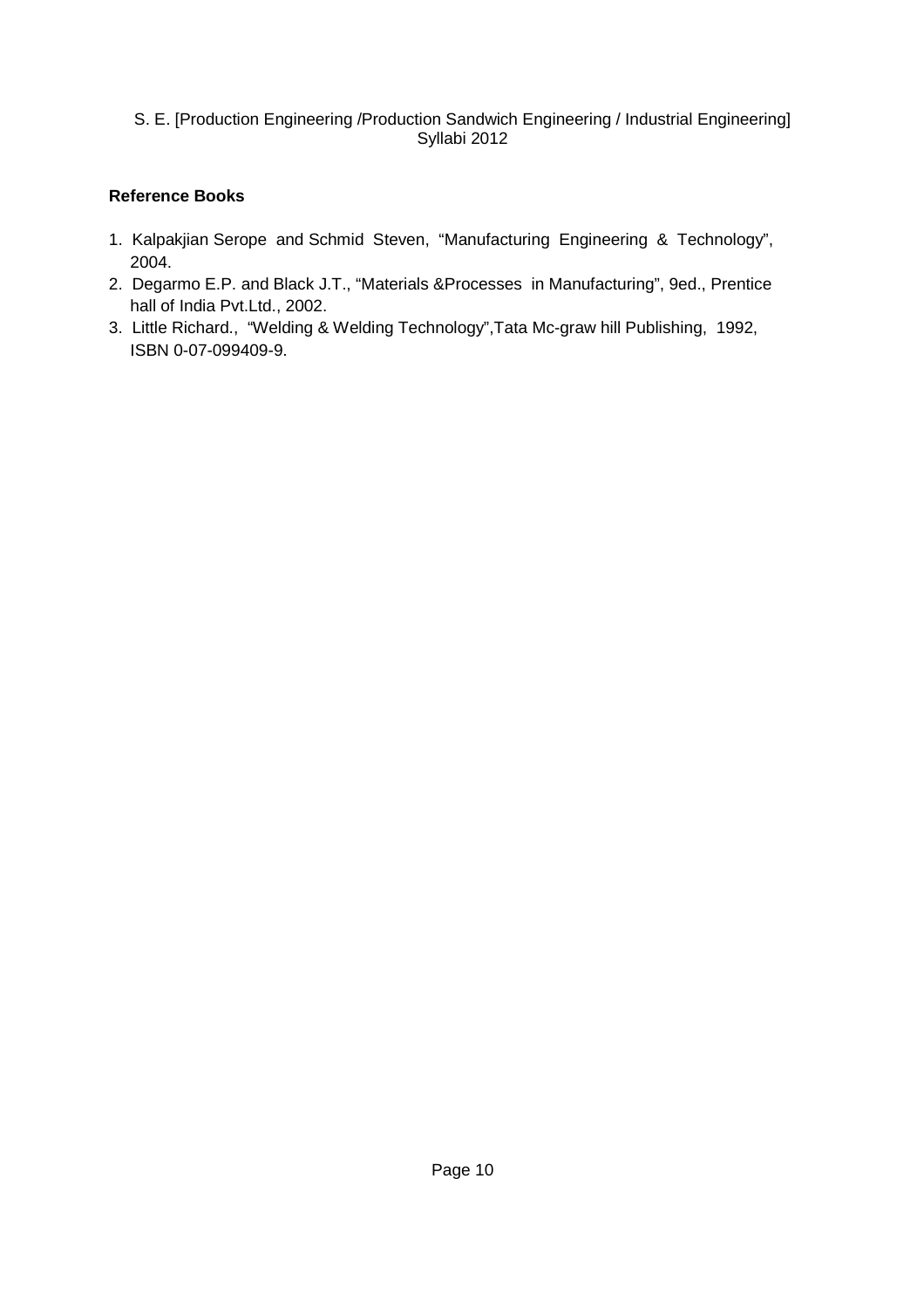### **Material Science 211104**

### **Teaching Scheme Examination Scheme** Lectures: 3 hours / week **Definition** Con-line: 50 marks Practical: 2 hours / week Paper: 50 marks Term Work: 50 marks

### **Unit I**

### **Introduction**

Classification of Engineering Materials, Structures and their property relationship in relation to engineering materials, indexing of planes and directions. Plastic deformation - Mechanisms. Deformation of Single crystal and Polycrystalline materials. Numerical based on it. Imperfections in crystals. Dislocations, work hardening. Cold and Hot working of metals. Numericals based on plastic deformation, future trends in new materials & applications.

### **Unit II**

### **Material Testing: Destructive Testing**

Engineering and True Stress - True strain curves, conversion Relationships, Evaluation of properties. Numericals based on Tension Test. Engineering stress - Strain curves of different materials. Compression Test, Cupping Test on Sheet metal, Hardness Tests – Brinell, Poldi, Vickers, Rockwell Shore scleroscope, Durometer, Moh's test, Microhardness test and hardness conversions. Impact tests, Fatigue and Creep tests. Shear and Bend Test, Torsion Test.

### **Non-destructive tests**

Visual Inspection, Magna flux test Dye penetrant test, Sonic and Ultrasonic test, Radiography. Examples of selection of NDT & mechanical testing methods for selected components like crankshafts,.gears, razor blades, welded joints, steel and cast iron castings, rolled products, forged products.

### **Unit III**

### **Equilibrium diagrams**

Related terms and definitions Hume Rothery's rule of solid solubility.Gibb's phase rule. Polymorphism, Solidification, Dendritic growth. Cooling curves, plotting of equilibrium diagrams, Lever rule, Isomorphous system. Coring.Eutectic systems, Partial eutectic systems.Uses of eutectic alloys. Layer type system, other transformation, non-equilibrium cooling and its effects

### **Unit IV**

### **Strengthening Mechanisms**

Refinement of grain size, Solid solution hardening, Dispersion hardening, Age hardening, Martensitic transformation, Composite materials etc.

### **Pyrometry**

Principle, Operation and uses of various pyrometers like thermocouples Resistance pyrometer, Disappearing filament pyrometer, Total radiation pyrometer.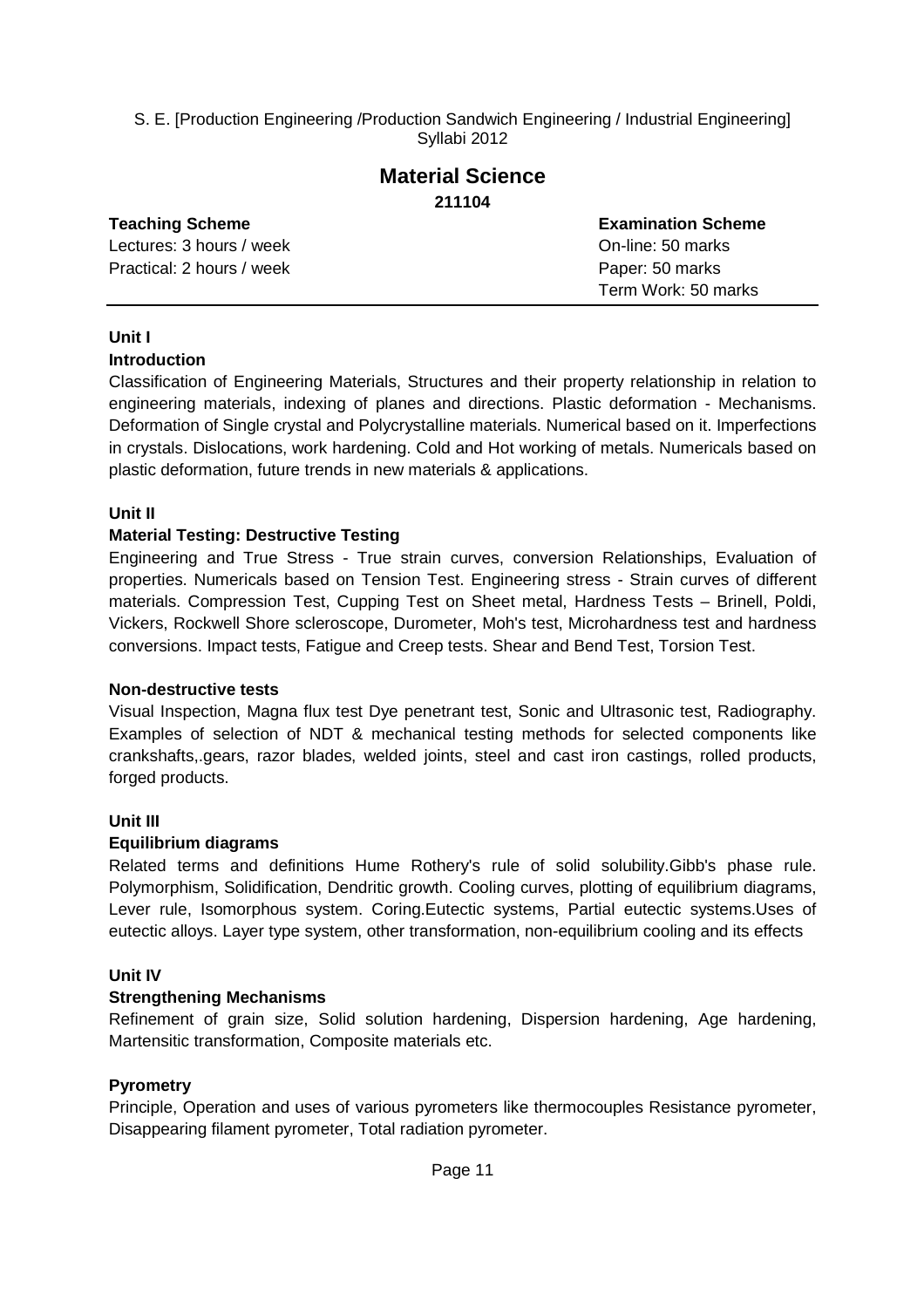### **Unit V**

### **Methods of Surface Improvements and Corrosion Prevention**

Corrosion Prevention Methods: Design and material selection, atmosphere control, electroplating, Inhibitors, Cathodic and anodic protection, Coatings etc. Introduction to surface modification techniques such as Electro deposition, Diffusion coatings, Vapour deposition Thermal Spray Coatings, Ion implantation etc

### **Unit VI**

### **Powder Metallurgy**

Process in brief, powder characteristics, powder manufacturing, Production of sintered structural components such as self lubricated bearing, cemented carbide tools, cermets, refractory metals, electrical contact materials, friction materials, Diamond impregnated tools etc.

**Term Work:** Term work shall consist of the following experiments:

- 1. Tensile test on mild steel and aluminium test pieces.
- 2. Compression test on cast iron and brass test pieces.
- 3. Brinell hardness test on different materials.
- 4. Poldi hardness test on different materials.
- 5. Vickers hardness test on different materials.
- 6. Rockwell and Rockwell superficial test on different materials with different Scales.
- 7. Izod and Charpy impact tests.
- 8. Erichsen cupping test on minimum three different sheet metal samples.
- 9. Non- destructive testing magnaflux testing, dye penetrant test, ultrasonic testing, eddycurrent testing

### **Text Books**

- 1. Kodgire V. D., "Material Science and Metallurgy for Engineers", Everest Publishing House, Pune, 2008, ISBN 81-86314-00-8.
- 2. Smith W.F., "Principles of Material Science and Engineering", McGraw Hill Book Co., 2002.ISBN: 0070591695
- 3. Shigley J. E., "Applied Mechanics of Materials", McGraw Hill Book Company, 1985.ISBN:0070568456

### **Reference Books**

- 1. Davis H. E., Troxell G.E. and Wiskocil C. T., "Testing of Engineering Materials", McGraw Hill Book Co.ISBN:0070662479
- 2. Van Vlack L.H., "Elements of Material Science", Addison- Wesley Publishing Co., 1998.ISBN: 8131706001
- 3. Baldev Raj, Jayakumar T. and M. Thavsimuthu, "Practical Non-Destructive Testing", Narosa Publishing House.Delhi, 1999.ISBN: 8173197970
- 4. Hull and T. W. Clyne, "An introduction to Composite Materials", Second Edition Cambridge Solid State Science Series.ISBN:0521735483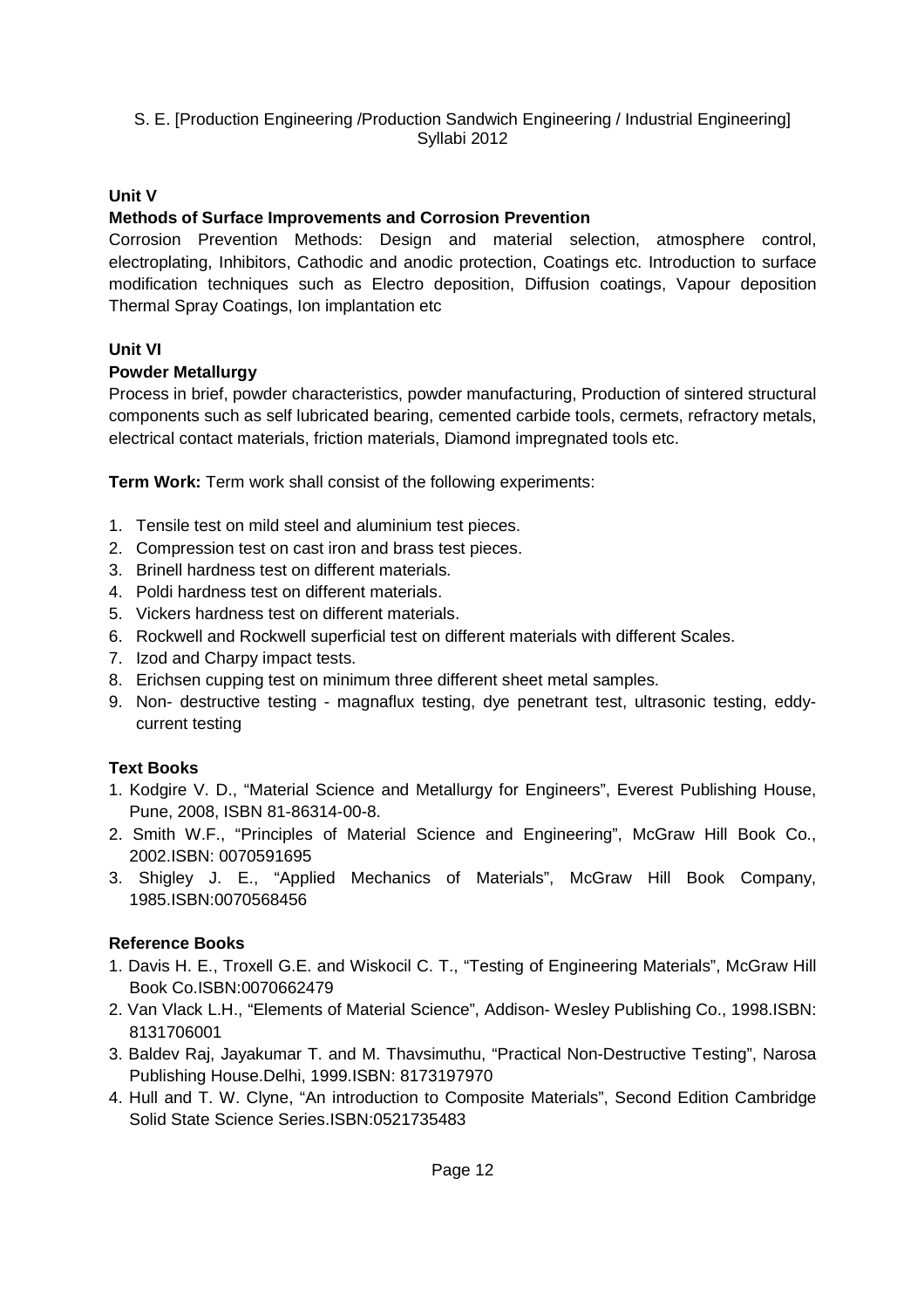- 5. Structure and Properties of Materials II, Willey Eastern (P) Ltd.
- 6. Murthy, "Structure and properties engineering materials", Tata McGraw Hill 2003.ISBN: 007048287X
- 7. Donald R. Askland, Phule P. P., "Science and engineering of materials", Thomson Learning, 2003.ISBN: 0534553966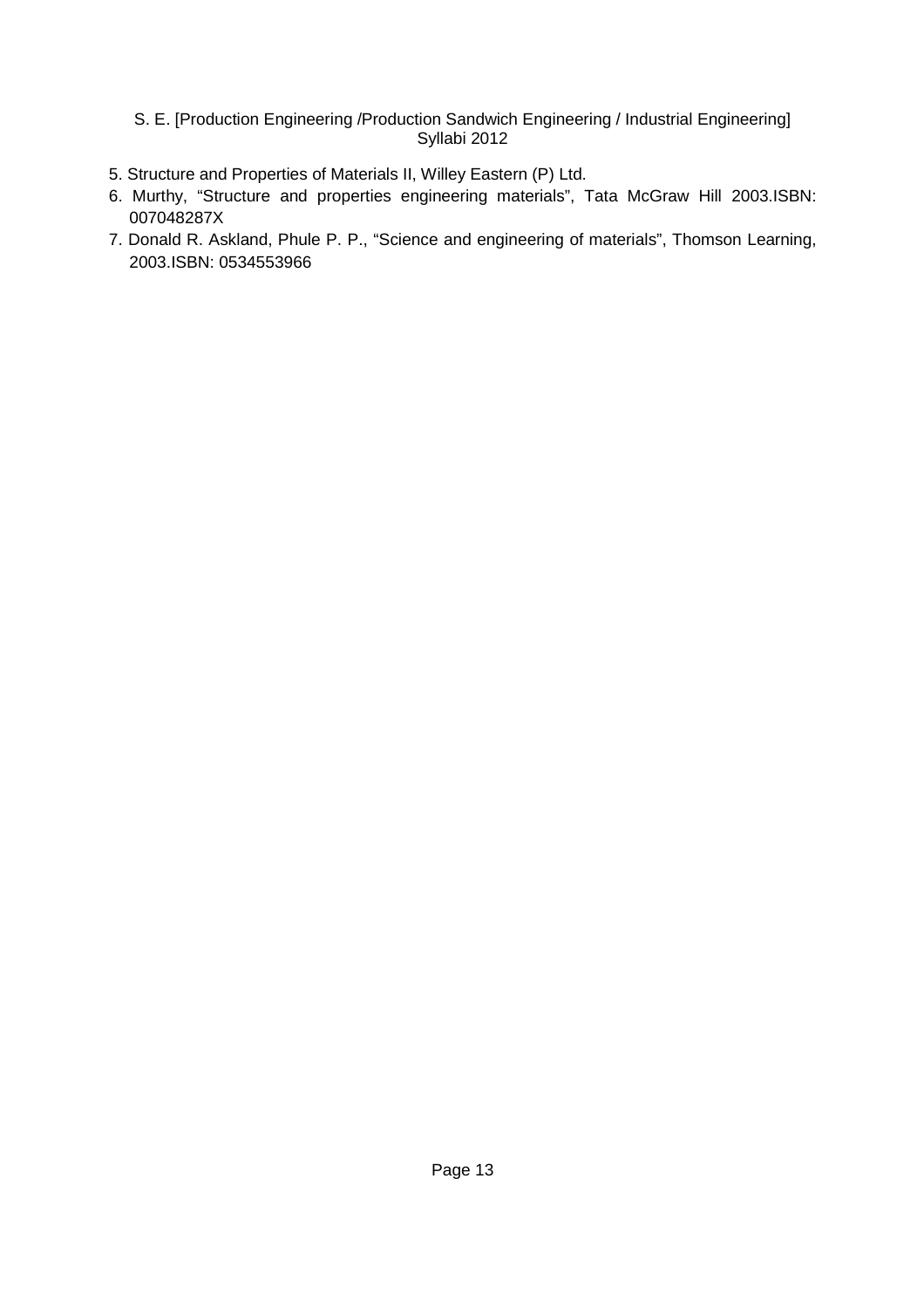### **Machine Drawing & Computer Graphics 211105**

### **Teaching Scheme Examination Scheme** Practical: 4 hours / week Term Work: 50 marks Oral: 50 marks

### **Unit-I**

### **Conventions in Machine Drawing**

Introduction to machine drawing, Dimensioning technique for machine components, Conventional representation of machine components as per IS code: SP-46 such as screw threads, springs, gears, bearing, tapped holes, knurling, splined shafts, tapers, chamfers, countersunk and counter bores, keys, & welded joints,

### **Surface Roughness**

Introduction, terminology**,** machining symbol with all parameters, roughness values (Ra) and roughness grade numbers, indicating surface roughness on drawing.

### **Unit-II**

### **Tolerances & Fits**

Definitions applied to tolerances, types of tolerance, types of fits, fit system. Geometrical tolerances – Nomenclature, tolerance frame, types of geometrical tolerances & their symbols, indicating geometric tolerances on drawing,

### **Standard Fasteners & Rivets.**

Thread terminology, thread forms, thread designations, single and multi-start threads, right and left hand threads, types of screws , bolts and nuts, nut locking arrangements using pins, washers & screws.

**Rivets:** forms & proportions of rivet heads, types of riveted joints.

### **Unit-III**

### **Assembly & Details of Machine Parts**

Introduction to assembly & part drawing ,examples-Revolving Centers, Machine Vice, Tool post, Screw Jack, jigs & fixtures, tailstock, Cotter Joint, Knuckle Joint, Flange Joint, Rigid and Flexible Coupling, Drawing reading. – Title block, part list / bill of material, revision block etc.

### **Unit IV**

### **Basics of computer graphics**

Software configurations, functions of graphics package, constructing the geometry, mathematical representation of various graphics elements such as line, circle, rectangle, ellipse, arc, spline etc.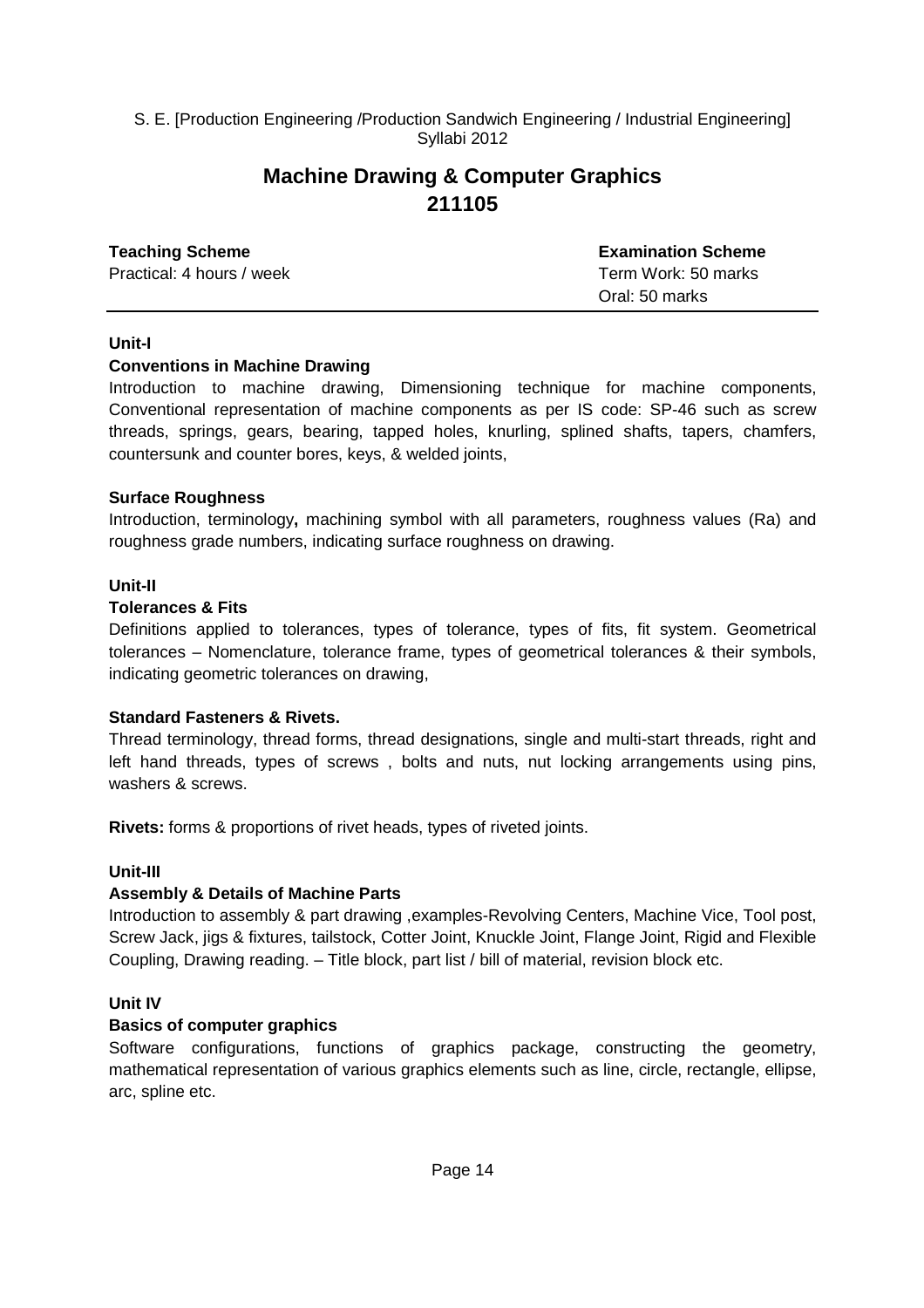### **2-D transformations**

Geometric transformations, translations, rotation, mirror, concatenations.

### **Unit V**

### **Fundaments of solid modeling**

Geometry and topology use of primitives in solid modeling, Basics of Boolean operations, and representations schemes of solids, B-rep and CSG, Development of simple solids. **Unit VI** 

### **Autolisp programming:**

Introduction to Autolisp, data types in Autolisp-integers, Real numbers, strings, Data type conversion, Math functions, logical functions, working with list and entities, filtering from lists, entity handling, list operators, string functions, branching and looping, introduction to visual lisp. Parametric programming.

**Term Work**:The term work shall consist of following:

**Part I**: Sketches of conventional representation of machine components as per **IS code: SP 46** such as: screw threads, tapped holes, holes on circular pitch, bearing, knurling, splined shaft, springs, gears, tapers, chamfer, countersunk and counter bore, keys, welded joints, structural sections etc., drawn neatly in the sketch book.

**Part II:** To compile the AutoCAD drawing prints etc., as mentioned below:

- 1. On half imperial drawing sheet Conventional representation of machine components as per **IS Code: SP 46** such as: Screw threads, Tapped hole, Holes on circular pitch, Bearing, Knurling, Splined shaft, Springs, Gears, Tapers, Chamfer, Countersunk and counter bore.
- 2. On half imperial drawing sheet- Types of screws, Bolts and nuts, Nut locking arrangement.
- 3. On half imperial drawing sheet- Assembly and details of any one of machine component: Cotter joint, Knuckle joint, Flange joint, Rigid and flexible coupling, Stop valve, Non return valve, Revolving centers, Machine vice, Tool holder.
- 4. Mathematical representation of any two primitives.
- 5. 2D transformation of a simple two dimensional component.
- 6. Development of simple 3D model & Boolean algebra.
- 7. Any two programs on parametric programming involving :Programming for standardmachine components, Programming involving decision making and looping.

### **Text Books**

- 1. Gill P. S., "A Text book of Machine Drawing", Revised Edition K. Kataria and Sons, New Delhi, 2008, ISBN: 81-85749-79-5.
- 2. FarazdakHaideri, "Machine Drawing and Computer Graphics", NiraliPrakashan, Pune, 1998.ISBN: 9380725272
- 3. William M. Oliver, "Illustrated Autolisp", BPB Publications, New Delhi, 1997. ISBN: 1556221614
- 4. George Omura, "ABC's of Autolisp", BPB Publications, 2002.ISBN: 0895886200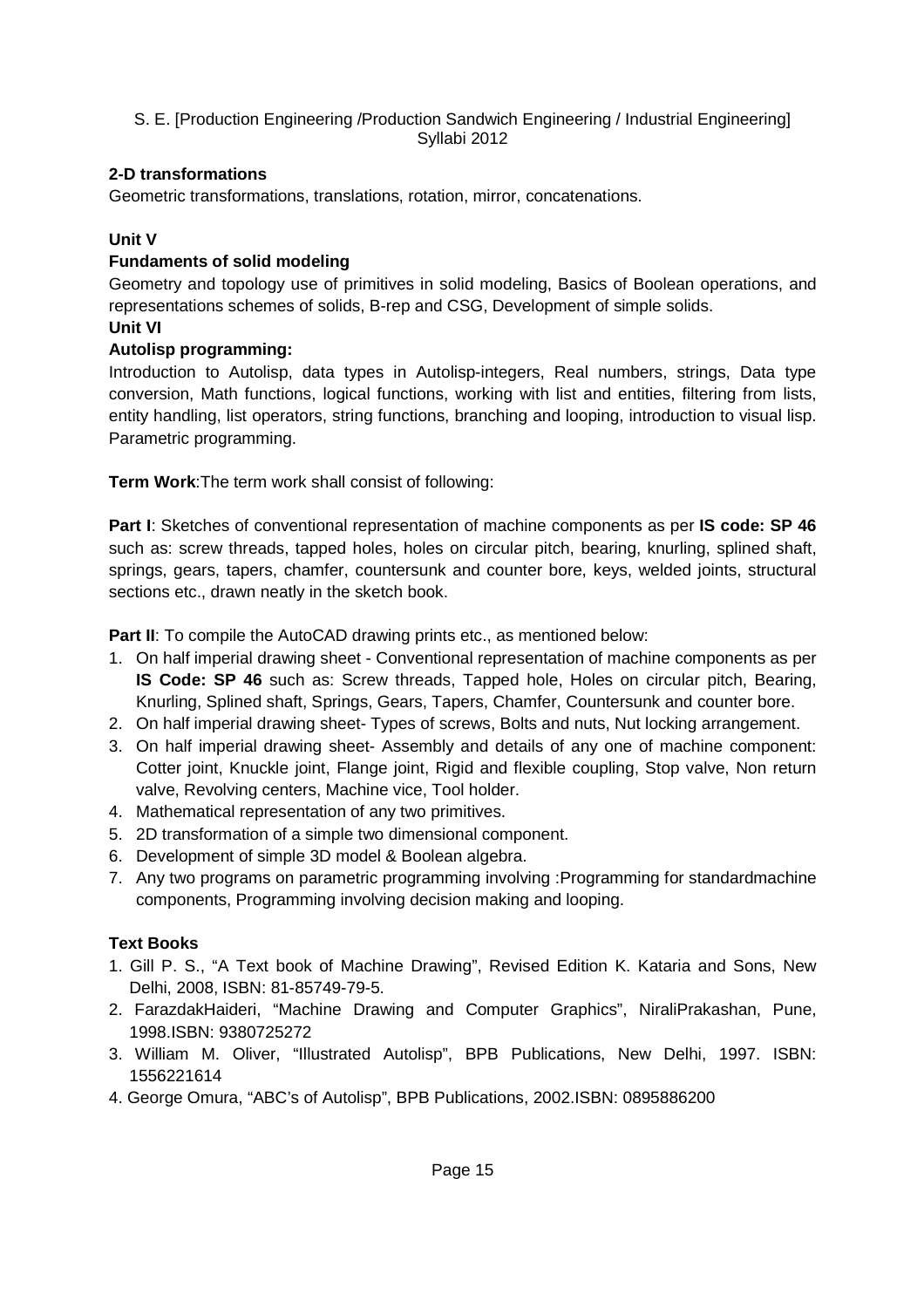- 5. Bhagat N. K., "Autolisp and Customisation Made Simple", BPB Publication, 1997, ISBN: 817029712 5.
- 6. Zeid Ibrahim, "Mastering CAD/CAM", Tata McGraw Hill.ISBN: 0070634343
- 7. Xiang Z. & Roy P., "Computer Graphics", 2nd Edition, McGraw-Hill International Edition, 2001, ISBN 0-07-118885-1.
- 8. Groover M. P., "Automation Production Systems & Computer Integrated Manufacturing", Prentice Hall of India, 1999, ISBN 81-203-0618-X.

### **Reference Books**

- 1. Narayana K. L., Kannaiah P., VenkatataReaddy K., "Machine Drawing", 2<sup>nd</sup>Edition, New age international Publishers, Delhi, 2008, ISBN 81-224-1917-8.
- 2. Bhat N. D., Panchal , "Machine Drawing", Charotar Pub. House, 2000.ISBN: 9380358466
- 3. Auto LISP Reference Manual".
- 4. John Hood D., "Using AutoCAD with Auto LISP", McGraw Hill Book Company 1990.ISBN:0070297487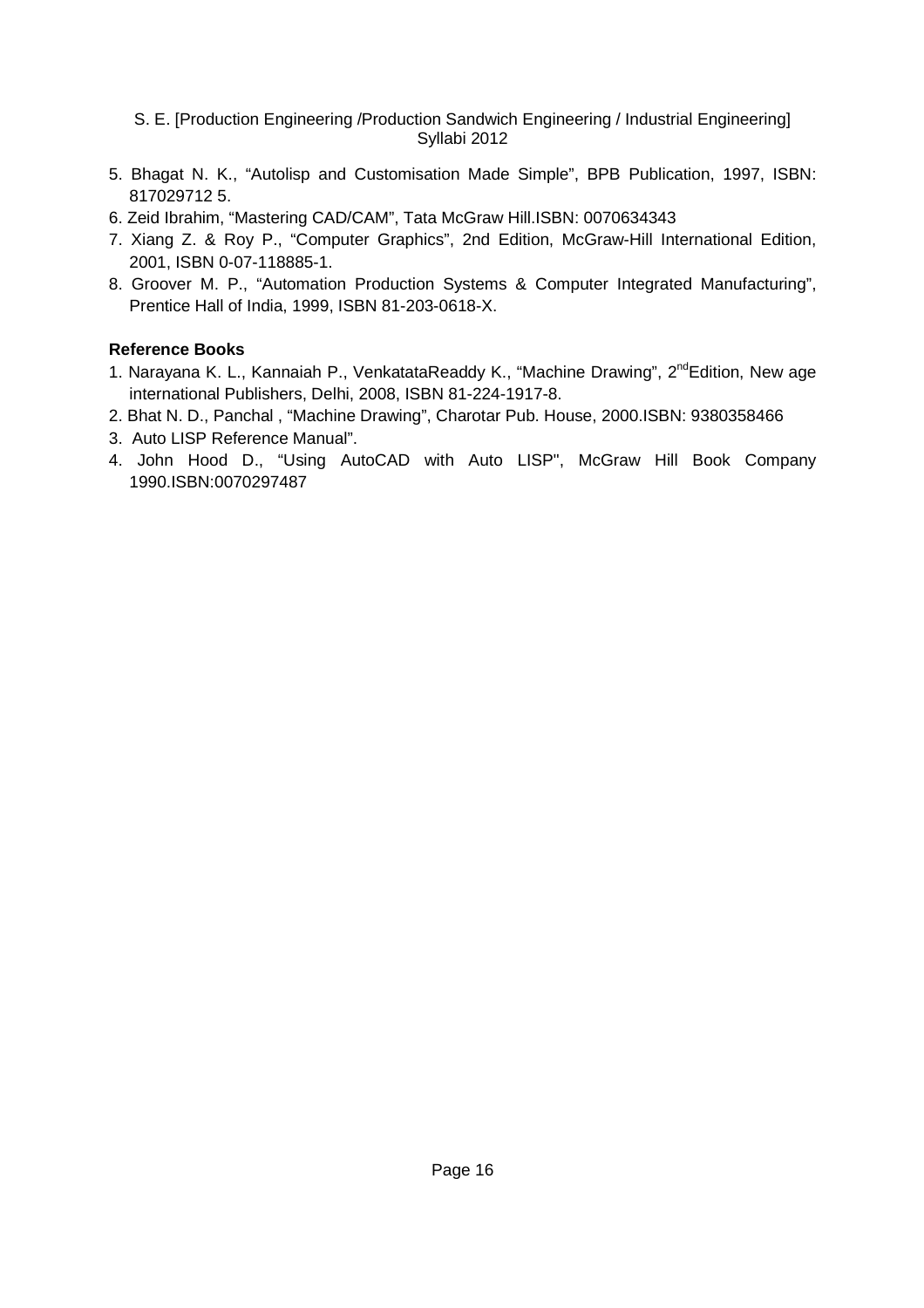### **Electrical Technology 203050**

Lectures: 4 hours / week **Definition** Con-line: 50 marks Practical: 2 hours / week Paper: 50 marks

**Teaching Scheme Examination Scheme** Term Work: 50 marks

### **Unit I**

**Electrical Power Measurement:** Measurement of active power in three phase balanced loads by using one wattmeter & two wattmeter, Concept of reactive power using two wattmeter, effect of power factor on wattmeter readings.

\_\_\_\_\_\_\_\_\_\_\_\_\_\_\_\_\_\_\_\_\_\_\_\_\_\_\_\_\_\_\_\_\_\_\_\_\_\_\_\_\_\_\_\_\_\_\_\_\_\_\_\_\_\_\_\_\_\_\_\_\_\_\_\_\_\_\_\_\_\_\_\_\_\_\_\_

**Electrical Energy Measurement**: Single Phase and three phase energy meter, construction and Working. Use of CT & PT for measurement of Power / Energy in single phase and three phase system (Theoretical Treatment only). Standard specifications of single and three phase energy meter, CT & PT for LT & HT measurements.

**Tariff:** Introduction, objectives & Details of H.T. and L.T tariff, TOD tariff, advantages and improvement of power factor (Theoretical Treatment only)

**Illumination:** Various terms related to illumination, types and requirement good lighting scheme, special purpose lighting.

### **Unit II**

**Single phase transforme**r: Types, KVA rating, approximate equivalent circuit, voltage regulation and efficiency of transformer, condition for maximum efficiency.

**Three phase transformers:** Types of transformer connection (star/star, star/delta, delta/star, and delta/delta) and applications based on connections. (Theoretical Treatment only) Introduction of power transformer, distribution transformer, study of typical distribution transformer substation, specifications of transformer (KVA rating, voltage ratio, current rating)

**Three phase Induction Motor:** Constructional feature, working principle of three phase induction motors, types; torque equation, torque slip characteristics; power stages; efficiency; types of starters; methods of speed control, Industrial applications.

### **Unit III**

**Single phase induction motors:** Types, construction, working principle of split phase and shaded pole type induction motors, applications. Specifications of induction motors (KW rating, rated voltage, current rating, frequency, speed, class of insulation)

**Synchronous Generator**: Constructional features, (Salient and non- salient),working principle, e m f equation, synchronous speed of an alternator, concept of synchronous reactance and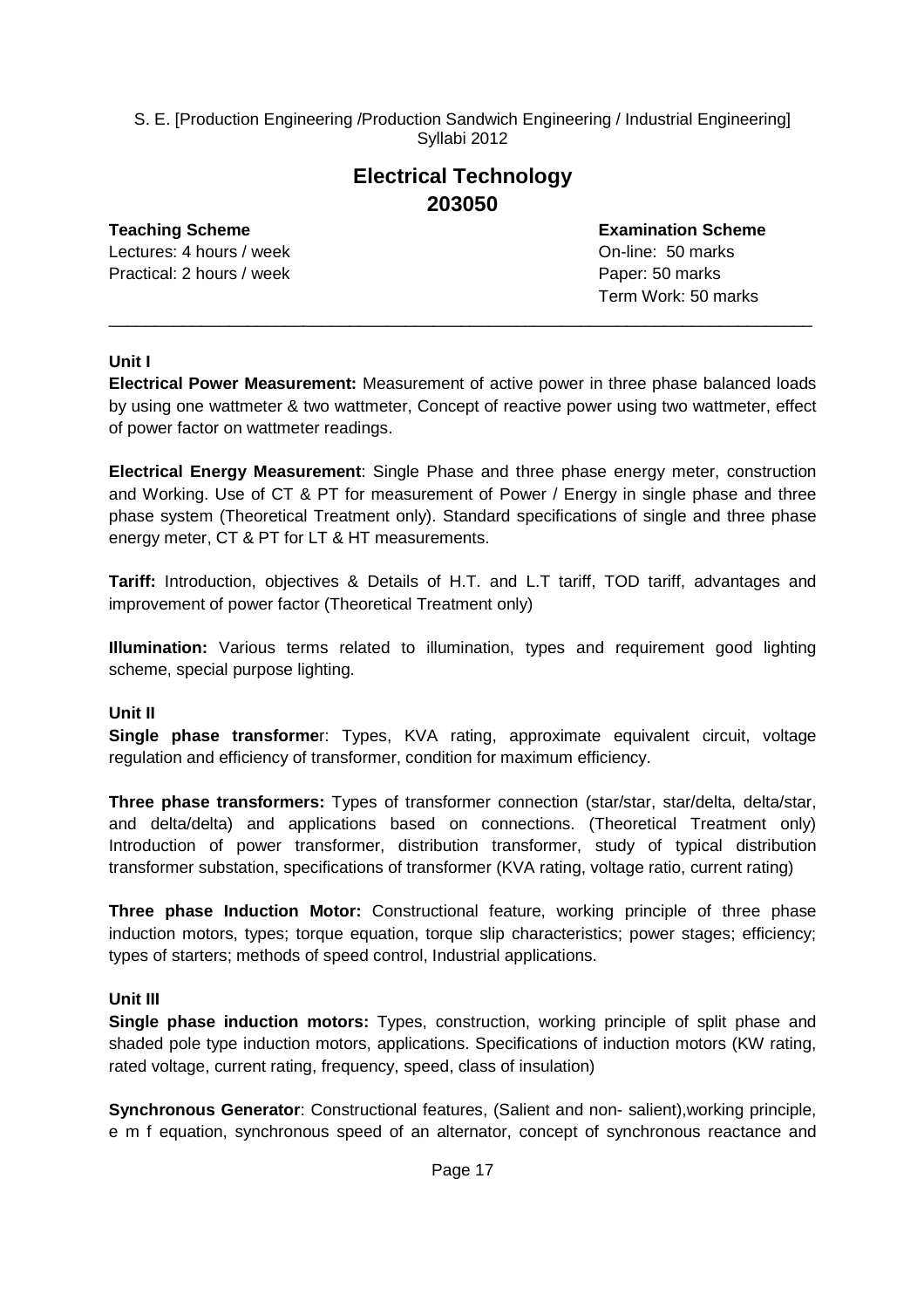impedance, phasor diagram of loaded alternator, voltage regulation of alternator by direct loading method and synchronous impedance method. Specifications of synchronous generator

### **Unit IV**

### **D.C. Machines**

Construction, working principle of D.C. generator, emf equation of D C generator.(Theoretical concept only).Working principle of D.C. motor. Types of D. C. motor, back emf , torque equation for D.C. motor, characteristics of D. C. motor (series, shunt and compound), starters of D.C. shunt and series motor, methods for speed control of D.C shunt and series motors, Industrial applications.

**Special purpose motors**: Construction, working principle, characteristic and applications of stepper motors, A.C. and D.C servomotors, universal motors.

### **Unit V**

### **Semiconductor power devices:**

**SCR:** Construction detail, V-I Characteristics, Methods to turn ON, switching action during ON & OFF, specification, Concept of commutation of SCR. Applications. **DIAC**: Construction, V-I Characteristics. **TRIAC**: Construction, V-I Characteristics, turning ON process. **MOSFET**: Construction, transfer Characteristics, output characteristics, Methods to turn ON & OFF, applications. **IGBT**:- Construction detail, transfer Characteristics, output characteristics, Methods to turn ON & OFF, applications.. **GTO**: Construction, working, advantages and disadvantages

### **Unit VI**

**Drives:** Advantages of Electrical Drives, Individual & Group drives, selection of drives depending on load characteristics.

**Speed Control**: Single phase full converter fed D.C. Drives, Three phase converter fed D.C. Drives, Chopper Drives, two quadrant & four quadrant chopper drives, stator voltage control of three phase induction motor, frequency control of three phase induction motor, V/F control of three phase induction motor.

### **Term Work:**

Term work shall consist of experiments as listed below. Any 6 experiments from 1 to 8 in the list should be performed, and expt. no. 9 and 10 are compulsory.

- 1. Speed control of a D. C. shunt motor by armature voltage and flux control methods.
- 2. Load test on a D. C. shunt motor.
- 3. Load test on a D. C. series motor.
- 4. Measurement of active power in a three phase balanced inductive load using two wattmeter methods.
- 5. Regulation of an alternator by synchronous impedance method.
- 6. Regulation of an alternator by direct loading method.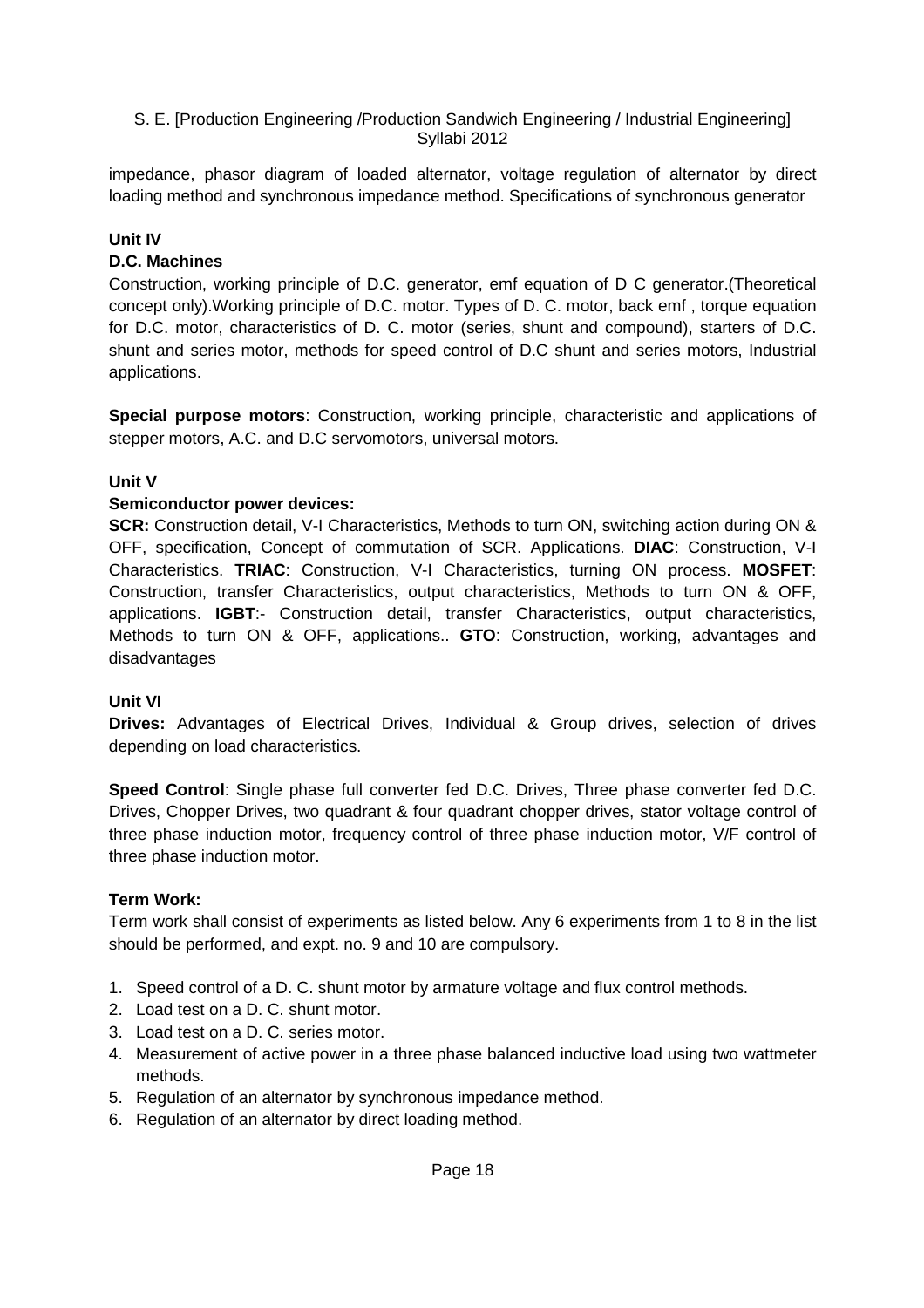- 7. Load test on a three phase induction motor.
- 8. Study of a) D.C. motor starters, b) three phase induction motor starter.
- 9. Study of V-I characteristics of SCR & TRAIC.
- 10. Study of a distribution transformer substation and HT/LT energy bill.

### **Text Books**

- 1. Harold G, "Electrical Machinery Transformers and Controls", Prentice Hall Publication ISBN: 0132473208.
- 2. Theodore Wildi, "Electrical Machine Drives and Power Systems", Pearson Education Asia, 2004, ISBN 81 7808 972 6.
- 3. Bhag S., Guru and Hussein R. Hiziroglu, "Electrical Machinery and Transformers", Oxford University Press, 2007, ISBN 0-19-5685-77-6.
- 4. Dr.Bhimbra P. S., "Power Electronics", Khanna Publication. ISBN: 817409279X.
- 5. Pratap H., "Art & Science of utilization of Electrical Energy", 3rd Edition, DhanpatRai& Sons.
- 6. Theraja B. L., "Electrical Technology", S. Chand Publication Co. Ltd. ISBN: 8121924405
- 7. Rao P. V., "Power Semiconductor Drives", BS Publication, Hyderabad. ISBN: 8178001608

### **Reference Books**

- 1. Bhattacharya S. K., "Electrical Machines", TATA McGraw Hill LTD, New Delhi, 2003, ISBN 0-07-463310 4.
- 2. Hughes E. and Smith I., "Electrical and Electronics Technology", Pearson Education Asia, New Delhi, 2008, ISBN 81 317 1468.
- 3. Syed A. Nasar, "Electrical Machine Drives and Power Systems", Vol. I, Pearson Education Asia, ISBN 81 7808 9726.
- 4. Veinott C. G. and Martits J. E., "Fractional and sub fractional Horse power Electrical Motors", McGraw Hill Inc.US; 3rd Edition, 1993, ISBN 978-0070673908.
- 5. Siemens, "Electrical Engineering Handbook", Wiley Eastern LTD, 1986. ISBN: 0855012315.
- 6. Kothari D. P. and Nagrath I. J., "Electrical Machines", 3rd edition, Tata McGraw Hill. ISBN: 0070699674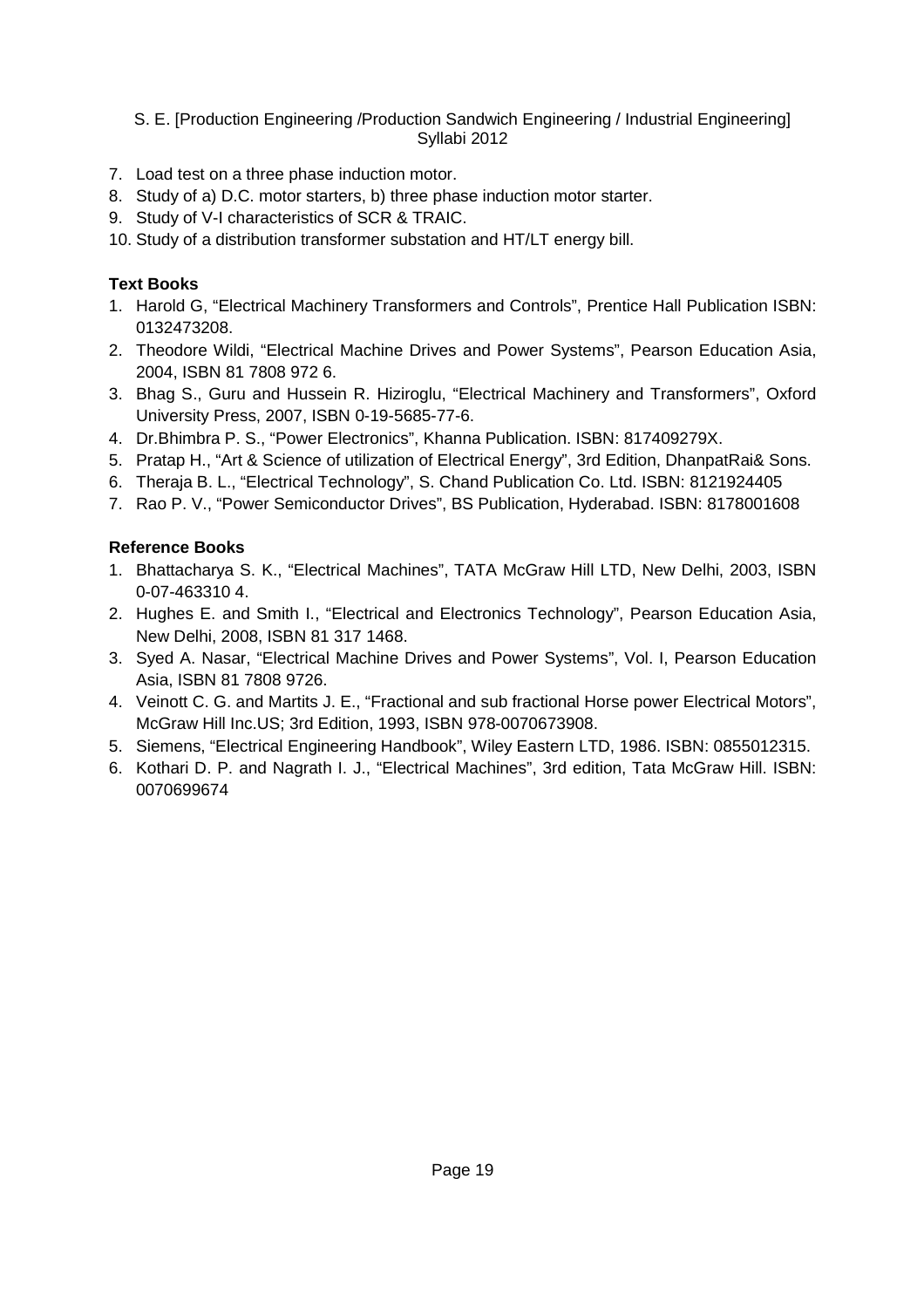### **Theory of Machines 211107**

Lectures: 4 hours / week On-line: 50 marks Practical: 2 hours / week Paper: 50 marks

**Teaching Scheme Examination Scheme** Term Work: 25marks Oral: 50 marks

### **Unit I**

Basics : Kinematic Link ,Types of links, Difference between machines, mechanism and structure, Kinematics pair, Types of constrained motion, Classification of Kinematics pairs, Kinematics chain, Degrees of freedom of mechanisms, Kutzbach and Grubler criterion, Equivalent linkage concept, Inversion of mechanism Mechanisms: Straight line mechanisms-Exact straight line and approximate straight line type, Steering gear mechanisms -Davis and Ackerman type.

\_\_\_\_\_\_\_\_\_\_\_\_\_\_\_\_\_\_\_\_\_\_\_\_\_\_\_\_\_\_\_\_\_\_\_\_\_\_\_\_\_\_\_\_\_\_\_\_\_\_\_\_\_\_\_\_\_\_\_\_\_\_\_\_\_\_\_\_\_\_\_\_\_\_\_\_

### **Unit II**

Kinematic Analysis of Mechanisms: (Velocity Analysis) Concept of position, displacement and velocity of a point and link of a given mechanism, Kinematic analysis of mechanisms by -- Relative velocity method, graphical method, analytical method, Instantaneous Center method, (Numerical treatment expected) Kinematic Analysis of Mechanisms: (Acceleration Analysis) Concept of acceleration of a point and link of a given mechanism, Kinematic analysis of mechanisms by -- Relative velocity method, graphical method, analytical method, Coriolis Component of Acceleration, Klein's construction (Numerical treatment expected)

### **Unit III**

Friction and Wear: Laws of friction, Types of friction, mechanism of friction, friction analysis, types of wear, mechanism of wear, wear equation, factors responsible wear and friction, methods of reducing wear, lubrication and its mode, lubrication technique, tribology in metal cutting and working.

### **Unit IV**

Belt Drives : Types of belt drives, Types, Materials used for Belt. Velocity Ratio, Slip, Creep of belt. Length of an open and cross belt drive, Maximum power transmitted, Tension ratio, maximum tension in a belt, Advantage and disadvantages of a V-Belt Drive, Ratio of Driving Tension for V-Belt.

### **Unit V**

Brakes: - Types of brakes, Force analysis of brakes, external and internal expanding shoe brakes, block brakes, band brakes, block and band brakes, Breaking torque. (Numerical treatment expected)

Dynamometer: - Different types of Absorption and transmission dynamometers.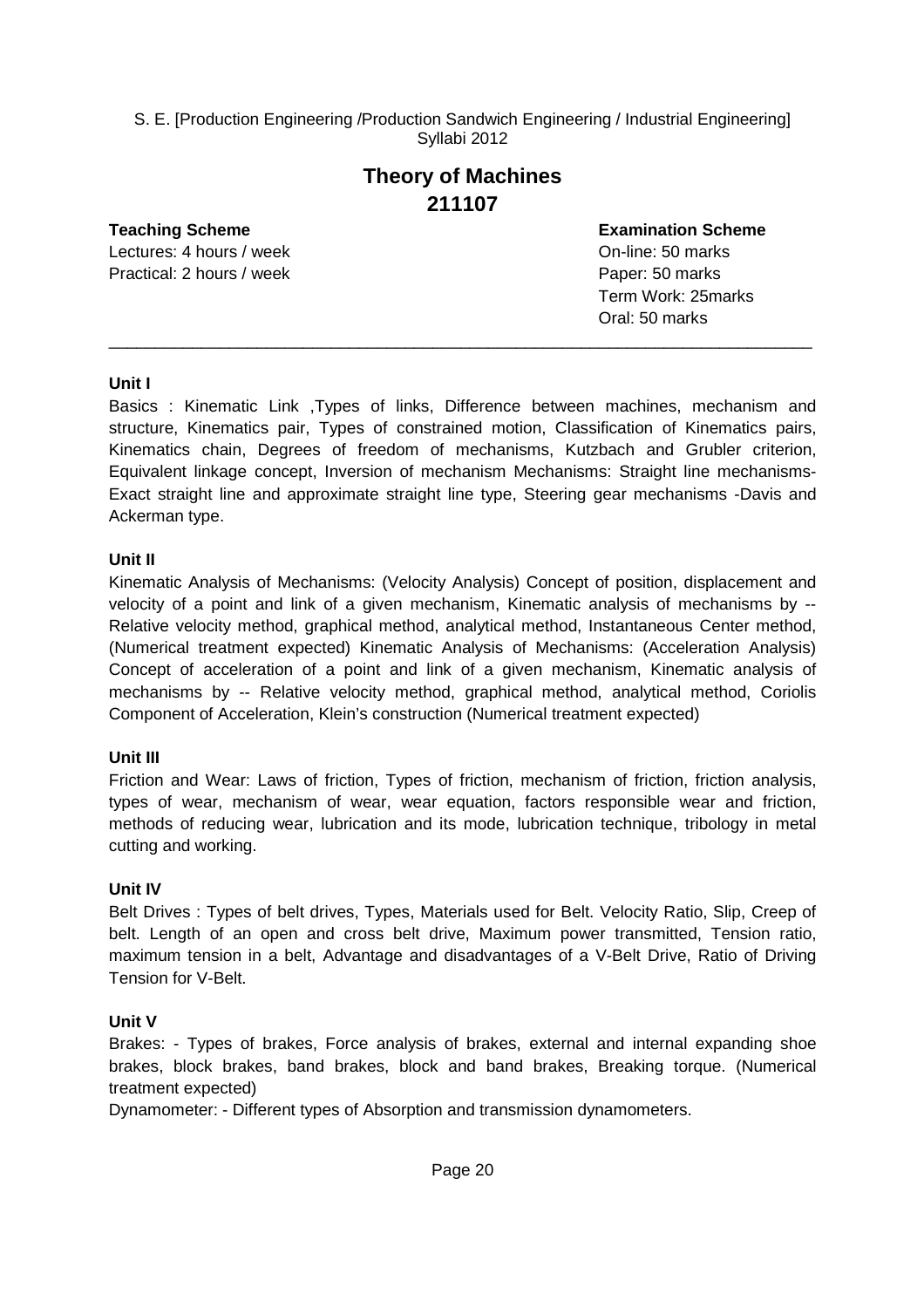### **UnitVI**

Static force analysis of slider-crank mechanism, Theory of compound pendulum, Bifilar and Trifler suspension methods, dynamically equivalent two mass systems, correction couple, Dynamic force analysis of slider crank mechanism (Analytical and Graphical method)

### **Term work shall consist of the following:**

- 1. Study of straight line mechanisms.
- 2. Velocity analysis of mechanism by relative velocity, Klein's construction and ICR method.
- 3. Acceleration analysis of mechanism by relative velocity and acceleration (Coriolis component),Klein's construction method.
- 4. Study of friction and wear of materials.
- 5. Study of belt drives.
- 6. Study of different types of brakes and dynamometer.
- 7. Determine mass MI of rigid body using bifilar and trifler suspension method.
- 8. Determine radius of gyration & mass MI of rigid body using compound pendulum method

### **Text Books**

- 1. Ballaney P. L., "Theory of Machines and Mechanisms", Khanna Publisher Delhi, 1999. ISBN: 817409122X.
- 2. Rattan S.S**.,** "Theory of Machines", 2ed**.,**Tata McGraw-hill publishing, 2005, ISBN 007- 059120-2.
- 3. Ghosh Amitabh and Malik Ashok Kumar, "Theory of mechanisms and Machines", 3ed, Affiliated East West press, 2000, ISBN 81-85938-93-8.

### **Reference Books**

- 1. Shigley Joseph Edward and Vicker John Joseph**.** "Theory of Machines and Mechanisms"**,**  3ed., 1995, Oxford University Press. ISBN 0-19-515598-x.
- 2. Thomas Bevan, "Theory of machines", CBS publishers and Distributors, 1984. ISBN: 8131729656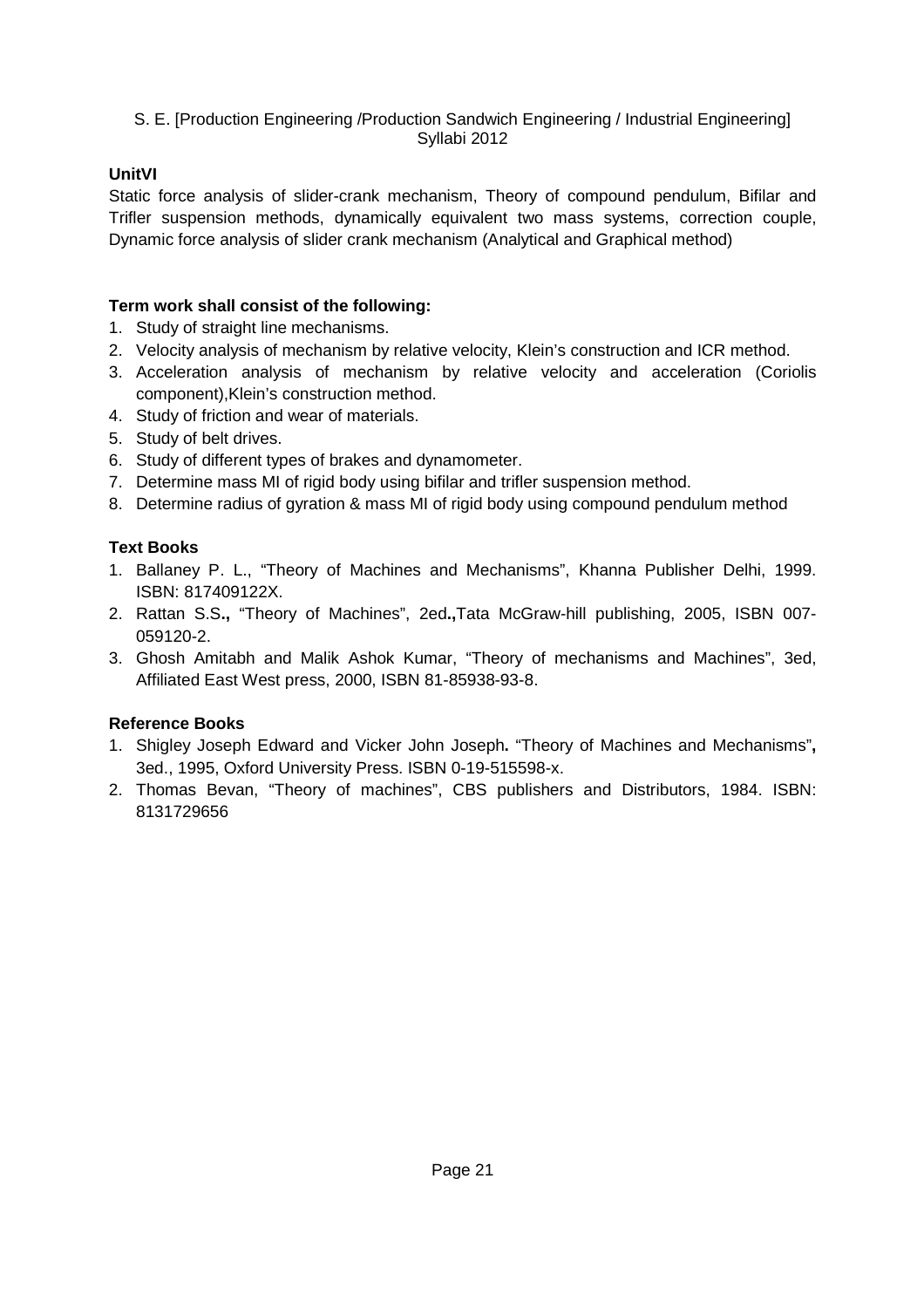### **Machine Tool Operations 211108**

\_\_\_\_\_\_\_\_\_\_\_\_\_\_\_\_\_\_\_\_\_\_\_\_\_\_\_\_\_\_\_\_\_\_\_\_\_\_\_\_\_\_\_\_\_\_\_\_\_\_\_\_\_\_\_\_\_\_\_\_\_\_\_\_\_\_\_\_\_\_\_\_\_\_\_\_

Lectures: hours / week **Definition** Containers on-line: 50 marks Practical: 4 hours / week Paper: 50 marks

**Teaching Scheme Examination Scheme**

### **Unit I**

### **Lathes**

Classification, Specification, lathe parts, bed, headstock, tailstock, lathe accessories and attachments, lathe operations, taper turning methods, thread mechanism, back geared, tumbler geared, all geared headstock, Capstan & turret lathe, comparison, Machining time calculations, Introduction to CNC lathe.

### **Unit II**

### **Drilling, Boring and Reaming**

Classification, specification, sensitive, radial, gang, multi-spindle, spindle and drill head assembly, types of drills, twist drill nomenclature, reamer, types of reamer, taps, cutting parameters, tool holding devices. Classification of boring machines, specifications, types boring tools, various operations performed, Machining time calculations, Introduction to jig boring.

### **Unit III**

### **Milling Machines**

Classification, specification, Column and knee type milling machine, milling operations, standard milling cutters, geometry of milling cutter, attachments, universal dividing head, methods of indexing, gear train calculations, machining time calculations, Introduction to CNC milling.

### **Unit IV**

### **Shaper, Planer, Slotter and Broaching Machines**

Standard parts of shaper, planner, slotter and broaching machine, specification, Crank and slotted link mechanism, hydraulic shaper mechanisms, auto feed mechanism, open and cross belt drive mechanism for planner, operations, Types of broaching machine, specification, broach geometry, machining time calculations.

### **Unit V**

### **Grinding Machine**

Classification, Abrasives, bonds, grit, grade, structure of grinding wheels, wheel shape and sizes, standard marking system, dressing & truing, glazing, loading, mounting and balancing of grinding wheels, Selection of grinding wheels. Grinding operations, machining time calculations.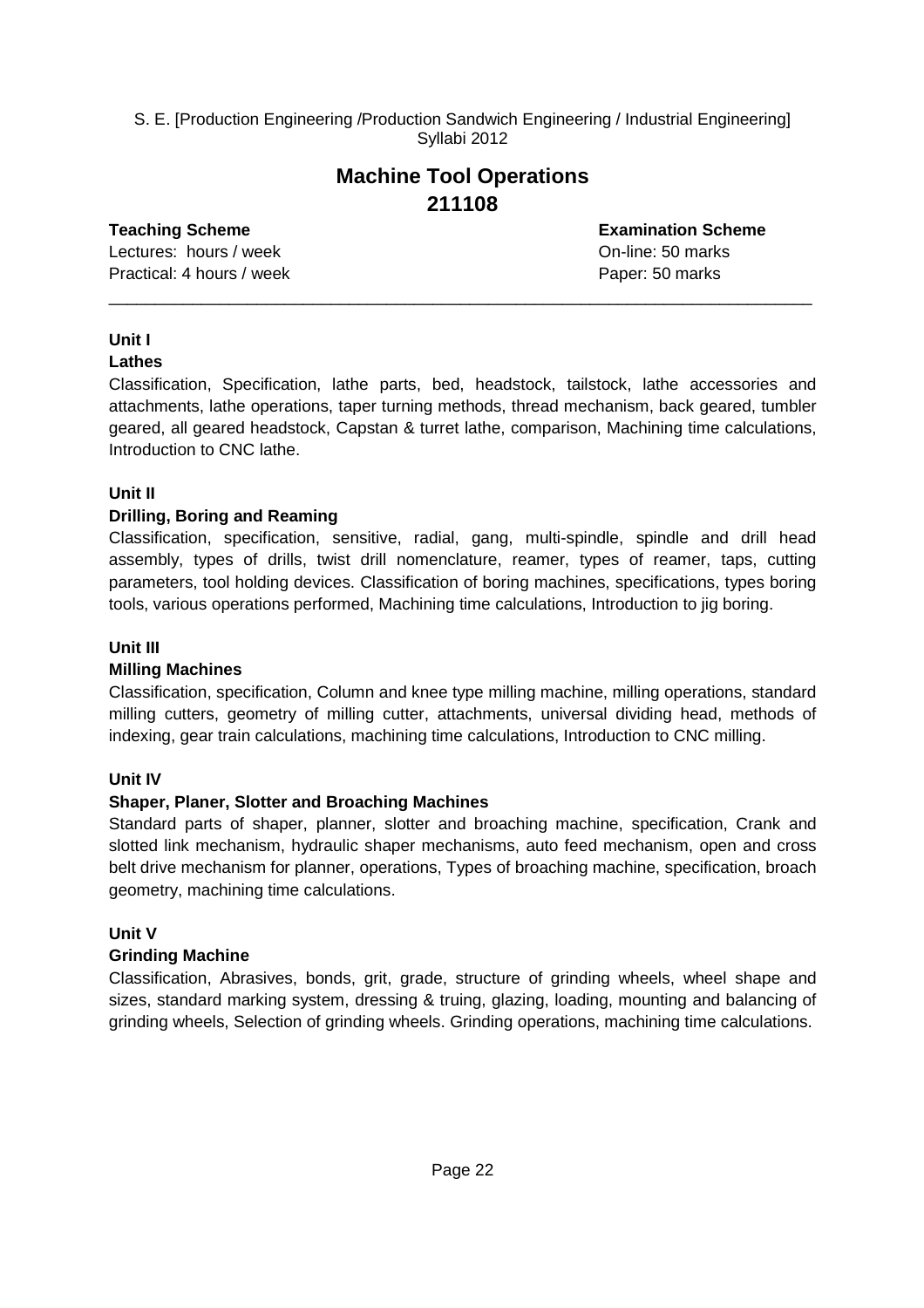### **Unit VI**

### **Surface finishing processes and coating**

Super finishing processes, honing, lapping, buffing, polishing, tumbling, electroplating, galvanizing, metal spraying, and burnishing. Hot dipping, Study of process parameters of above processes.

### **Text Books**

- 1. S.K. HajraChoudhury, A.K. HajraChoudhury, Nirjhar Roy, "Elements of Workshop Technology" Vol II, Media Promoters, ISBN-10: 8185099154
- 2. Rao P. N., "Manufacturing Technology & Foundry, Forming & Welding", Vol I, II, Tata McGraw Hill Publishing Co., 2004, ISBN: 0 07 451863 1.
- 3. Jain R.K., "Production Technology", Khanna Publishers, 2008, ISBN 81-7409-099-1.
- 4. Sharma P.C., "A Text Book of Production Technology- Manufacturing Processes", S. Chand & Co., 2008, ISBN: 81-219-111-4-1.
- 5. Chapman W .A. J., "Workshop Technology" Vol. I, II & III, Edward Arnold Publishers, 1998, ISBN: 0 7131 3287 6.
- 6. HMT, "Production Technology", Tata McGraw Hill Publishing Co., 1980. ISBN: 0-07-096443- 2.
- 7. Degarmo, Black and Kosherth, "Materials & Processes in manufacturing", 8th Edition, Prentice Hall of India Ltd, Delhi, 2002. ISBN: 8126525223.
- 8. Raghuwanshi B. S., "A course in Workshop Technology", Vol. I, II, DhanpatRai& Co. ISBN: 81-7409-099-1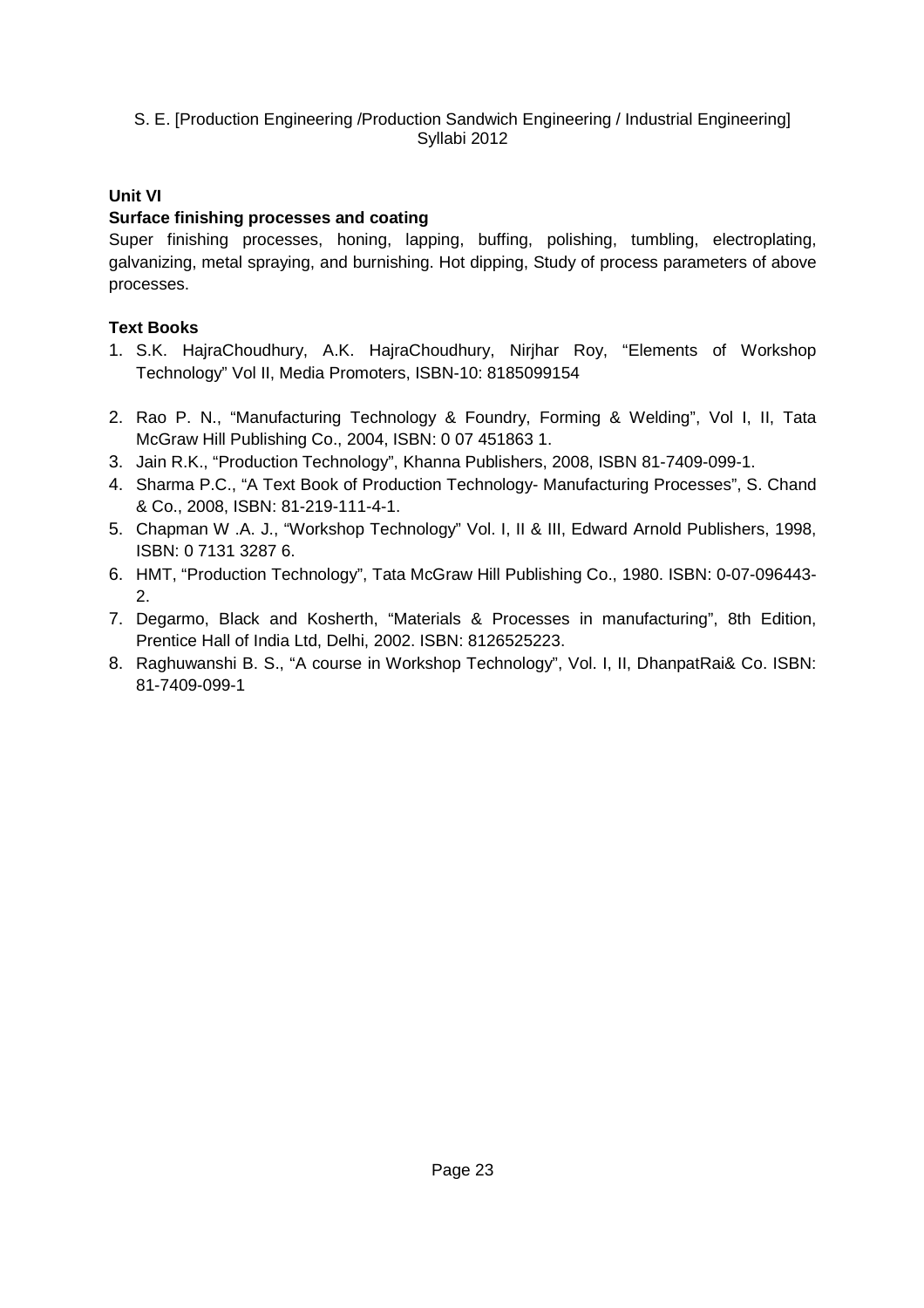## **Design of Machine Elements 211109**

### **Teaching Scheme Examination Scheme**

Lectures: 4 hours / week **Definition** Containers: 4 hours / week **On-line: 50 marks** 

Paper: 50 marks

### **Unit I (8)**

**Design Process:** Machine Design, Traditional design methods, Basic procedure of Machine Design, Requisites of design engineer, Design of machine elements, Sources of design data, Use of standards in design, Selection of preferred sizes.

\_\_\_\_\_\_\_\_\_\_\_\_\_\_\_\_\_\_\_\_\_\_\_\_\_\_\_\_\_\_\_\_\_\_\_\_\_\_\_\_\_\_\_\_\_\_\_\_\_\_\_\_\_\_\_\_\_\_\_\_\_\_\_\_\_\_\_\_\_\_\_\_\_\_\_\_

Design of Simple Machine Parts: Factor of safety, Service factor, Design of simple machine parts-Cotter joint, Knuckle joint and lever.

### **Unit II (8)**

**Shafts:** Design considerations in Transmission shafts with spur gear and pulley, splined shafts, Shaft design on strength basis, Shaft design on torsional rigidity basis, A.S.M.E. code for shaft design.

Keys: Classification of keys, Design considerations in parallel and tapered sunk keys, Design of square, flat and Kennedy keys.

Couplings: Design considerations, Classification, Design of Rigid, Muff coupling, Flange coupling and Flexible bushed pin coupling.

**Unit III (8) Power Screws:** Types of screw threads, multiple threaded screws, Torque analysis with square and trapezoidal threads, Self-locking screw, Collar friction torque, Stresses in power screws, design of screw and nut, design of Screw jack.

**Unit IV (8) Mechanical Springs:** Types, Applications and materials of springs, Stress and deflection equations for helical springs, Types of ends, Design of helical compression and tension springs, Springs in series and parallel, Helical torsion spring, surge in spring.

**Unit V (8) Spur Gears:** Various design consideration, Beam Strength, tangential loading module calculations, width calculations, type of gear tooth failures, Estimation of dynamic load by velocity factors and Spott's equation.

**Unit VI (8) Rolling Contact Bearings:** Type, static and dynamic loading capacity, stribeck's equation, concept of equivalent load, load life relationship, selection of bearing from manufacturers catalogue, design for variable load and speeds, bearing probability of survival other than 90%, lubrication and mounting of bearing.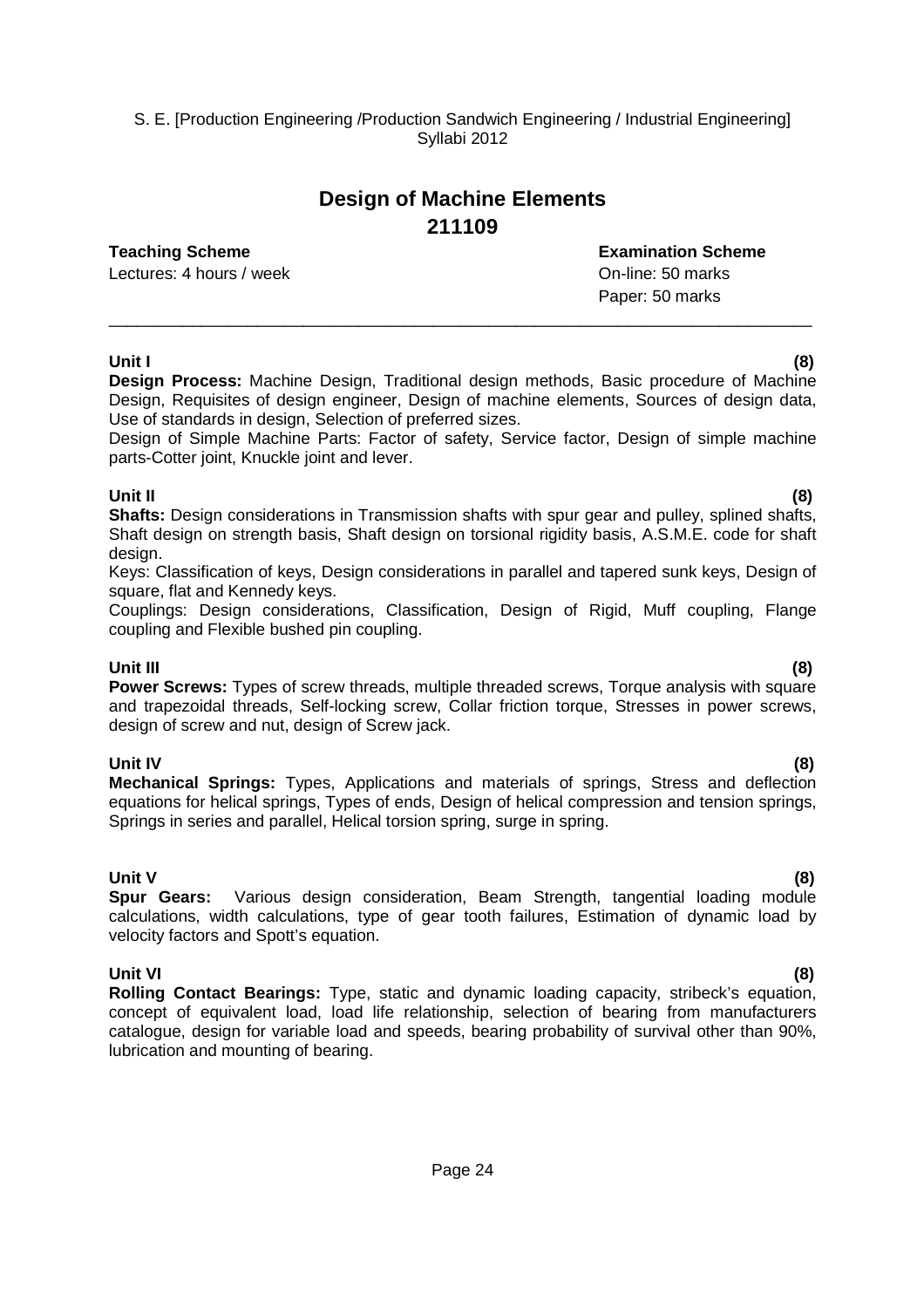Term Work:

- 1) Term work shall consist of ONE design project. Design project shall consist of two imperial size sheets –one involving assembly drawing with a part list and overall dimensions and other sheet involving drawings of individual components. Manufacturing tolerances, surface finish symbols and geometric tolerances should be specified so as to make it working drawing. A design report giving all necessary calculations of the design of components and assembly should be submitted in a separate file. Design projects should be in the form of 'Design of Mechanical System' comprising of machine elements studied and topics covered in the syllabus. Design data book shall be used wherever necessary to achieve selection of standardized components.
- 2) Problem based assignment on each unit

### **Text Books**

1. Shigley J. E. and Mischke C. R., "Mechanical Engineering Design", McGraw- Hill publication Co. Ltd., 1989, ISBN 0-07-049462-2.

2. Spotts M. F. and Shoup T. E., "Design of Machine Elements", 8ed., Pearson Education pvt. Ltd., 2008, ISBN 81 -7758- 4219.

3. Bhandari V.B., "Design of Machine Elements", Tata Mcgraw-hill publishing, 1984,ISBN 0-07- 0611416 4. Kannaiah, "Machine Design", Scitech publications Pvt. Ltd., 2003, ISBN 81-88429-  $10 - 4$ 

5. PSG, "Design Data", M/S DPV Printers, 1984.

### **Reference Books**

1. Orthewein and William C. Orthewein, "Machine Component Design".

2. Robert C. Juvinall, "Fundamentals of Machine Component Design", 1999.

3. "PSG Design data", M/S DPV printers, Coimbatore, 2000.

4. Black paul H.and Adams O. Eugene, "Machine Design", 3ed., McGraw-hill Book Company, 1999, ISBN 0–07-085037-2.

6. Hall Allens, Holowenko Alfred R., Laughlin Herman G., "Theory & Problems of Machine Design", McGraw-hill Book Company, 2000, ISBN 48333-7.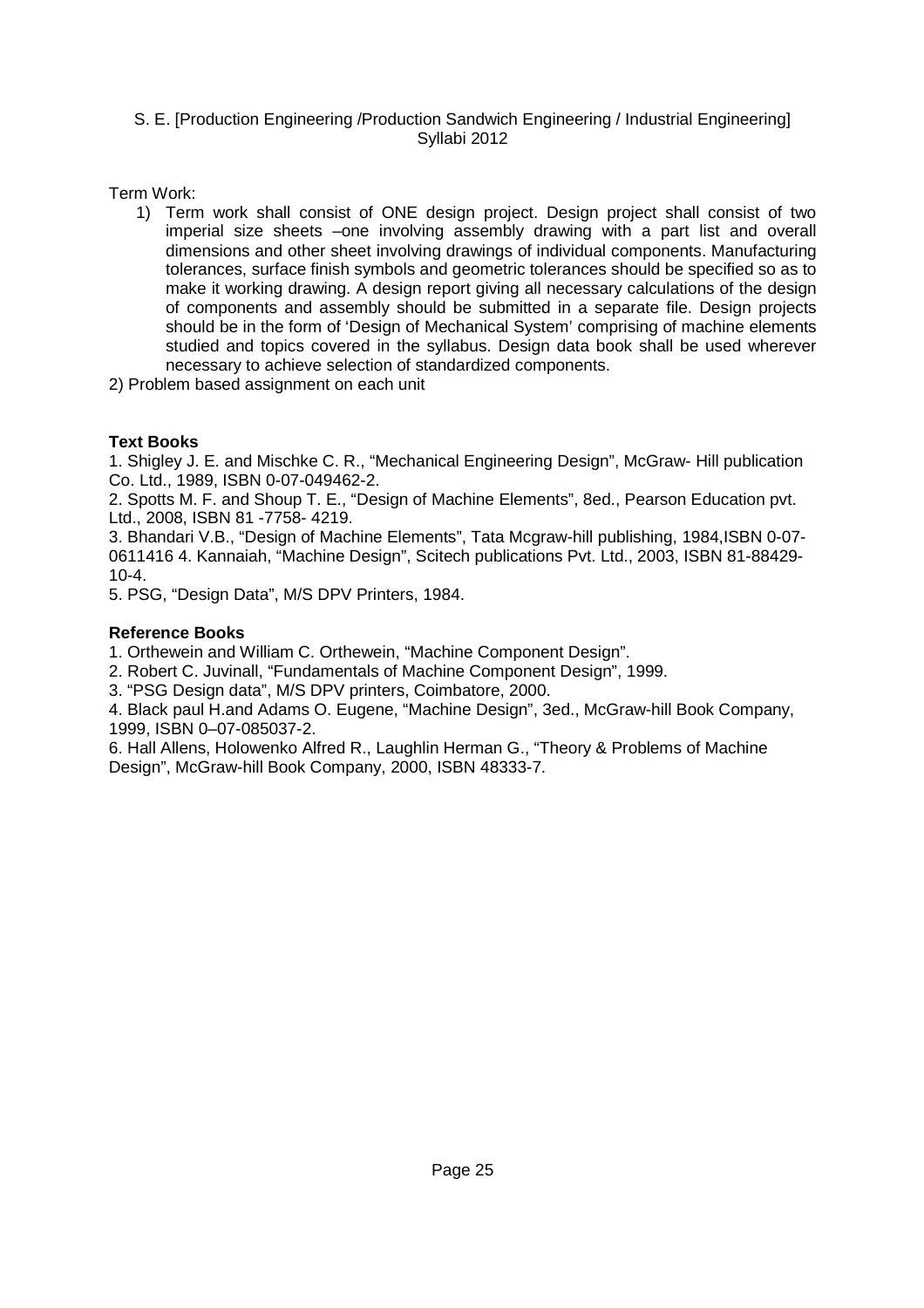## **Engineering Metallurgy 211110**

# **Teaching Scheme Examination Scheme**

Practical: 2 hours / week Paper: 50 marks

Lectures: 4 hours / week **On-line: 50 marks** On-line: 50 marks Oral: 50 marks

### **Unit I:**

**Steels:** Introduction to Metallographic, micro and macro examination, metallurgical microscope, etching. Steels: iron-iron carbide equilibrium diagram, Critical temperatures, Allotropy, cooling curve and volume changes of pure iron. Microstructure, non-equilibrium cooling of steel, widmanstatten structure, structure property relationship. Classification and applications of steels, specifications of some commonly used steels like BIS, EN, AISI, SAE.

\_\_\_\_\_\_\_\_\_\_\_\_\_\_\_\_\_\_\_\_\_\_\_\_\_\_\_\_\_\_\_\_\_\_\_\_\_\_\_\_\_\_\_\_\_\_\_\_\_\_\_\_\_\_\_\_\_\_\_\_\_\_\_\_\_\_\_\_\_\_\_\_\_\_\_\_

### **Unit II:**

**Heat treatment of Steels:** Introduction to heat treatment furnaces and Furnace atmospheres, Transformation products of austenite, Time-temperature- transformation diagrams, Critical cooling rate, Continuous cooling transformation diagrams. Heat treatment of steels Quenching media, Annealing" Normalizing" Hardening" Retention of austenite" Effects of retained austenite" Elimination of retained austenite, Tempering" Secondary hardening, Temperembrittlement, Quench cracks, Hardenability testing" Defects due to heat treatment and remedial measure.

### **Unit III:**

**Surface Hardening & Isothermal Treatments:** Carburising, heat treatment after carburising, Nitriding, Carbonitriding, Flame hardening and Induction hardening. Commercial heat treatment practice of gears of different sizes, tools, springs. Isothermal heat treatments such as austempering, patenting, iso-forming, martempering, ausforrning.

### **Unit IV:**

**Alloy Steels:** Effects of alloying elements, classification of alloying elements. Stainless Steels, Sensitization of stainless steel, weld decay of stainless steel. Tool steels and tool materials, Heat treatment of high-speed steel. Special purpose steels with applications.

**Cast irons:** Classification, Gray cast iron, White cast iron, Malleable cast iron" Ductile Iron, Chilled and alloy cast irons. Effects of various parameters on structures and properties of cast irons, Heat treatments of cast iron. Applications of cast irons for different components of machine tool, automobiles, pumps etc.

### **Unit V:**

**Non-Ferrous Alloys:** Copper alloys - Brasses, Bronzes-: Tin, Aluminium, Beryllium, Silicon Copper nickel alloys, Nickel - Silver, Aluminium and aluminium alloys. Solders, Bearing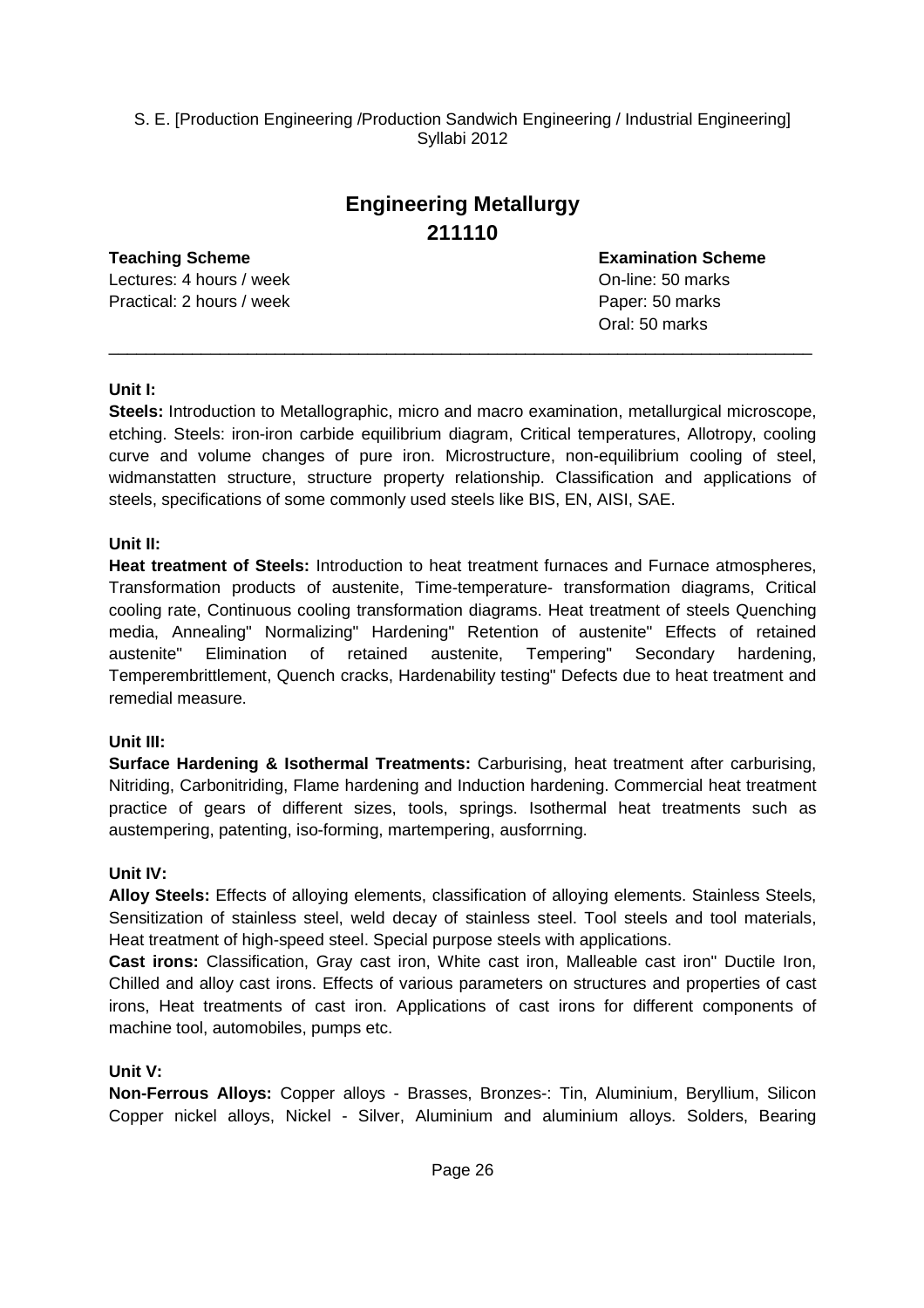materials and their applications, Precipitation hardening alloys. High Temperature materials such as Nimonics, Super alloys, Ti-alloys etc.

### **Unit VI:**

**Modern Engineering Materials:** Composites- Types, Characterization, Production techniques & applications. Metal -Matrix composites, Particulate & Fibre composites. Biomaterials, Nano materials, Sports materials.

### **Term work shall consist of the list of experiments mentioned below. Any eight experiments should be included in the file with suitable discussion.**

- 1. Study and drawing of microstructures of mild steel, medium carbon steel, eutectoid steel and hypereutectoid steel.
- 2. Study and drawing of microstructures of white, malleable, grey and nodular cast iron.
- 3. Study and drawing of microstructures of alpha brass, alpha-beta brass, aluminium bronze, tin bronze and bearing metal.
- 4. Study and drawing of microstructures of hardened steel, tempered steel.
- 5. Hardening of steel- study of effect of carbon on hardness of hardened steel.
- 6. Tempering of steels study of effect of temperature on hardness of tempered steel.
- 7. Study of change in microstructure on annealing and normalizing of tempered steel.
- 8. Sulphur print test on a steel specimen & flow lines examination of a forged component.
- 9. Jominy hardenability test on a steel sample.
- 10. Testing of composite materials (Like Hardness, Impact, Tension etc.)

### **Text-books:**

- 1. Kodgire V. D., "Material science and metallurgy for Engineers", Everest Publishing House, Pune, ISBN 81 86314 00 8.
- 2. K. G. Bundinski, M. K. Bundinski , "Engineering Materials" Prentice Hall of India Pvt. Ltd., New- Delhi.
- 3. Higgins "Engineering Metallurgy", Part I Applied Physical Metallurgy, English Language book Society / Edward Arnold.
- 4. Smith W. F., "Principles of Material Science and Engineering", McGraw- Hill Inc. Book Company ISBN 0 07 122920 5.

### **Reference Books:**

- 1. Rollason E. C., "Metallurgy for Engineering", ELBS Publishing.
- 2. Clark D.S.and Vamey W. R. "Physical Metallurgy for Engineers", East-West PressPvt. Ltd., New Delhi.
- 3. Avner, "An introduction to physical metallurgy", TMH publication.
- 4. Donald R. Askeland&PradeepPhule. ," The science and engineering of materials",Thomson Asia Pvt.LTD, ISBN 981 243 855 6.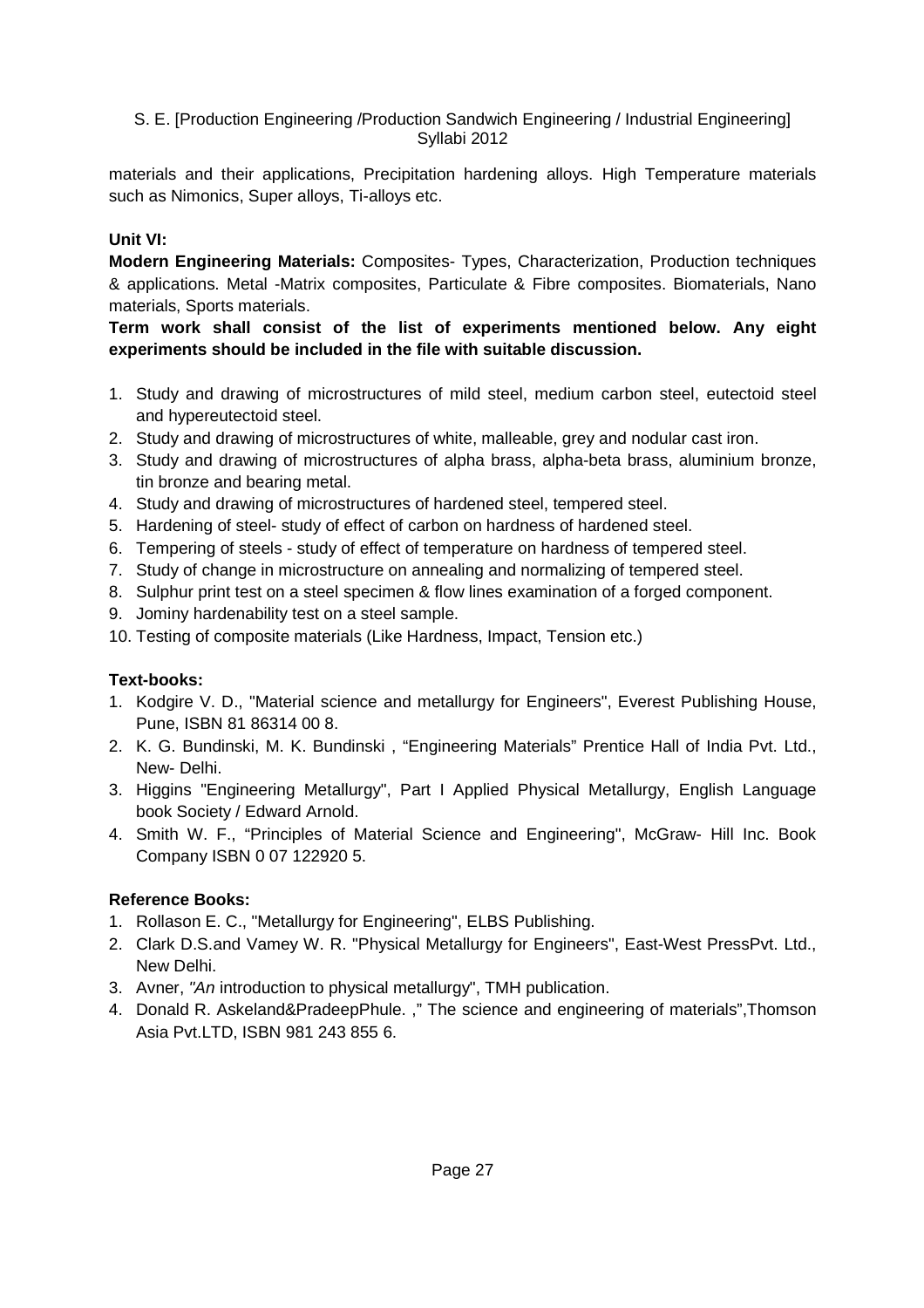## **Production Practice-I 211111**

\_\_\_\_\_\_\_\_\_\_\_\_\_\_\_\_\_\_\_\_\_\_\_\_\_\_\_\_\_\_\_\_\_\_\_\_\_\_\_\_\_\_\_\_\_\_\_\_\_\_\_\_\_\_\_\_\_\_\_\_\_\_\_\_\_\_\_\_\_\_\_\_\_\_\_\_

Practical: 2 hours / week **Dractical: 2 hours / week** Oral: 50 marks

**Teaching Scheme Examination Scheme**

### **Each candidate shall be required to complete and submit the following Term Work:**

### **Part I: Assignments based on Machine Tools (any five)**

- 1. Major operations on a lathe.
- 2. Working principle of apron mechanism in a lathe.
- 3. Thread cutting operation on a lathe using half-nut and lead screw.
- 4. Indexing mechanism and universal dividing head in milling machine.
- 5. Operations on drilling machine and the different work and tool holding devices used.
- 6. Single and multi-point cutting tools used on the conventional machines.
- 7. Calculation of machining time for different operations on lathe, milling and drilling machines.
- 8. To prepare the process sheet for the job(s) manufactured in turning (machine) shop during the practical session.

### **Part II: Jobs (any two)**

- 1. Plain & taper turning (one job)
- 2. Gear cutting (one job)
- 3. Forging and grinding of a tool with one end consisting of knife edge and other end of Vee shape (one job).

### **Note: Oral examination will be based on the Term Work submitted by the candidate.**

### **References**

- 1. S.K. HajraChoudhury, A.K. HajraChoudhury, Nirjhar Roy, "Elements of Workshop Technology" Vol II, Media Promoters, ISBN-10: 8185099154.
- 2. Gerling H., All about machine tools, New Age International, ISBN-108122418260.
- 3. JutzzH., "Westermann Tables for the Metal Trade", New Age International, ISBN-10: 8122417302.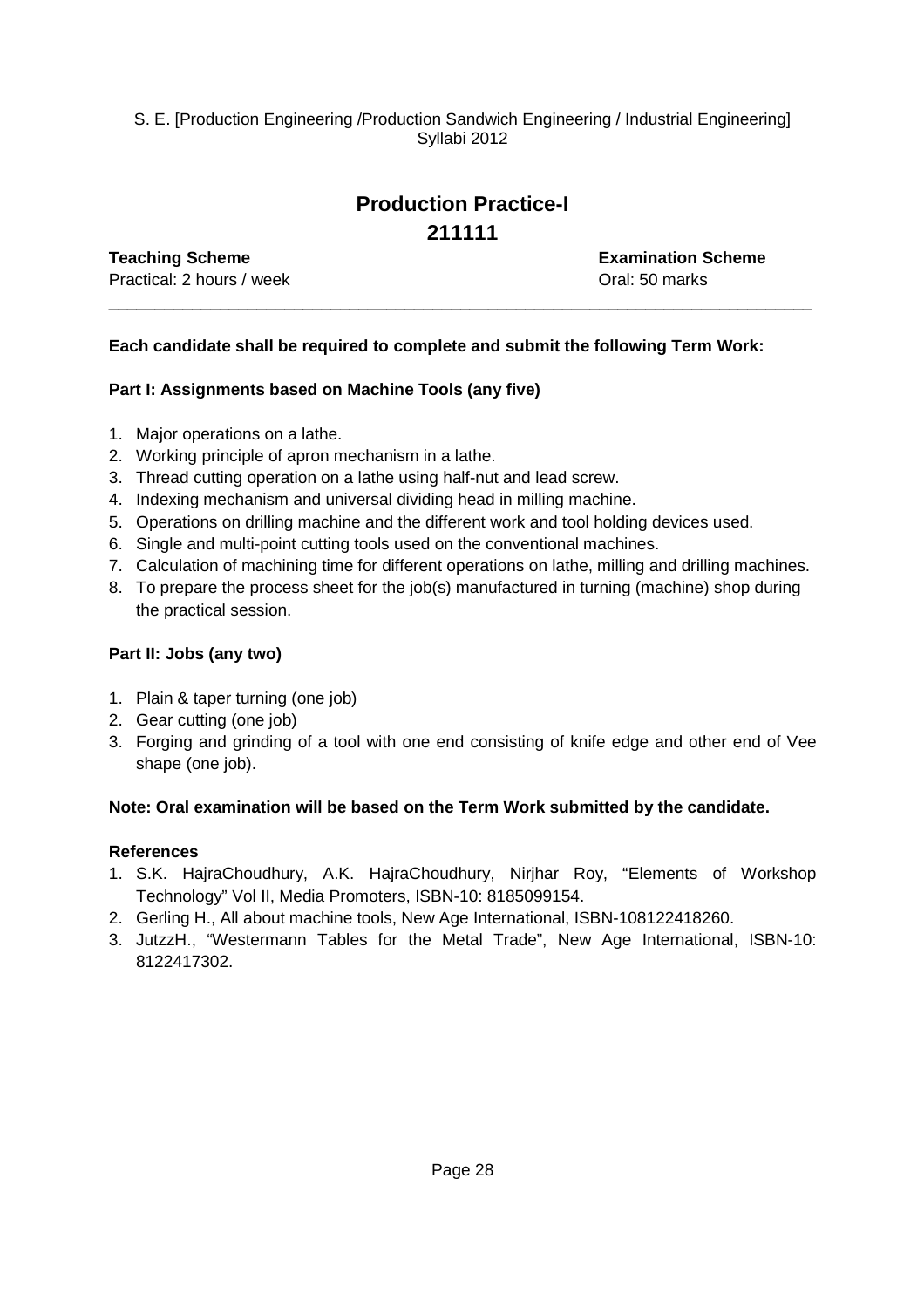|                 | Second Year - Production Engineering Sandwich - Semester I  |                                                     |                        |                |         |                |                           |                          |                          |       |
|-----------------|-------------------------------------------------------------|-----------------------------------------------------|------------------------|----------------|---------|----------------|---------------------------|--------------------------|--------------------------|-------|
| Subject<br>Code | Subject                                                     | <b>Teaching Scheme</b><br><b>Examination Scheme</b> |                        |                |         |                |                           |                          |                          |       |
|                 |                                                             | Lecture                                             | Practical              | Tutori         | Paper   |                | <b>TW</b>                 | Oral                     | Pract                    | Total |
|                 |                                                             |                                                     |                        | al             | Written | Online         |                           |                          | ical                     |       |
| 207002          | <b>Engineering Mathematics III</b><br>$\star$               | 4                                                   |                        | 1              | 50      | 50             | 25                        | $\overline{a}$           |                          | 125   |
| 211101          | Heat and Fluid Engineering *                                | $\overline{\mathbf{4}}$                             | $\overline{2}$         | $\overline{a}$ | 50      | 50             | 25                        | $\overline{\phantom{0}}$ |                          | 125   |
| 211102          | Strength Analysis of<br>Materials *                         | 4                                                   |                        |                | 50      | 50             |                           |                          |                          | 100   |
| 211121          | <b>Manufacturing Processes</b>                              | 4                                                   | $\overline{2}$         |                | 50      | 50             |                           | 50                       |                          | 150   |
| 211104          | Material Science *                                          | 3                                                   | $\overline{c}$         |                | 50      | 50             | 50                        |                          | $\overline{\phantom{a}}$ | 150   |
| 211105          | Machine Drawing &                                           |                                                     | 4                      |                |         |                | 50                        | 50                       |                          | 100   |
|                 | Computer Graphics *                                         |                                                     |                        |                |         |                |                           |                          |                          |       |
|                 | <b>Total</b>                                                | 19                                                  | 10                     | 1              | 250     | 250            | 150                       | 100                      |                          | 750   |
|                 | Second Year - Production Engineering Sandwich - Semester II |                                                     |                        |                |         |                |                           |                          |                          |       |
|                 | Subject<br>Subject<br>Code                                  |                                                     |                        |                |         |                |                           |                          |                          |       |
|                 |                                                             |                                                     | <b>Teaching Scheme</b> |                |         |                | <b>Examination Scheme</b> |                          |                          |       |
|                 |                                                             | Lecture                                             | Practical              | Tutori         | Paper   |                | <b>TW</b>                 | Ora                      | Practi                   | Total |
|                 |                                                             |                                                     |                        | al             |         |                |                           |                          | cal                      |       |
|                 |                                                             |                                                     |                        |                | Written | Online         |                           |                          |                          |       |
| 203050          | Electrical Technology *                                     | $\overline{\mathbf{4}}$                             | $\overline{2}$         |                | 50      | 50             | 50                        |                          |                          | 150   |
| 211107          | Theory of Machines *                                        | 4                                                   | $\overline{c}$         | $\overline{a}$ | 50      | 50             | 25                        | 50                       | $\overline{\phantom{a}}$ | 175   |
| 211122          | <b>Manufacturing Engineering</b><br>& Metrology Practices   | 4                                                   | $\overline{2}$         |                | 50      | 50             |                           | 50                       |                          | 100   |
| 211109          | Design of Machine Elements                                  | 4                                                   | $\blacksquare$         | $\overline{a}$ | 50      | 50             |                           |                          |                          | 100   |
| 211123          | Production & Industrial<br>Management I                     | 4                                                   |                        |                | 50      | 50             |                           |                          |                          | 150   |
| 211124          | Computer Graphics Lab.                                      | $\overline{a}$                                      | $\overline{2}$         |                |         | $\blacksquare$ |                           | 50                       |                          | 50    |
| 211112          | Soft Skills*<br><b>Total</b>                                |                                                     | $\overline{2}$         |                |         |                | 25                        |                          |                          | 25    |

## **Second Year – Production Engineering– Sandwich 2012**

\* Common with S. E. Production Engineering & Industrial Engineering Syllabus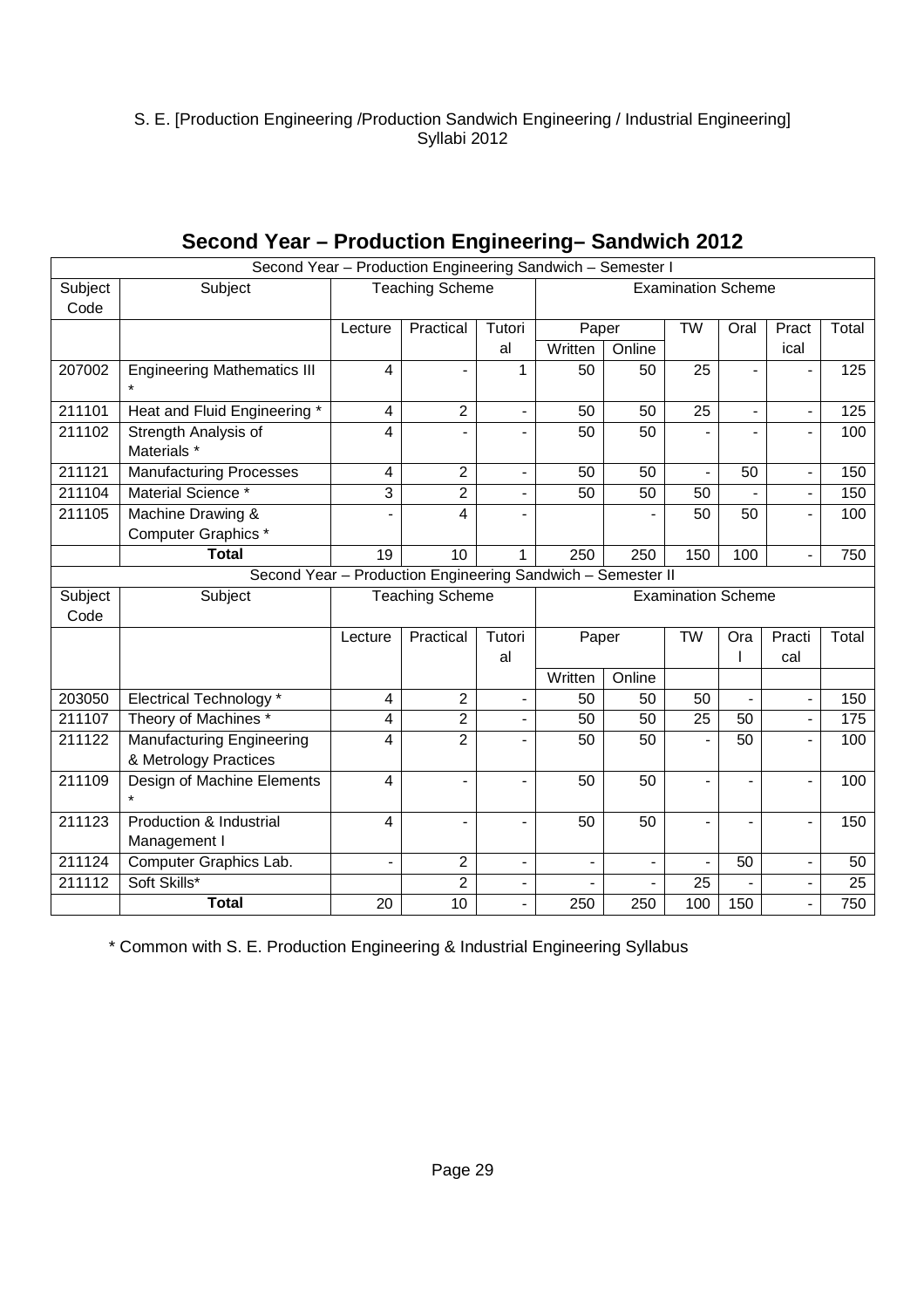## **MANUFACTURING PROCESSES 211121**

**Teaching Scheme Examination Scheme** Lectures: 4 hours / week **Definition** Con-line: 50 marks Practical: 2 hours / week Paper: 50 marks

### **UNIT 1**

### **Pattern Making, Moulding and Casting 8 Hrs 8 Hrs 8 Hrs**

Sand casting, Pattern types, materials, pattern making allowances, Moulding sand types, properties and testing, hand and machine moulding process and equipments, core-type and manufacturing, Furnaces – types- cupolas – construction, operation , zones and chemistry etc. Gating system. Cleaning and finishing of castings, Defects in casting.

**Special moulding and casting processes** Shell moulding, investment casting, Die casting(Hot & Cold chamber), Centrifugal casting, Continuous casting

### **UNIT 2**

.

### **Hot Working and Cold Working Processes 8 Hrs**

Principle - Rolling, Forging-drop, press, upset. Roll forging – Extrusion, drawing, spinning. Effects of hot working. Cold rolling, swaging, forging, extrusion **–** forward, backward, impact. Roll forming, tube drawing, wire drawing, spinning, shot peening, HERF.

### . **UNIT 3**

### **Joining Processes 8 Hrs**

Arc Welding – Theory, SMAW, GTAW, GMAW, FCAW, submerged arc welding, stud welding. **Resistance Welding** – Theory, spot, seam, projection, butt, percussion welding processes. Gas welding, friction welding, ultrasonic welding, thermit welding, electron beam and laser welding, explosive and plasma welding. Soldering, brazing and braze welding.

Use of adhesives for joining – Classification of adhesives, types of adhesives, applications, Surface preparation and various joints.

### **UNIT 4** 8Hrs

### **Lathe Machines**

Introduction to lathe, types, Construction, specifications, accessories, various mechanism, various operations such as taper turning, eccentric turning, thread cutting. Concept of Speed, Feed, Depth of cut, process parameters, maching time estimation. Single point cutting tool geometry.

Oral: 50 marks

# \_\_\_\_\_\_\_\_\_\_\_\_\_\_\_\_\_\_\_\_\_\_\_\_\_\_\_\_\_\_\_\_\_\_\_\_\_\_\_\_\_\_\_\_\_\_\_\_\_\_\_\_\_\_\_\_\_\_\_\_\_\_\_\_\_\_\_\_\_\_\_\_\_\_\_\_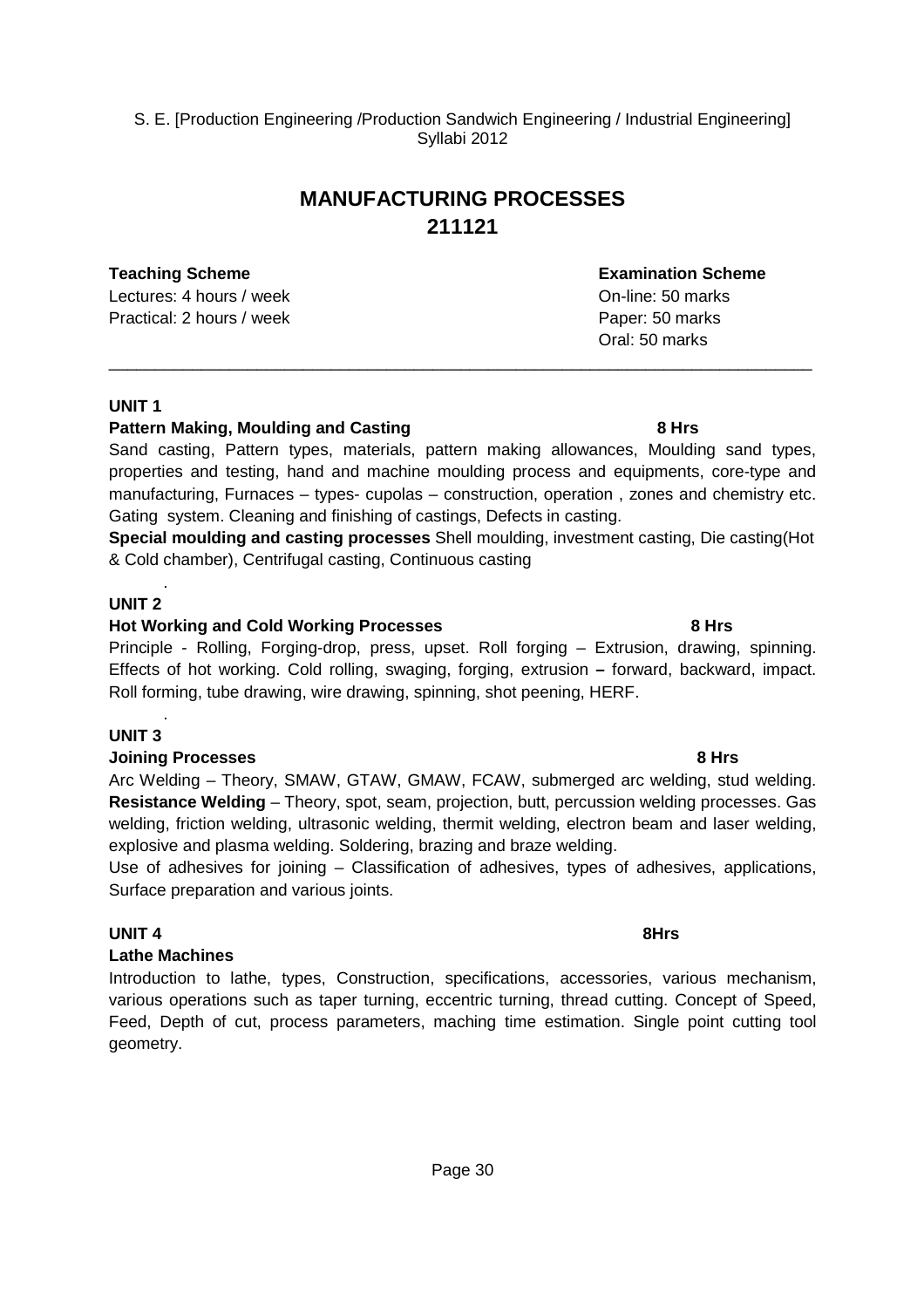### **UNIT 5 Milling Machines 4 Hrs**

Fundamentals of milling process, milling cutters,. Operations performed on milling machines. Dividing head, methods of indexing. Gear train calculations for helical and cam milling. Process parameters, machining time estimation.

### **Drilling Machines 4 Hrs**

Fundamentals of drilling process,. Types of drilling machines. Operations performed on drilling machines. Tool holders, types of drill, drill geometry, process parameters, machining time estimation. Reaming processes, types of reamers and geometry. Tap and its geometry.

### **UNIT 6**

### **Grinding Machines 8 Hrs**

Abrasive types, grinding wheels, wheel making, marking, selection, mounting, types of grinding machines, grinding faults.

Special grinding machines – honing, lapping, super finishing, buffing, burnishing.

### **Practicals**

Each candidate shall be required to complete and submit the following term work.

- **1. Jobs**
- a. Plane turning, taper turning, drilling and thread cutting and knurling.- One Job
- b. Gas welding/Arc welding One Job
- c. Demonstration on milling machine for gear cutting, use of indexing mechanism with calculations.
- d. Demonstration on forging and grinding of lathe tool with one knife and other end vee-One Job

### **2. Journal based on following**

- 1. Report on industrial visit to any casting/ foundry industry.
- 2. Study of lathe machine
- 3. Study of arc and gas welding processes.
- 4. Study of milling machine and drilling machine
- 5. Study of grinding machine.
- 6. Study of hot working and cold working processes.

### **Text Books:**

- 1. Hajara Choudhari, Bose S. K,." Elements of Workshop Technology"' Vol I, II ,Asia Publishing House.
- 2. Rao P.N.,"Manufacturing Technology & Foundry, Forming & Welding", Vol I, II, Tata McGraw Hill Publishing Co. ISBN-0 07 451863 1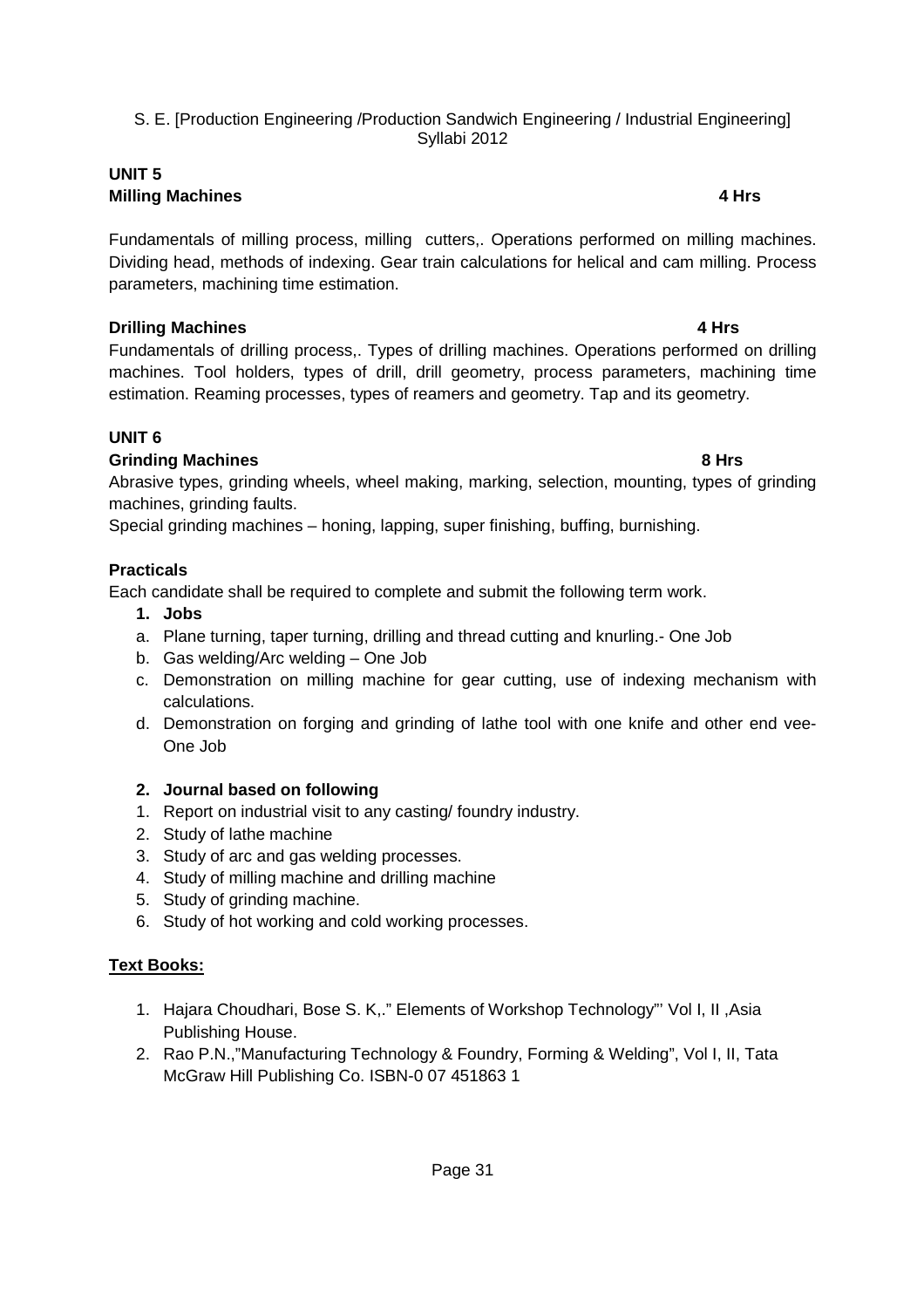### **Reference Books:**

- 1. Jain R.K., "Production Technology" , Khanna Publishers,ISBN 81-7409-099-1.
- 2. Sharma P.C., "A Text Book of Production Technology- Manufacturing Processes" ,S. Chand & Co. ISBN 81-219-111-4-1.
- 3. Chapman W A J., "Workshop Technology" Vol. I, II & III, Edward Arnold Publishers. ISBN- 0 7131 3287 6
- 4. HMT, "Production Technology", Tata McGraw Hill Publishing Co.
- 5. Degarmo, Black & Kosherth, "Materials & Processes in Manufacturing", 8<sup>th</sup> Edition, Prentice Hall of India Ltd, Delhi.
- 6. Raghuwanshi B.S.,"A Course in Workshop Technology", Vol. I, II, Dhanpat Rai & Co.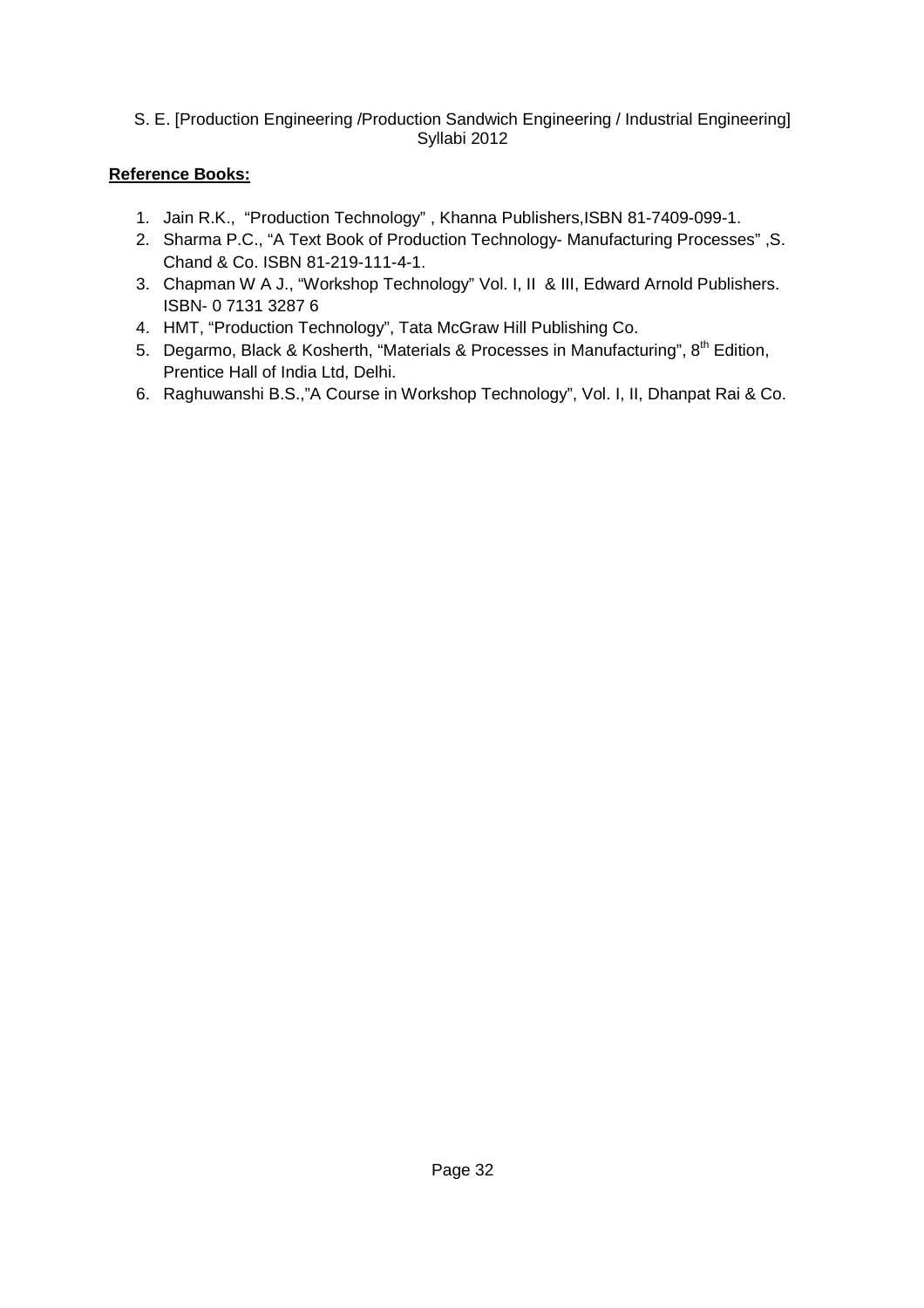### **MANUFACTURING ENGINEERING & METROLOGY PRACTICES 211122**

### **Teaching Scheme Examination Scheme**

Lectures: 4 hours / week On-line: 50 marks Practical: 2 hours / week Paper: 50 marks

Cutting tools, tool geometry, concept of speed, feed, depth of cut and cutting action and effect of these on cutting forces. Types of chips, Merchants circle of forces. Estimation of cutting forces, machinability. Tool life for minimum cost and maximum production. Cutting fluids. New technology in metal cutting for higher productivity. Measurement of cutting forces and power required.

\_\_\_\_\_\_\_\_\_\_\_\_\_\_\_\_\_\_\_\_\_\_\_\_\_\_\_\_\_\_\_\_\_\_\_\_\_\_\_\_\_\_\_\_\_\_\_\_\_\_\_\_\_\_\_\_\_\_\_\_\_\_\_\_\_\_\_\_\_\_\_\_\_\_\_\_

Design of Cutting Tools – Single point cutting tool, drill

### **Unit II**

**Unit I** 

### **Production Machines 8Hrs 8Hrs 8Hrs**

Turret and capstan lathe, automatic and semiautomatic lathe, single & multi spindle automats, setup, tool layout, operation sheet, cam layout, for single spindle automats, concept of transfer lines. Planning, Shaping & Slotting machines.

### **Unit III**

### **Broaching 8Hrs**

Types of broaching machines. Parts of the machines and their functions. Components machined on broaching machine. Broach geometry.

### **Gear Manufacturing 8Hrs**

Gear cutting processes- Gear hobbing, Gear shaping, Gear shaving, Gear lapping and gear grinding. Construction and working of the machines.

### **Thread Manufacturing**

Thread cutting, chasers and dies. Thread milling, thread rolling, thread lapping and thread **Grinding** 

### **Unit IV**

### **Introduction to NC, CNC Machines 8Hrs**

Introduction to NC, CNC machines, machining centers-Principles, working, advantages and applications. Parts programming. Introduction to FMS.

### **Theory of Metal Cutting 6 and 200 and 3 and 3 and 3 and 3 and 3 and 3 and 3 and 3 and 3 and 3 and 3 and 3 and 3 and 3 and 3 and 3 and 3 and 3 and 3 and 3 and 3 and 3 and 3 and 3 and 3 and 3 and 3 and 3 and 3 and 3 and 3 a**

Oral: 50 marks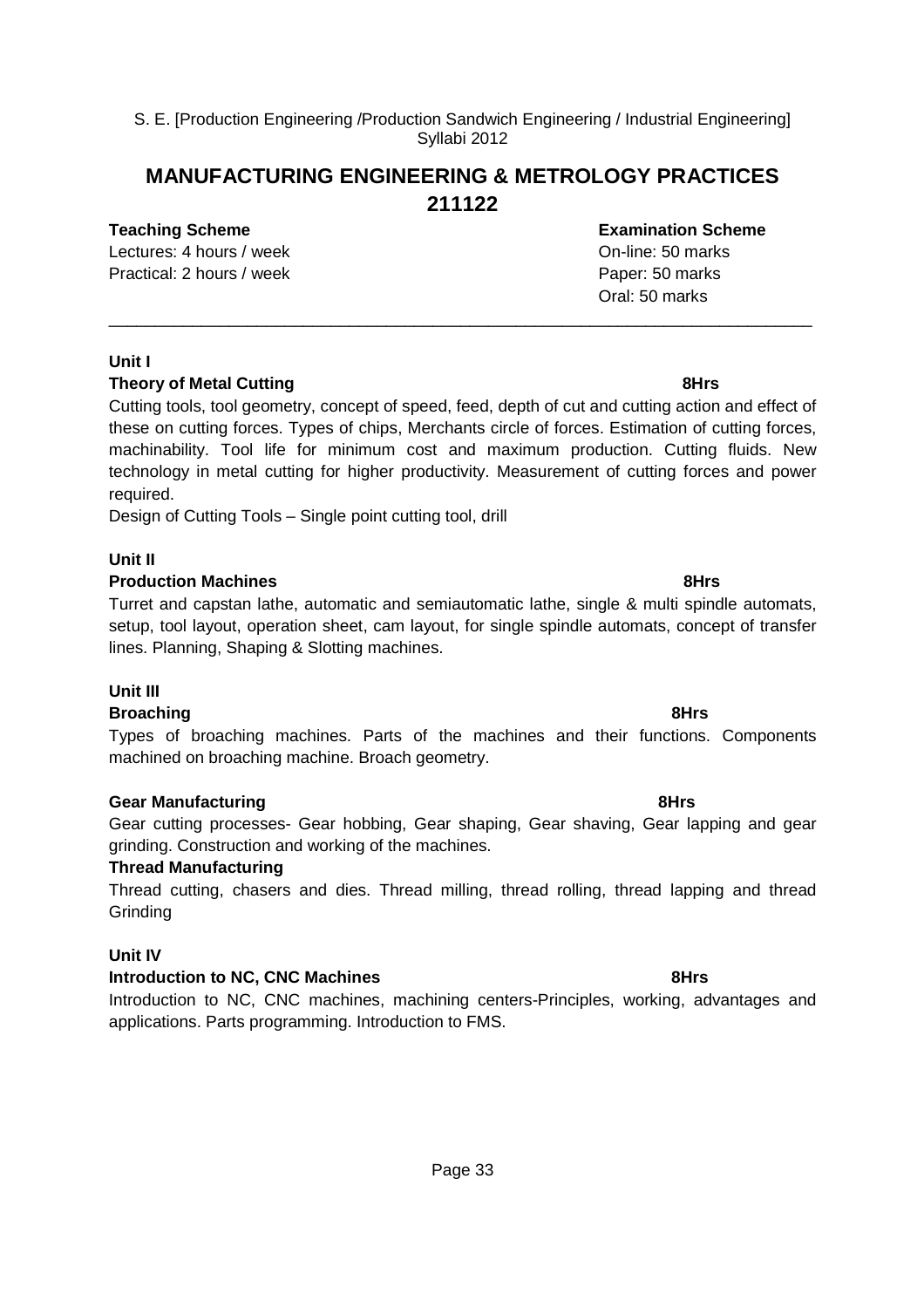### **Unit V (8)**

### **Sheet Metal Working 8Hrs**

Study of various press tools and presses. Study of Piercing, Notching, Forming, Coining, Drawing processes. Elements of dies and punch set. Types of dies and punches of different press working operations.

Calculations of clearances, center of pressure, different forces, press tonnage, blank size, number of draws, strip layout, sheet utilization ratio, methods of reducing forces.

### **Unit VI Jigs and Fixtures 8Hrs**

Introduction, Definitions, elements, basic principles. Introductions to locators and clamping basic principles, types. Types of jigs and fixtures.

Design of Jigs & Fixtures, General Guidelines & Procedures for design of jigs & fixtures.

### **Term Work:**

Term work consists of following and writing the journal based on the same.

1. Demonstration on chip formation and effect of tool geometry, cutting speed, feed etc. on machining operations.

2. Demonstration of measurement of cutting forces.

3. Demonstration on single spindle automats/ production lathe along with tool layout/cam layout.

4. Preparing part programming & demonstration of same job on CNC lathe.

5. Design and working drawing of drilling jig and milling fixture.

6. Determination of Linear/Angular dimension of a part using precision and non precision Measuring instrument.

7. Machine tool alignment test on any one machine like lathe, milling, drilling.

8. Go-NoGo gauge design by Taylor's principle.

9. Measurement of gear tooth thickness by Gear tooth vernier caliper/ constant chord/base Tangent method.

10. Study and application of Profile Projector.

11. Surface Finish Measurement by using any suitable method.

□Before conducting the above practicals, teacher should explain the meaning of Metrology, Precision, Accuracy, Errors in measurement, Calibration, Line & End standard.

### **Text Books:**

1. Rao P. N., "Manufacturing Technology & Foundry, Forming & Welding", Vol. I, II, Tata McGraw Hill Publishing Co., 2004, ISBN 0-07-451863-1.

2. Sharma P.C., "A Text Book of Production Technology- Manufacturing Processes", S. Chand & Co., 2008, ISBN 81-219-111-4-1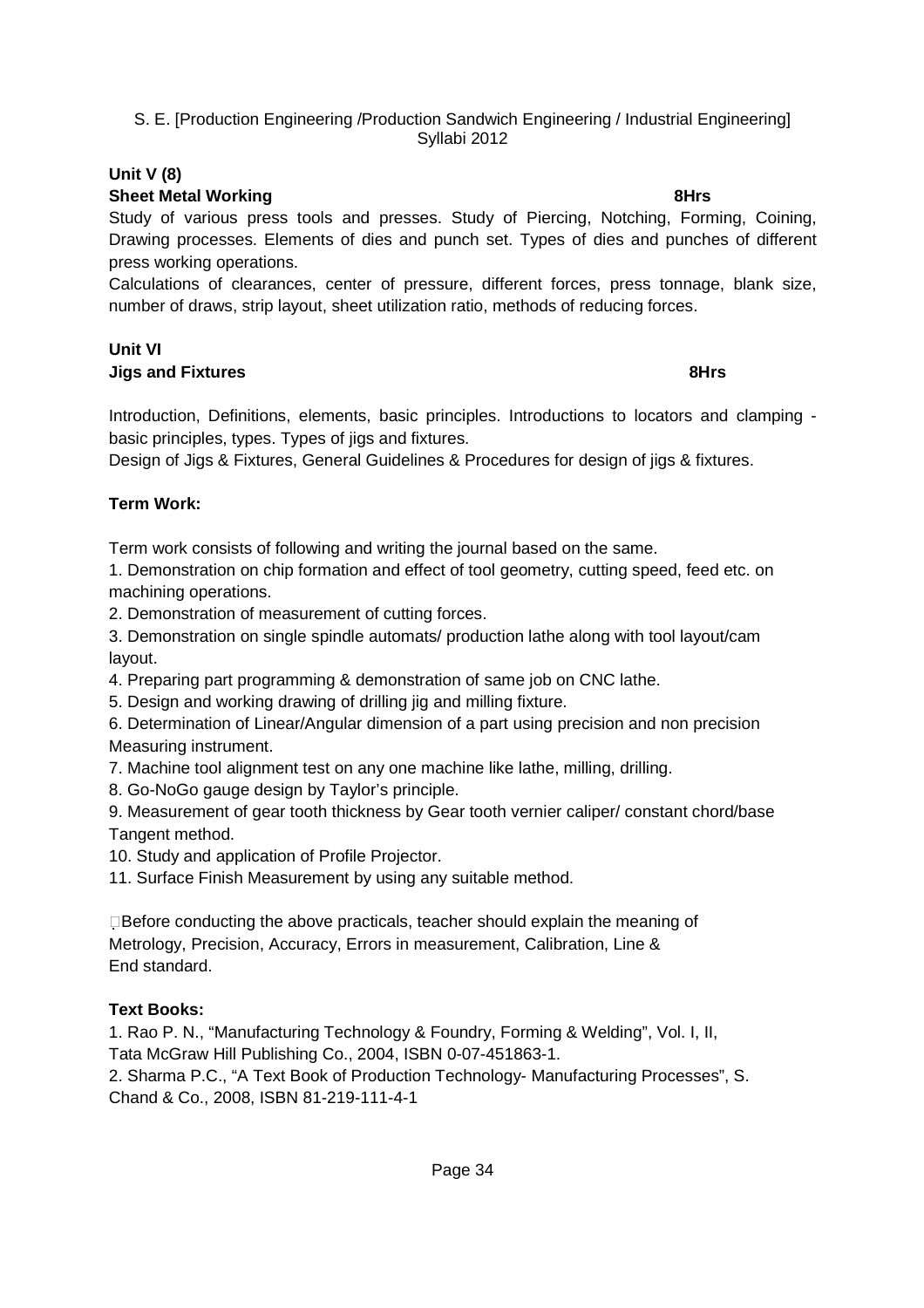### **Reference Books:**

1. Jain R.K., "Production Technology", Khanna Publishers, 2008, ISBN 81-7409-099-1.

2. Chapman W .A. J., "Workshop Technology" Vol. I, II & III, Edward Arnold Publishers, 1998, ISBN – 0 7131 3287 6

3. HMT, "Production Technology", Tata McGraw Hill Publishing Co., 1980.

4. Hoffman E.G., "Jigs & Fixtures Design", Thomson Asia Pvt Ltd., ISBN 981-243- 508-

5. Raghuwanshi B. S., "A course in Workshop Technology", Vol. I, II, Dhanpat Rai & Co.

6. Hajara Choudhari, Bose S. K., "Elements of Workshop Technology" Vol. II, Asia

Publishing House, 2002.

7. Drozda T. J., "Tool Engineering Handbook", ASTME, Vol. I, ISBN 0-87263-085- 4

8. Joshi P. H., "Press Tool Design & Productions", Wheeler Publishing, ISBN 81- 85814-46-5.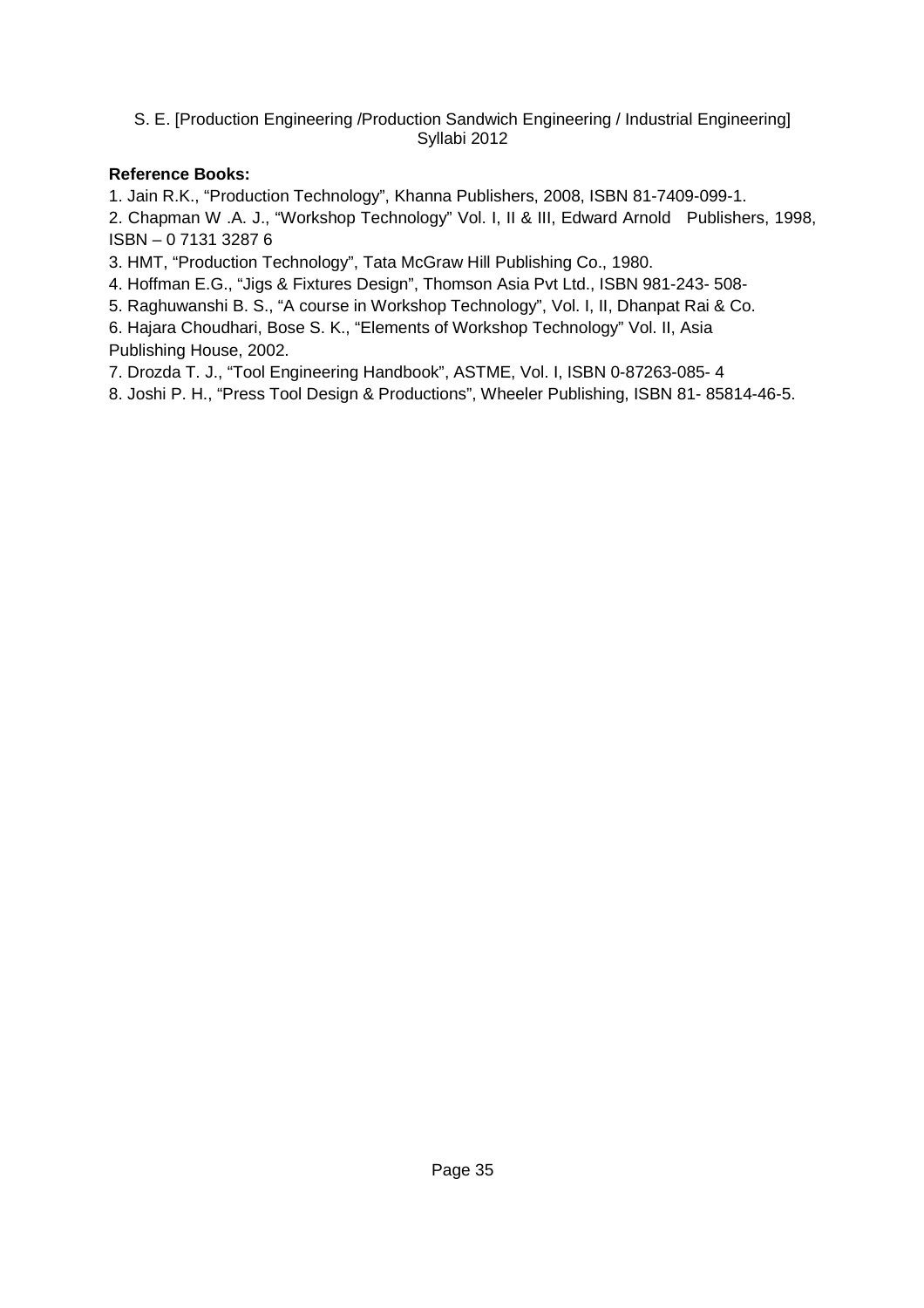## **Production & Industrial Management- I 211123**

Lectures: 4 hours / week **Definition** Containers: 4 hours / week **On-line: 50 marks** 

### **Unit I**

### **Evolution of Management Practices 1988 1999 <b>1999 7Hrs 1999 7Hrs**

Characteristics, Objectives, Functions, Principles & Types of Management, Scientific Management - Contribution of F.W. Taylor & H. Fayol & Others to the Management thoughts.

\_\_\_\_\_\_\_\_\_\_\_\_\_\_\_\_\_\_\_\_\_\_\_\_\_\_\_\_\_\_\_\_\_\_\_\_\_\_\_\_\_\_\_\_\_\_\_\_\_\_\_\_\_\_\_\_\_\_\_\_\_\_\_\_\_\_\_\_\_\_\_\_\_\_\_\_

### **Organization**

Definition, Principles, Functions & Types of Organization

### **Group dynamics**

Definition, Types, Characteristics, Functions & Objectives, Groups & Group Dynamics Objectives of Business Enterprise, Concept of Firm & Industry, Different forms of Business Ownership - Proprietor, Partnership Firm, Private & Public Limited Company, Cooperatives, Private & Public Trusts.

### **Unit II**

### **Production Management 7Hrs 32 and 32 and 32 and 33 and 33 and 34 and 35 and 36 and 37 and 37 and 37 and 37 and 37 and 37 and 37 and 37 and 37 and 37 and 37 and 37 and 37 and 37 and 37 and 37 and 37 and 37 and 37 and 37 an**

The Production function, Operations Concept, Productivity, Objective of Production Management, Elements of Production function

Industrial Engineering- History, Development, Definitions, Functioning & Application of Industrial Engineering, Contribution of various persons to the field of Industrial

Types of Production (Job, batch etc,) & their characteristics, Degree of repetitiveness & Volume of Production Engineering

Facilities (Plant) Location & Layout

Introduction to Production Planning & Control

Process Planning, Maintenance Function

### **Unit III**

### **Method Study 7Hrs**

Steps, Tools & Techniques used in the Method Study, Process Chart, Symbols, Flow Diagrams, Two Hand Chart, Multiple Activity Chart, 5W & 1H, Use of Motion Pictures & its analysis. SIMO chart, Chronocylograph. Developing, Presentation, Installation & Maintenance of new Methods. Meaning, Definition & Importance of Ergonomics in Industry.

**Teaching Scheme Examination Scheme** Paper: 50 marks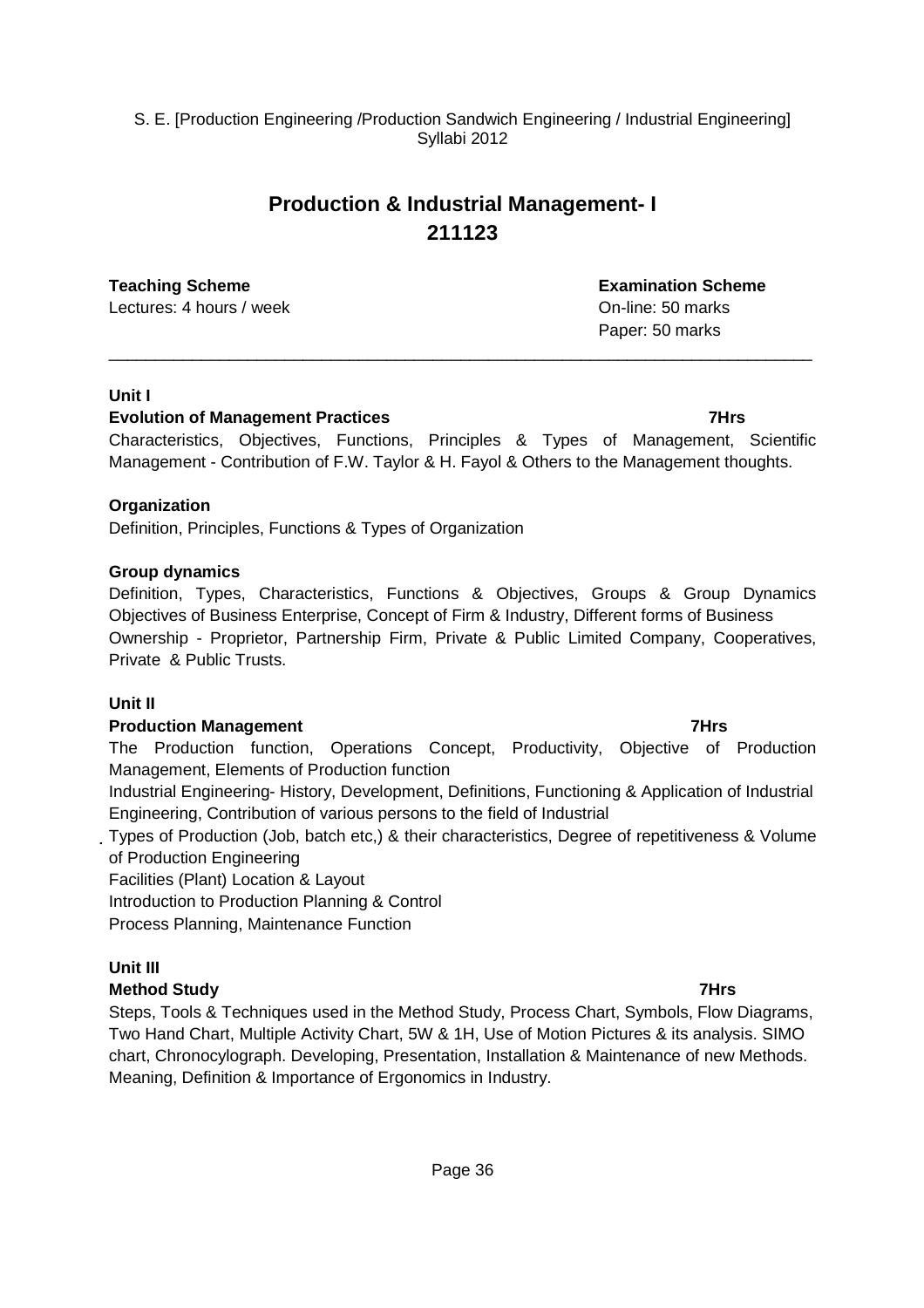### **Unit IV Work Measurement** 7Hrs

**Time Study:** Aim & Objectives, Terminology & Tools, Use of stopwatch procedure in making Time Study. Time Study Forms, Performance rating, allowances and its types. Calculations of standard Time. Time study for indirect functions such as Maintenance & Marketing. Criticism of Time Study.

**Synthetic & Standard data Methods:** Concepts, Introduction to PMTS, MTM1, WFS, & Basic Motion Time Study. MTM2 & Other second Generation Methods, MOST.23

### **Unit V**

### **Motivation 7Hrs**

Human Needs & Different Theories of Human Needs. Definition, Types of Motivation, Theories of Motivations - McGregor's Theory of X & Theory of Y, Herzberg's Theory of Two Factor, David C. McCelland's Theory of Achievements, Expectance, Valence Theory of Victor Vroom & Porter & Lawler's Model.

**Leadership**: Definition, Styles & functions of Leadership. Qualities for good leadership. Role of the Leader.

**Entrepreneurship**: Concept & Qualities of Good Entrepreneur.

### **Unit VI**

### A. Human Resources Management **6 and 1998** SHrs **5Hrs**

Introduction & Importance, Difference between HRM & Personnel Management. Man power planning, Job Evaluation & Merit Ratings. Training & Development. Meaning & Types of Remuneration & Incentive Systems.

### **B. Financial Management. 3Hrs**

Costing, Definition & types of costs. Elements of costs. Types & methods of costing. Break Even Analysis.

Types & Sources of Finance, Different Financial Intuitions and their role in Industrial Development.

### **Text Books:**

- 1. Banga & Sharma, "Industrial Organisation & Engg. Economics", Khanna Publishers, 2001, ISBN 81-7409-078-9
- 2. Jhamb L. C., "Production (Operations) Management", Everest Publishing House, ISBN 81-86314-24-5

### **Reference Books:**

- 1. "Introduction to Work Study", ILO Publication, ISBN 81-85027-27-7.
- 2. Mansoor Ali & Dalela, "Industrial Engineering and Management Systems", Standara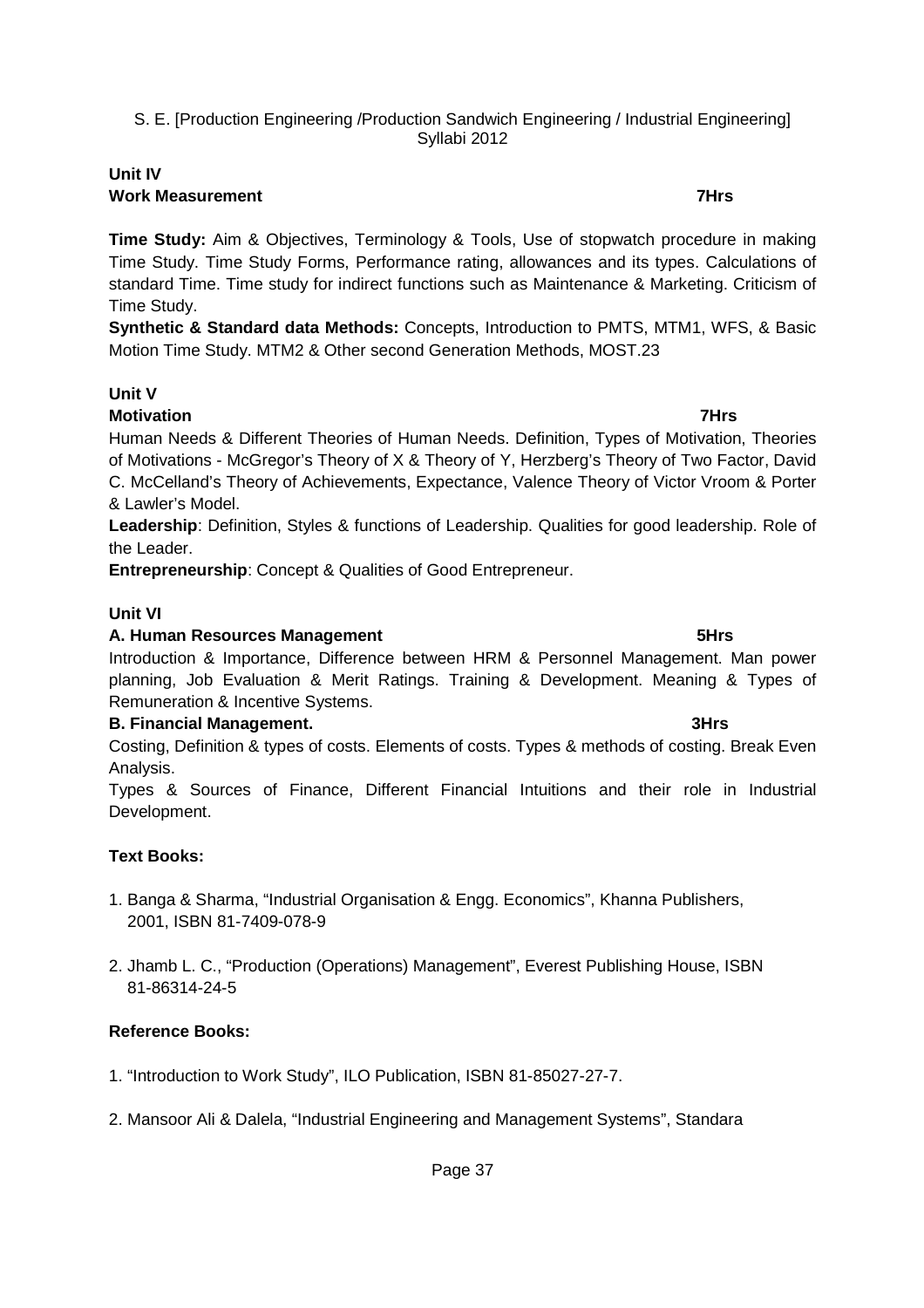Publisher Distributor, ISBN 81-86308-36-9.

3. Memoria C. B. & Gankar S. V., "Personnel Management", 12th Edition 1994, Himalaya Publications, 2003, ISBN 81-7040-875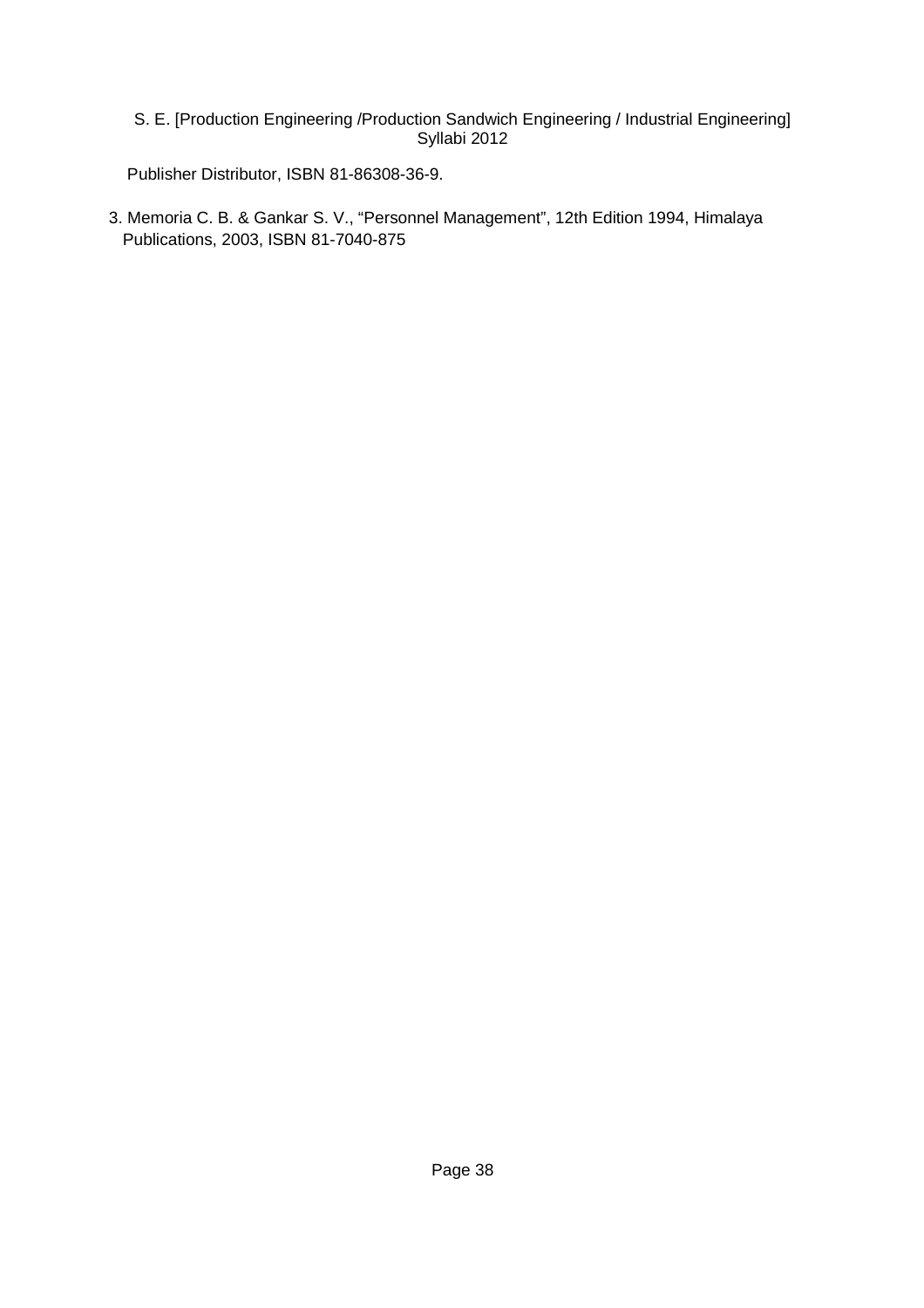## **Computer Graphics Lab II 211124**

**Teaching Scheme Examination Scheme** Practical: 2 hours / week **Dractical: 2 hours / week** Oral: 50 marks

**Term work consists of writing the Journal based on following topics after performing minimum of two assignments each.** 

\_\_\_\_\_\_\_\_\_\_\_\_\_\_\_\_\_\_\_\_\_\_\_\_\_\_\_\_\_\_\_\_\_\_\_\_\_\_\_\_\_\_\_\_\_\_\_\_\_\_\_\_\_\_\_\_\_\_\_\_\_\_\_\_\_\_\_\_\_\_\_\_\_\_

### **A) Customization of AutoCAD**

Introduction to Auto Lisp. 1) A program for customization of any one Menu using Auto Lisp.

2) A program for customization of any one Toolbar using Auto Lisp.

### **B) CAD Modeling**

1) One assignment based on assembly modeling and drafting of any assembly consisting of at least four to five components with one of CAD packages like Pro- E, Ideas, UG – NX, CATIA, Solid Edge, Solid Works, etc.

2) Surface modeling of at least one component using Pro- E, Ideas, UG – NX, CATIA, Solid Edge, Solid Works, etc.

### **C) Finite Element Analysis**

1) Introduction to Finite Element Analysis and concepts like meshing, Stiffness Matrix, etc with a demonstration using any one of the packages like Nastran, Ansys, Hypermesh, LS Dyna, etc

2) Introduction of Product Life Cycle Management and Product Development

### **Text Books:**

[1]Auto CAD byPaul F. Aubin **.**

[2] Auto LISP by George Omura.

[3] Finite Element Analysis By P. Seshu, PHI Publicatation ISBN -81-203-2315-7.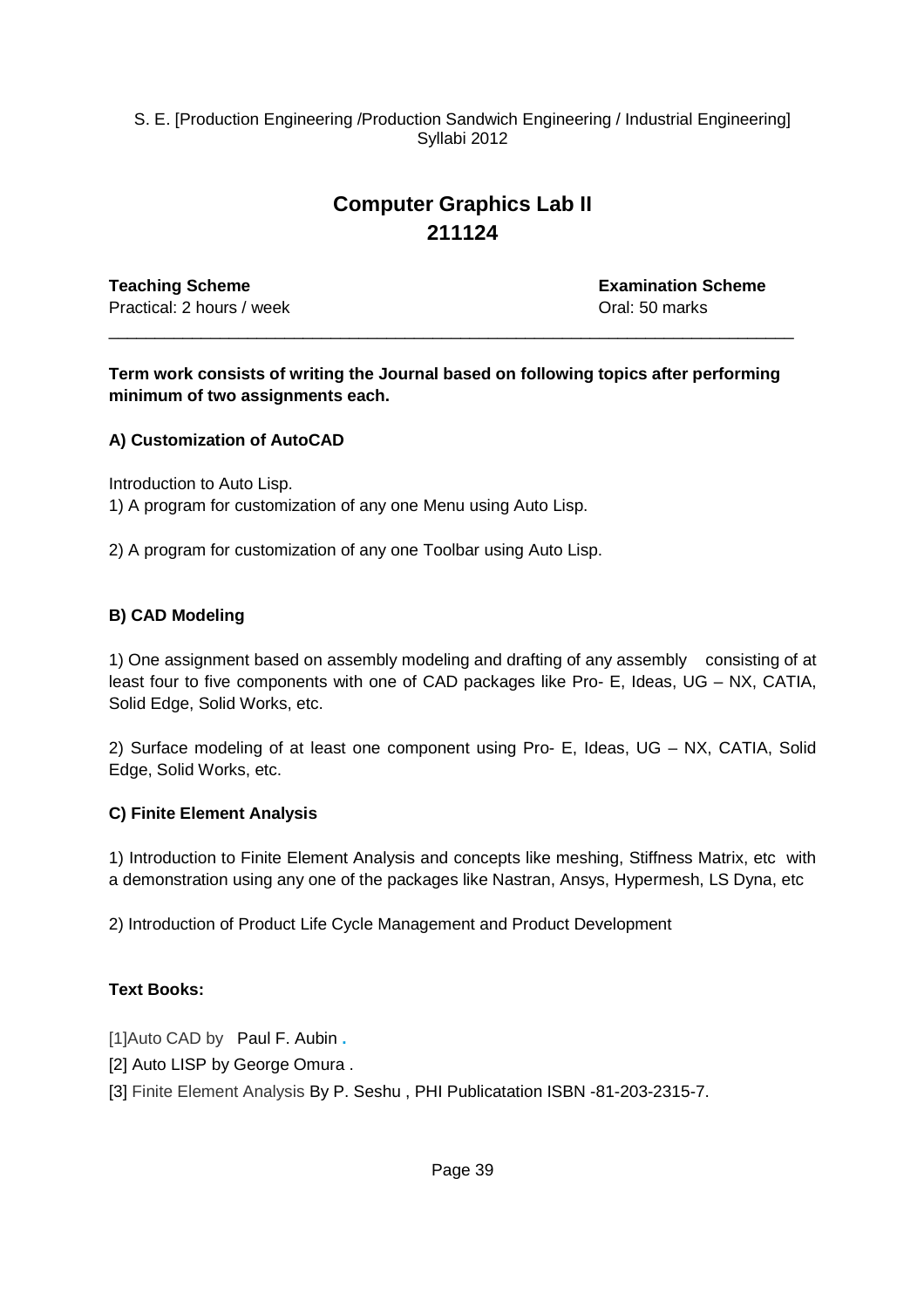## **SOFT SKILLS 211112**

\_\_\_\_\_\_\_\_\_\_\_\_\_\_\_\_\_\_\_\_\_\_\_\_\_\_\_\_\_\_\_\_\_\_\_\_\_\_\_\_\_\_\_\_\_\_\_\_\_\_\_\_\_\_\_\_\_\_\_\_\_\_\_\_\_\_\_\_\_\_\_\_\_\_\_\_

Practical: 2 hours / week Term Work: 25 marks

**Teaching Scheme Examination Scheme**

### **Objectives**

- To encourage all round development of students by training them in necessary soft skills.
- To make the engineering students realize the importance of soft skills in the holistic development of personality.
- To foster the students soft skills with a special emphasis on improving their communicative competence in English.

### **Overview**

 Soft skills are a set of skills required for a holistic development of an individual. Through this course, the students of engineering will be trained in the necessary soft skills which are required for them not only to do well academically but also to excel in each significant aspect of life. Effective communication skills in English have become a prerequisite for students to enhance their academic performance as well as earn a good placement. These skills are also essential for their professional growth. Therefore, the necessary soft skills will be taught with a special emphasis on communication skills in English. Today, the employability of a student is defined by not only his command over technical skills but also his sound soft skills. The soft skills improve students' confidence and enable them to implement the technical skills learnt more efficiently. Training in soft skills infuses in students positive attitude and makes them self assured. They can do well in every walk of life and achieve success in their endeavors. Thus, soft skills contribute significantly to the all round development of students and therefore need to be taught effectively with an emphasis on adequate practical exposure.

### **Teaching Methodology**

 Each class should be divided into three batches of 20-25 students each. The sessions should be activity based and should give students adequate opportunity to participate actively in each activity. Teachers and students must communicate only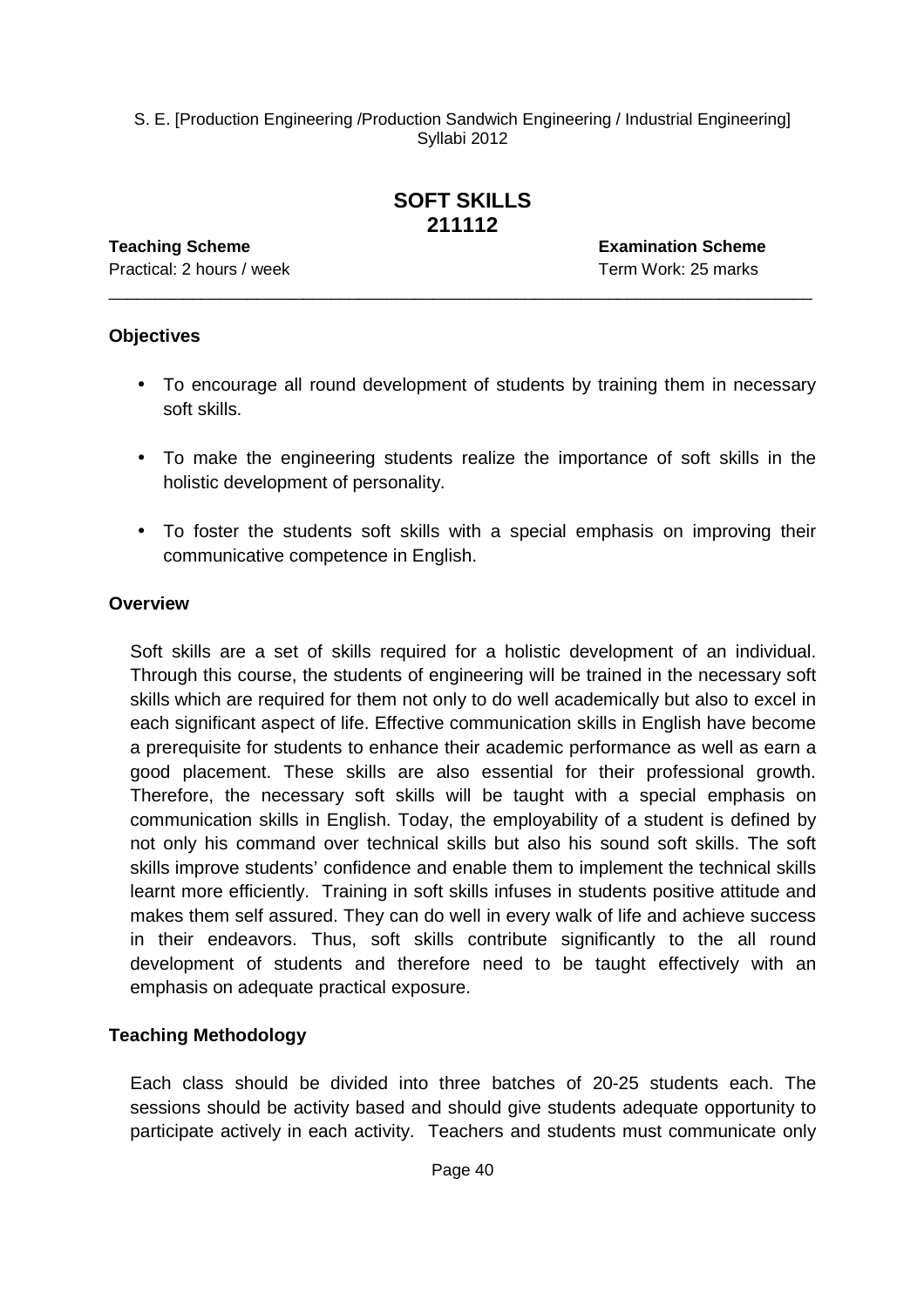in English during the session. Specific details about the teaching methodology have been explained in every activity given below.

### **Practical Activities (Term work)**

Following 10 activities are compulsory and teachers must complete them during the practical sessions within the semester. The teacher should give students 10 assignments on the basis of the 10 activities conducted in the practical sessions. Students will submit these 10 assignments as their term work at the end of the semester but it should be noted that the teacher should assess their assignment as soon as an activity is conducted. The continual assessment process should be followed.

### **1. Self Assessment: (2 hours)**

The students should be made aware of their goals, strengths and weaknesses, attitude, moral values, self confidence, etiquettes, non-verbal skills, achievements etc. through this activity. The teacher should explain to them on how to set goals, SWOT Analysis, Confidence improvement, values, positive attitude, positive thinking and self esteem. The teacher should prepare a questionnaire which evaluate students in all the above areas and make them aware about these aspects.

### **2. Public Speaking (4 hours)**

Any one of the following activities may be conducted :

- a. **Prepared speech** (topics are given in advance, students get 10 minutes to prepare the speech and 5 minutes to deliver.
- b. **Extempore speech (**students deliver speeches spontaneously for 5 minutes each on a given topic )
- c. **Story telling (Each student narrates a fictional or real life story for 5 minutes each)**
- d. **Oral review** ( Each student orally presents a review on a story or a book read by them)

### **3. Power-point Presentations ( 4 hours)**

Students should make a presentation on any informative topic of their choice. The topic may be technical or non-technical. The teacher should guide them on effective presentation skills. Each student should make a presentation for at least 10 minutes.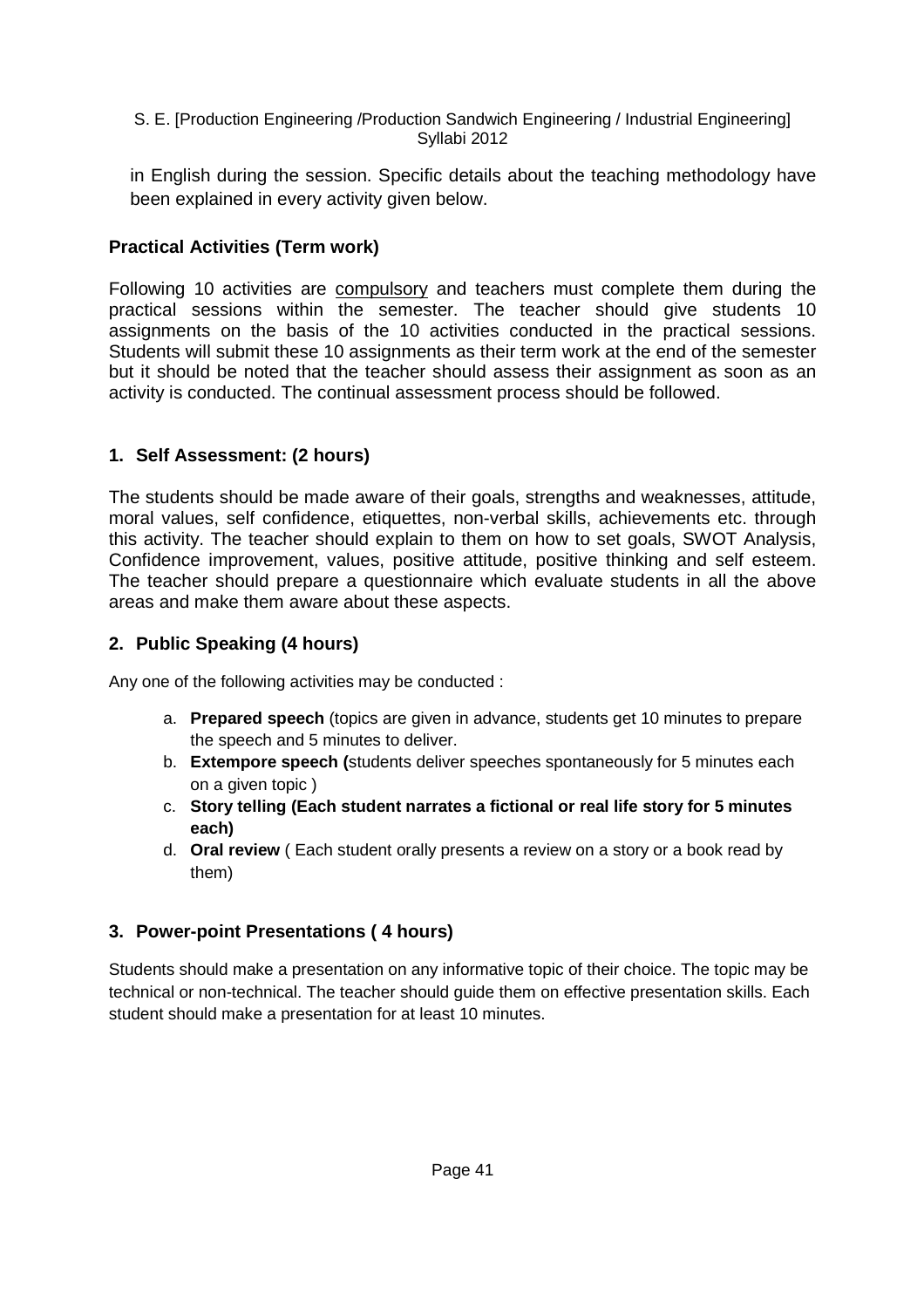### **4. Formal Group Discussion ( 4 hours)**

Each batch is divided into two groups of 12 to 14 students each. Two rounds of a GD for each group should be conducted and teacher should give them feedback.

### **5. English Language Proficiency Test ( 2 hours)**

The teacher should conduct a 50 mark English proficiency test in the lab and discuss the answers with explanation and more illustrations.

### **6. Mock Meetings ( 2 hours)**

In order to enhance students' formal oral communication, mock meetings can be conducted. Teacher should give a topic for the meeting and teach students how a notice and agenda for a meeting is prepared. Students will participate in the meeting assuming the roles assigned by the teacher. After the meeting, teacher should guide students on how minutes of meeting are recorded.

### **7. Letter, Report & Resume writing (4 hours)**

Each student will write one formal letter, one report and a resume. The teacher should teach the students how to write the letter, report and build resume. The teacher should give proper format and layouts.

### **8. Reading and Listening skills (4 hours)**

The batch can be divided into pairs. Each pair will be given an article (any topic) by the teacher. Each pair would come on the stage and read aloud the article one by one. After reading by each pair, the other students will be asked questions on the article by the readers. Students will get marks for correct answers and also for their reading skills. This will evaluate their reading and listening skills. The teacher should give them guidelines on improving their reading and listening skills. The teacher should also give passages on various topics to students for evaluating their reading comprehension.

### **9. Conflict Management and decision making skills ( 2 hours)**

The teacher should teach students how to make sound and practical decisions by dealing with conflicts. Students should know how to manage internal and external conflicts. The teacher can conduct a case study activity to train students in these skills.

### **10. Stress management ( 2hours)**

The teacher should conduct a session on stress management and guide students on how to manage stress. The teacher may conduct a stress relieving activity in the class. He/she may counsel students individually to know their problems and guide them on dealing with them effectively.